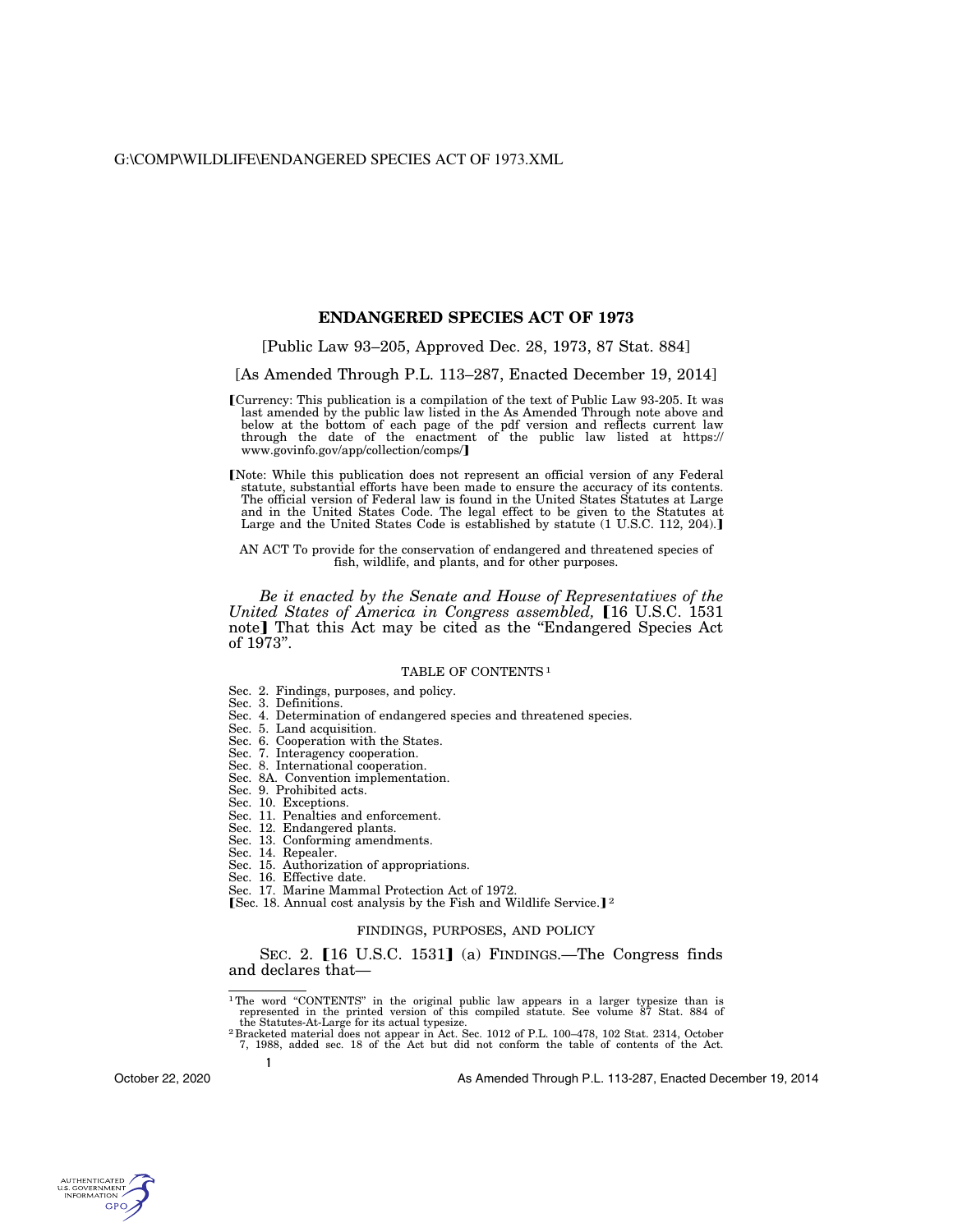(1) various species of fish, wildlife, and plants in the United States have been rendered extinct as a consequence of economic growth and development untempered by adequate concern and conservation;

(2) other species of fish, wildlife, and plants have been so depleted in numbers that they are in danger of or threatened with extinction;

(3) these species of fish, wildlife, and plants are of esthetic, ecological, educational, historical, recreational, and scientific value to the Nation and its people;

(4) the United States has pledged itself as a sovereign state in the international community to conserve to the extent practicable the various species of fish or wildlife and plants facing extinction, pursuant to—

(A) migratory bird treaties with Canada and Mexico; (B) the Migratory and Endangered Bird Treaty with Japan;

(C) the Convention on Nature Protection and Wildlife Preservation in the Western Hemisphere;

(D) the International Convention for the Northwest Atlantic Fisheries;

(E) the International Convention for the High Seas Fisheries of the North Pacific Ocean;

(F) the Convention on International Trade in Endangered Species of Wild Fauna and Flora; and

(G) other international agreements; and

(5) encouraging the States and other interested parties, through Federal financial assistance and a system of incentives, to develop and maintain conservation programs which meet national and international standards is a key to meeting the Nation's international commitments and to better safeguarding, for the benefit of all citizens, the Nation's heritage in fish, wildlife, and plants.

(b) PURPOSES.—The purposes of this Act are to provide a means whereby the ecosystems upon which endangered species and threatened species depend may be conserved, to provide a program for the conservation of such endangered species and threatened species, and to take such steps as may be appropriate to achieve the purposes of the treaties and conventions set forth in subsection (a) of this section.

(c) POLICY.—(1) It is further declared to be the policy of Congress that all Federal departments and agencies shall seek to conserve endangered species and threatened species and shall utilize their authorities in furtherance of the purposes of this Act.

(2) It is further declared to be the policy of Congress that Federal agencies shall cooperate with State and local agencies to resolve water resource issues in concert with conservation of endangered species.

### DEFINITIONS

SEC. 3.  $[16 \text{ U.S.C. } 1532]$  For the purposes of this Act—

As Amended Through P.L. 113-287, Enacted December 19, 2014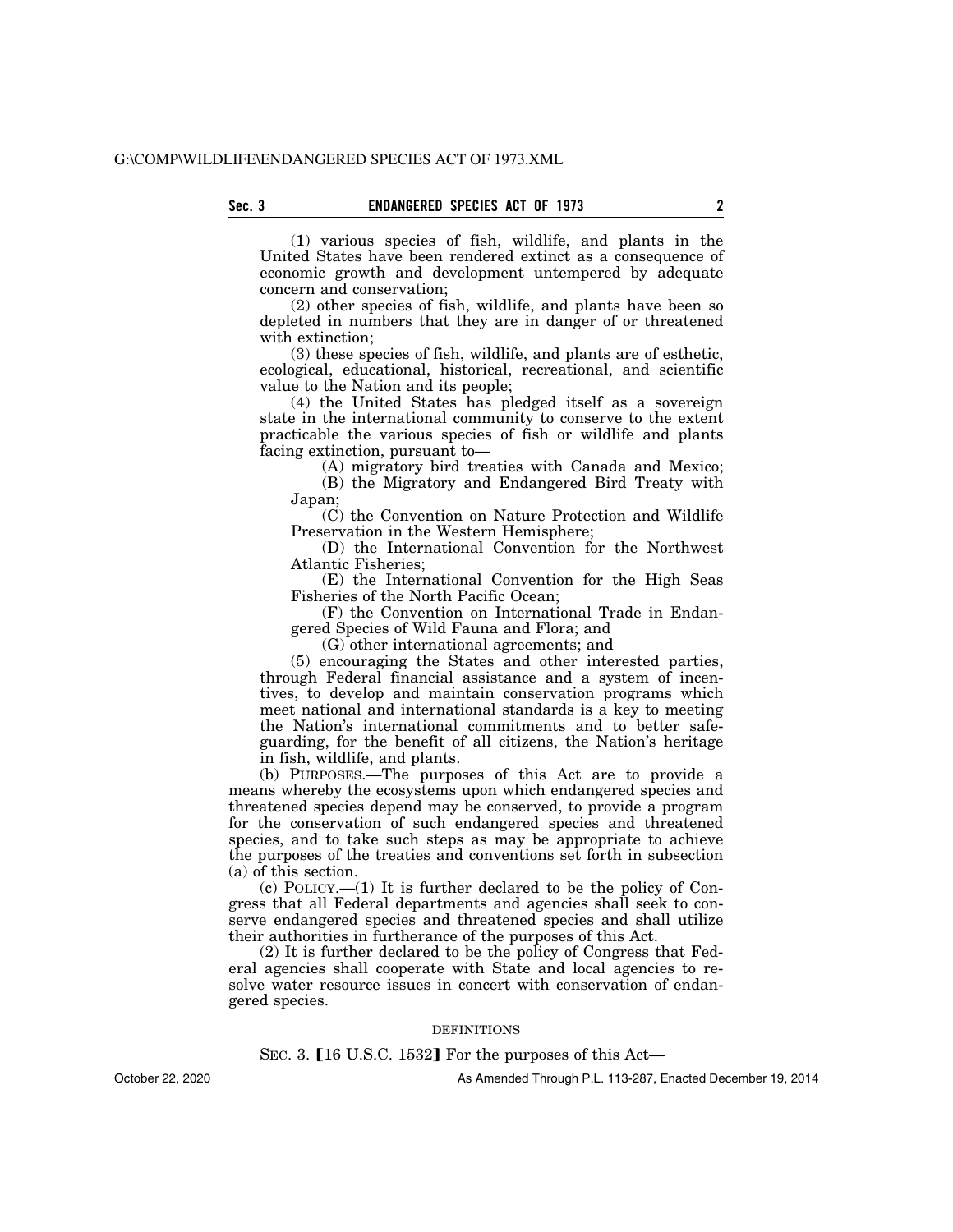(1) The term "alternative courses of action" means all alternatives and thus is not limited to original project objectives and agency jurisdiction.

(2) The term ''commercial activity'' means all activities of industry and trade, including, but not limited to, the buying or selling of commodities and activities conducted for the purpose of facilitating such buying and selling: *Provided, however,* That it does not include exhibitions of commodities by museums or similar cultural or historical organizations.

(3) The terms ''conserve,''''conserving,'' and ''conservation'' mean to use and the use of all methods and procedures which are necessary to bring any endangered species or threatened species to the point at which the measures provided pursuant to this Act are no longer necessary. Such methods and procedures include, but are not limited to, all activities associated with scientific resources management such as research, census, law enforcement, habitat acquisition and maintenance, propagation, live trapping, and transplantation, and, in the extraordinary case where population pressures within a given ecosystem cannot be otherwise relieved, may include regulated taking.

(4) The term ''Convention'' means the Convention on International Trade in Endangered Species of Wild Fauna and Flora, signed on March 3, 1973, and the appendices thereto.

 $(5)(A)$  The term "critical habitat" for a threatened or endangered species means—

(i) the specific areas within the geographical area occupied by the species, at the time it is listed in accordance with the provisions of section 4 of this Act, on which are found those physical or biological features (I) essential to the conservation of the species and (II) which may require special management considerations or protection; and

(ii) specific areas outside the geographical area occupied by the species at the time it is listed in accordance with the provisions of section 4 of this Act, upon a determination by the Secretary that such areas are essential for the conservation of the species.

(B) Critical habitat may be established for those species now listed as threatened or endangered species for which no critical habitat has heretofore been established as set forth in subparagraph (A) of this paragraph.

(C) Except in those circumstances determined by the Secretary, critical habitat shall not include the entire geographical area which can be occupied by the threatened or endangered species.

(6) The term ''endangered species'' means any species which is in danger of extinction throughout all or a significant portion of its range other than a species of the Class Insecta determined by the Secretary to constitute a pest whose protection under the provisions of this Act would present an overwhelming and overriding risk to man.

(7) The term ''Federal agency'' means any department, agency, or instrumentality of the United States.

(8) The term ''fish or wildlife'' means any member of the animal kingdom, including without limitation any mammal, fish, bird (including any migratory, nonmigratory, or endangered bird for

As Amended Through P.L. 113-287, Enacted December 19, 2014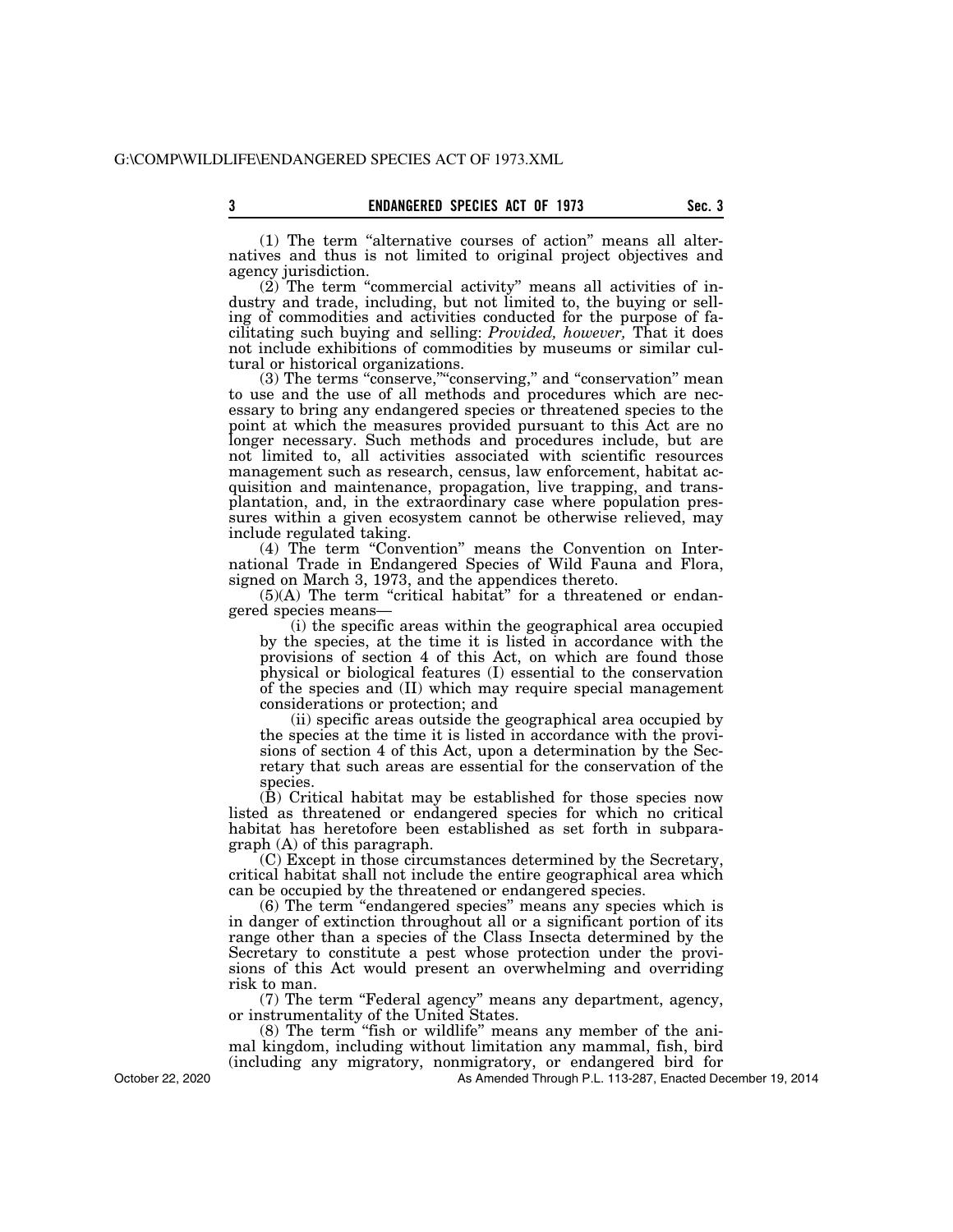which protection is also afforded by treaty or other international agreement), amphibian, reptile, mollusk, crustacean, arthropod or other invertebrate, and includes any part, product, egg, or offspring thereof, or the dead body or parts thereof.

 $(9)$  The term "foreign commerce" includes, among other things, any transaction—

(A) between persons within one foreign country;

(B) between persons in two or more foreign countries;

(C) between a person within the United States and a person in a foreign country; or

(D) between persons within the United States, where the fish and wildlife in question are moving in any country or countries outside the United States.

(10) The term ''import'' means to land on, bring into, or introduce into or attempt to land on, bring into, or introduce into, any place subject to the jurisdiction of the United States, whether or not such landing, bringing, or introduction constitutes an importation within the meaning of the customs laws of the United States.

 $[(11)$  Repealed by section 4(b) of P.L. 97-304, 96 Stat. 1420.]

(12) The term ''permit or license applicant'' means, when used with respect to an action of a Federal agency for which exemption is sought under section 7, any person whose application to such agency for a permit or license has been denied primarily because of the application of section 7(a) to such agency action.

(13) The term ''person'' means an individual, corporation, partnership, trust, association, or any other private entity; or any officer, employee, agent, department, or instrumentality of the Federal Government, of any State, municipality, or political subdivision of a State, or of any foreign government; any State, municipality, or political subdivision of a State; or any other entity subject to the jurisdiction of the United States.

(14) The term "plant" means any member of the plant kingdom, including seeds, roots and other parts thereof.

(15) The term ''Secretary'' means, except as otherwise herein provided, the Secretary of the Interior or the Secretary of Commerce as program responsibilities are vested pursuant to the provisions of Reorganization Plan Numbered 4 of 1970; except that with respect to the enforcement of the provisions of this Act and the Convention which pertain to the importation or exportation of terrestrial plants, the term also means the Secretary of Agriculture.

(16) The term ''species'' includes any subspecies of fish or wildlife or plants, and any distinct population segment of any species of vertebrate fish or wildlife which interbreeds when mature.

(17) The term ''State'' means any of the several States, the District of Columbia, the Commonwealth of Puerto Rico, American Samoa, the Virgin Islands, Guam, and the Trust Territory of the Pacific Islands.

(18) The term ''State agency'' means any State agency, department, board, commission, or other governmental entity which is responsible for the management and conservation of fish, plant, or wildlife resources within a State.

(19) The term ''take'' means to harass, harm, pursue, hunt, shoot, wound, kill, trap, capture, or collect, or to attempt to engage in any such conduct.

As Amended Through P.L. 113-287, Enacted December 19, 2014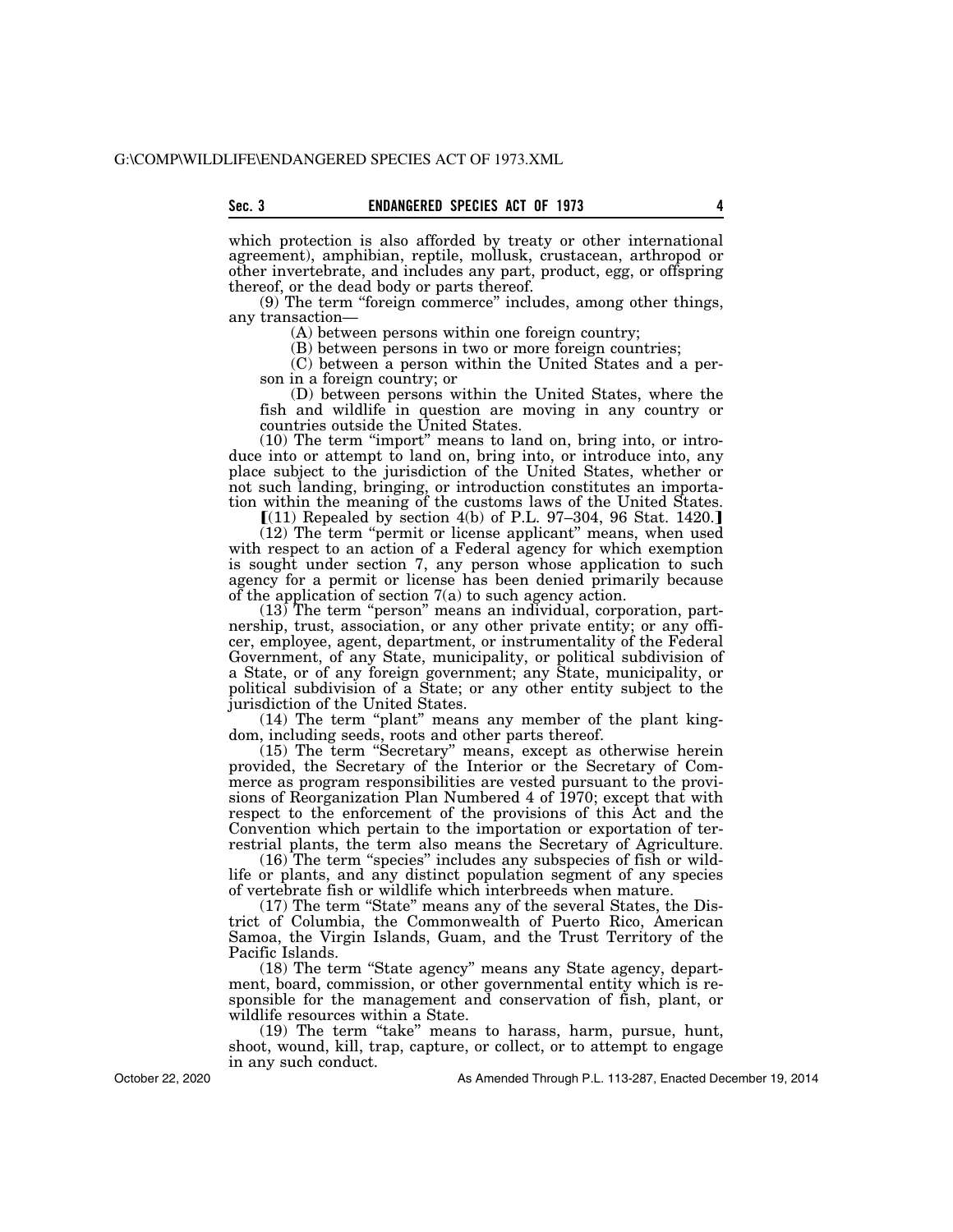(20) The term ''threatened species'' means any species which is likely to become an endangered species within the foreseeable future throughout all or a significant portion of its range.

(21) The term ''United States,'' when used in a geographical context, includes all States.

## DETERMINATION OF ENDANGERED SPECIES AND THREATENED SPECIES

SEC. 4.  $[16 \text{ U.S.C. } 1533]$  (a) GENERAL.—(1) The Secretary shall by regulation promulgated in accordance with subsection (b) determine whether any species is an endangered species or a threatened species because of any of the following factors:

(A) the present or threatened destruction, modification, or curtailment of its habitat or range;

(B) overutilization for commercial, recreational, scientific, or educational purposes;

(C) disease or predation;

(D) the inadequacy of existing regulatory mechanisms; or (E) other natural or manmade factors affecting its continued existence.

(2) With respect to any species over which program responsibilities have been vested in the Secretary of Commerce pursuant to Reorganization Plan Numbered 4 of 1970—

(A) in any case in which the Secretary of Commerce determines that such species should—

(i) be listed as an endangered species or a threatened species, or

(ii) be changed in status from a threatened species to an endangered species, he shall so inform the Secretary of the Interior, who shall list such species in accordance with this section;

(B) in any case in which the Secretary of Commerce determines that such species should—

(i) be removed from any list published pursuant to subsection (c) of this section, or

(ii) be changed in status from an endangered species to a threatened species, he shall recommend such action to the Secretary of the Interior, and the Secretary of the Interior, if he concurs in the recommendation, shall implement such action; and

(C) the Secretary of the Interior may not list or remove from any list any such species, and may not change the status of any such species which are listed, without a prior favorable determination made pursuant to this section by the Secretary of Commerce.

(3)(A) The Secretary, by regulation promulgated in accordance with subsection (b) and to the maximum extent prudent and determinable—

(i) shall, concurrently with making a determination under paragraph (1) that a species is an endangered species or a threatened species, designate any habitat of such species which is then considered to be critical habitat; and

(ii) may, from time-to-time thereafter as appropriate, revise such designation.

October 22, 2020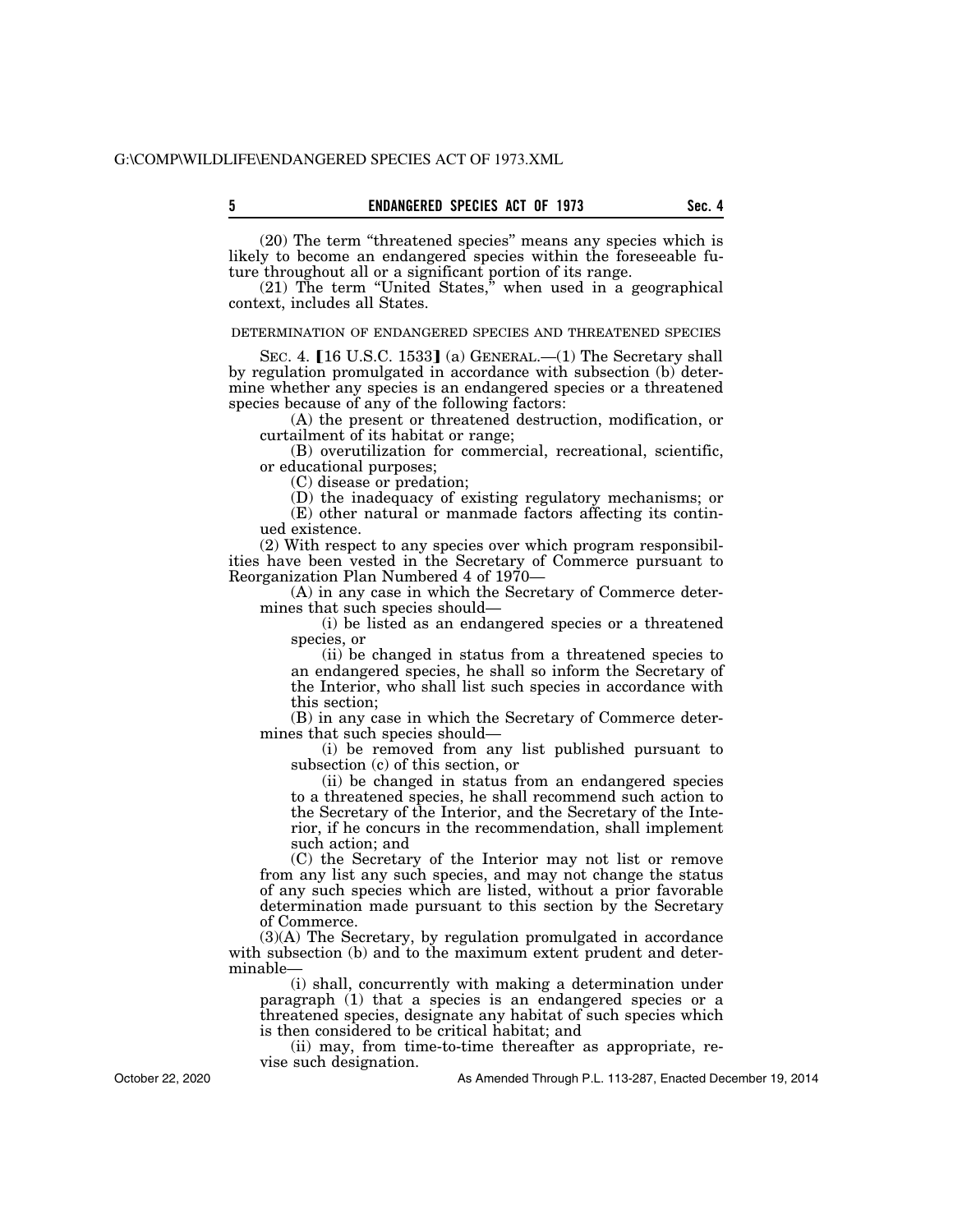(B)(i) The Secretary shall not designate as critical habitat any lands or other geographical areas owned or controlled by the Department of Defense, or designated for its use, that are subject to an integrated natural resources management plan prepared under section 101 of the Sikes Act (16 U.S.C. 670a), if the Secretary determines in writing that such plan provides a benefit to the species for which critical habitat is proposed for designation.

(ii) Nothing in this paragraph affects the requirement to consult under section  $7(a)(2)$  with respect to an agency action (as that term is defined in that section).

(iii) Nothing in this paragraph affects the obligation of the Department of Defense to comply with section 9, including the prohibition preventing extinction and taking of endangered species and threatened species.

(b) BASIS FOR DETERMINATIONS.—(1)(A) The Secretary shall make determinations required by subsection  $(a)(1)$  solely on the basis of the best scientific and commercial data available to him after conducting a review of the status of the species and after taking into account those efforts, if any, being made by any State or foreign nation, or any political subdivision of a State or foreign nation, to protect such species, whether by predator control, protection of habitat and food supply, or other conservation practices, within any area under its jurisdiction, or on the high seas.

(B) In carrying out this section, the Secretary shall give consideration to species which have been—

(i) designated as requiring protection from unrestricted commerce by any foreign nation, or pursuant to any international agreement; or

(ii) identified as in danger of extinction, or likely to become so within the foreseeable future, by any State agency or by any agency of a foreign nation that is responsible for the conservation of fish or wildlife or plants.

(2) The Secretary shall designate critical habitat, and make revisions thereto, under subsection  $(a)(3)$  on the basis of the best scientific data available and after taking into consideration the economic impact, the impact on national security, and any other relevant impact, of specifying any particular area as critical habitat. The Secretary may exclude any area from critical habitat if he determines that the benefits of such exclusion outweigh the benefits of specifying such area as part of the critical habitat, unless he determines, based on the best scientific and commercial data available, that the failure to designate such area as critical habitat will result in the extinction of the species concerned.

(3)(A) To the maximum extent practicable, within 90 days after receiving the petition of an interested person under section 553(e) of title 5, United States Code, to add a species to, or to remove a species from, either of the lists published under subsection (c), the Secretary shall make a finding as to whether the petition presents substantial scientific or commercial information indicating that the petitioned action may be warranted. If such a petition is found to present such information, the Secretary shall promptly commence a review of the status of the species concerned. The Secretary shall promptly publish each finding made under this subparagraph in the Federal Register.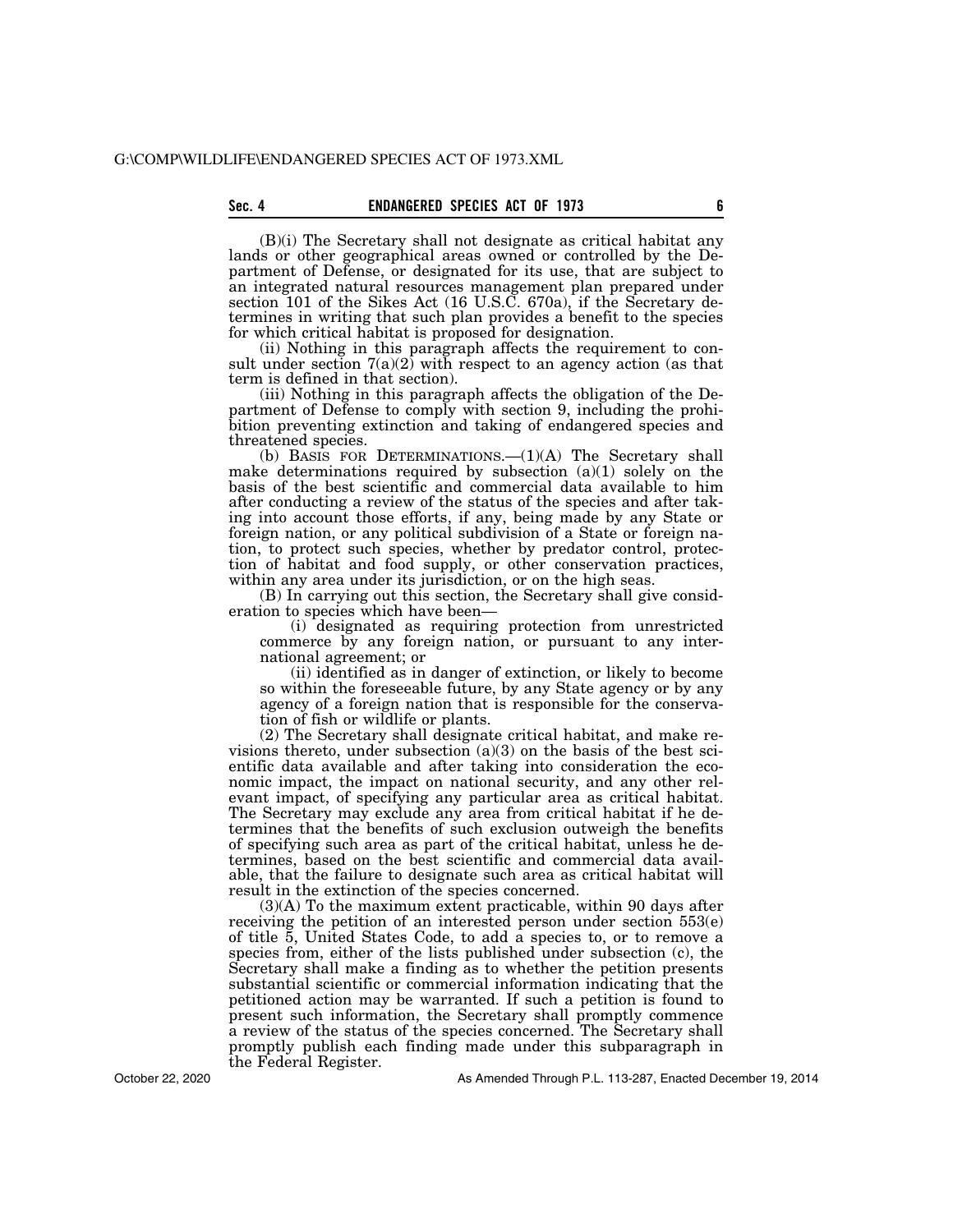(B) Within 12 months after receiving a petition that is found under subparagraph (A) to present substantial information indicating that the petitioned action may be warranted, the Secretary shall make one of the following findings:

(i) The petitioned action is not warranted, in which case the Secretary shall promptly publish such finding in the Federal Register.

(ii) The petitioned action is warranted in which case the Secretary shall promptly publish in the Federal Register a general notice and the complete text of a proposed regulation to implement such action in accordance with paragraph (5).

(iii) The petitioned action is warranted but that—

(I) the immediate proposal and timely promulgation of a final regulation implementing the petitioned action in accordance with paragraphs (5) and (6) is precluded by pending proposals to determine whether any species is an endangered species or a threatened species, and

(II) expeditious progress is being made to add qualified species to either of the lists published under subsection (c) and to remove from such lists species for which the protections of the Act are no longer necessary,

in which case the Secretary shall promptly publish such finding in the Federal Register, together with a description and evaluation of the reasons and data on which the finding is based.

(C)(i) A petition with respect to which a finding is made under subparagraph  $(B)(iii)$  shall be treated as a petition that is resubmitted to the Secretary under subparagraph  $(A)$  on the date of such finding and that presents substantial scientific or commercial information that the petitioned action may be warranted.

(ii) Any negative finding described in subparagraph (A) and any finding described in subparagraph  $(B)(i)$  or  $(iii)$  shall be subject to judicial review.

(iii) The Secretary shall implement a system to monitor effectively the status of all species with respect to which a finding is made under subparagraph (B)(iii) and shall make prompt use of the authority under paragraph  $7<sup>3</sup>$  to prevent a significant risk to the well being of any such species.

(D)(i) To the maximum extent practicable, within 90 days after receiving the petition of an interested person under section 553(e) of title 5, United States Code, to revise a critical habitat designation, the Secretary shall make a finding as to whether the petition presents substantial scientific information indicating that the revision may be warranted. The Secretary shall promptly publish such finding in the Federal Register.

(ii) Within 12 months after receiving a petition that is found under clause (i) to present substantial information indicating that the requested revision may be warranted, the Secretary shall determine how he intends to proceed with the requested revision, and shall promptly publish notice of such intention in the Federal Register.

 $3$  So in law. Probably should be paragraph " $(7)$ ".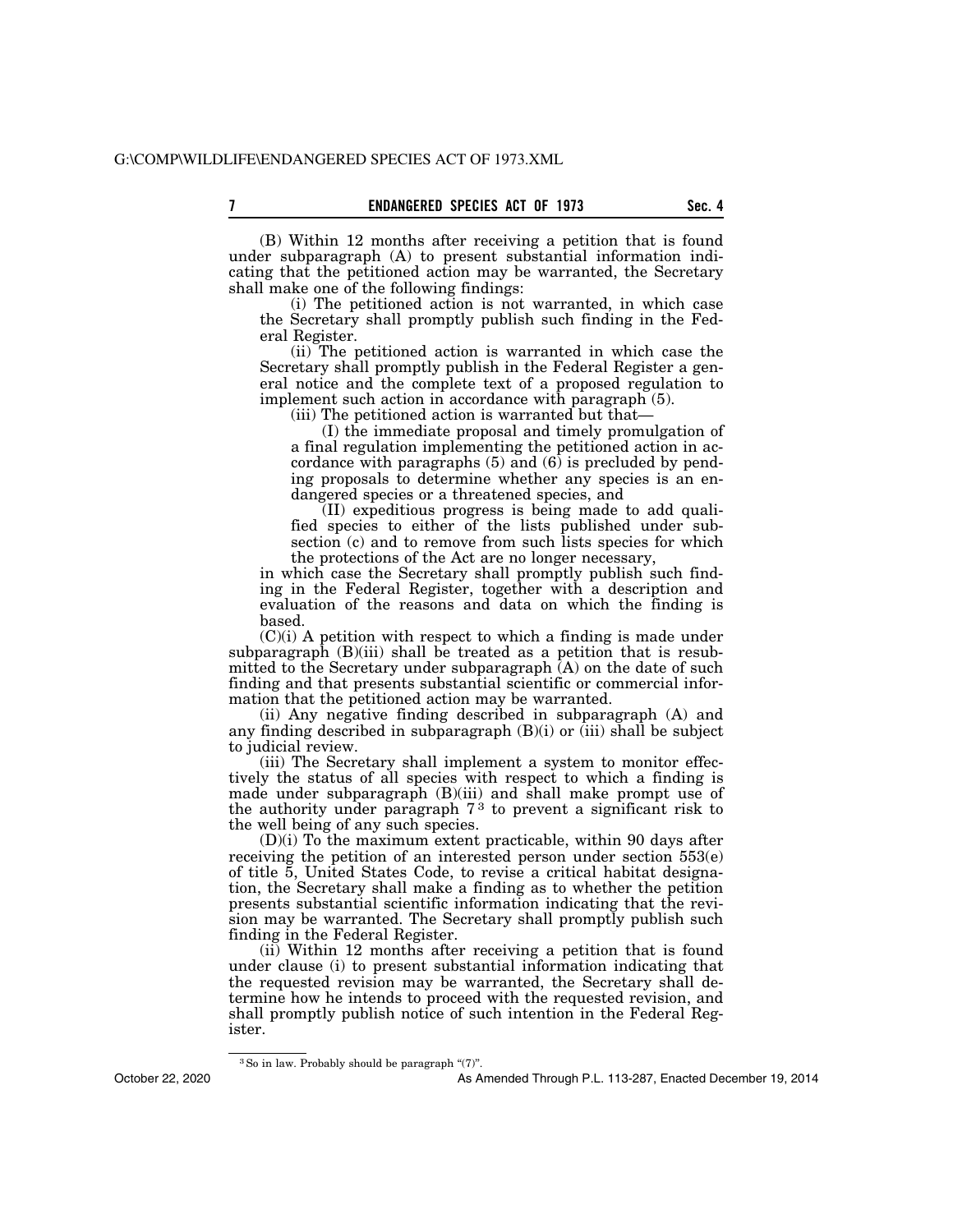(4) Except as provided in paragraphs (5) and (6) of this subsection, the provisions of section 553 of title 5, United States Code (relating to rulemaking procedures), shall apply to any regulation promulgated to carry out the purposes of this Act.

(5) With respect to any regulation proposed by the Secretary to implement a determination, designation, or revision referred to in subsection (a)(1) or (3), the Secretary shall—

(A) not less than 90 days before the effective date of the regulation—

(i) publish a general notice and the complete text of the proposed regulation in the Federal Register, and

(ii) give actual notice of the proposed regulation (including the complete text of the regulation) to the State agency in each State in which the species is believed to occur, and to each county or equivalent jurisdiction in which the species is believed to occur, and invite the comment of such agency, and each such jurisdiction, thereon;

(B) insofar as practical, and in cooperation with the Secretary of State, give notice of the proposed regulation to each foreign nation in which the species is believed to occur or whose citizens harvest the species on the high seas, and invite the comment of such nation thereon;

(C) give notice of the proposed regulation to such professional scientific organizations as he deems appropriate;

(D) publish a summary of the proposed regulation in a newspaper of general circulation in each area of the United States in which the species is believed to occur; and

(E) promptly hold one public hearing on the proposed regulation if any person files a request for such a hearing within 45 days after the date of publication of general notice.

(6)(A) Within the one-year period beginning on the date on which general notice is published in accordance with paragraph  $(5)(A)(i)$  regarding a proposed regulation, the Secretary shall publish in the Federal Register—

(i) if a determination as to whether a species is an endangered species or a threatened species, or a revision of critical habitat, is involved, either—

(I) a final regulation to implement such determination, (II) a final regulation to implement such revision or a

finding that such revision should not be made, (III) notice that such one-year period is being extended

under subparagraph (B)(i), or

(IV) notice that the proposed regulation is being withdrawn under subparagraph (B)(ii), together with the finding on which such withdrawal is based; or

 $(ii)$  subject to subparagraph  $(C)$ , if a designation of critical habitat is involved, either—

(I) a final regulation to implement such designation, or

(II) notice that such one-year period is being extended under such subparagraph.

(B)(i) If the Secretary finds with respect to a proposed regulation referred to in subparagraph  $(A)(i)$  that there is substantial disagreement regarding the sufficiency or accuracy of the available data relevant to the determination or revision concerned, the Sec-

As Amended Through P.L. 113-287, Enacted December 19, 2014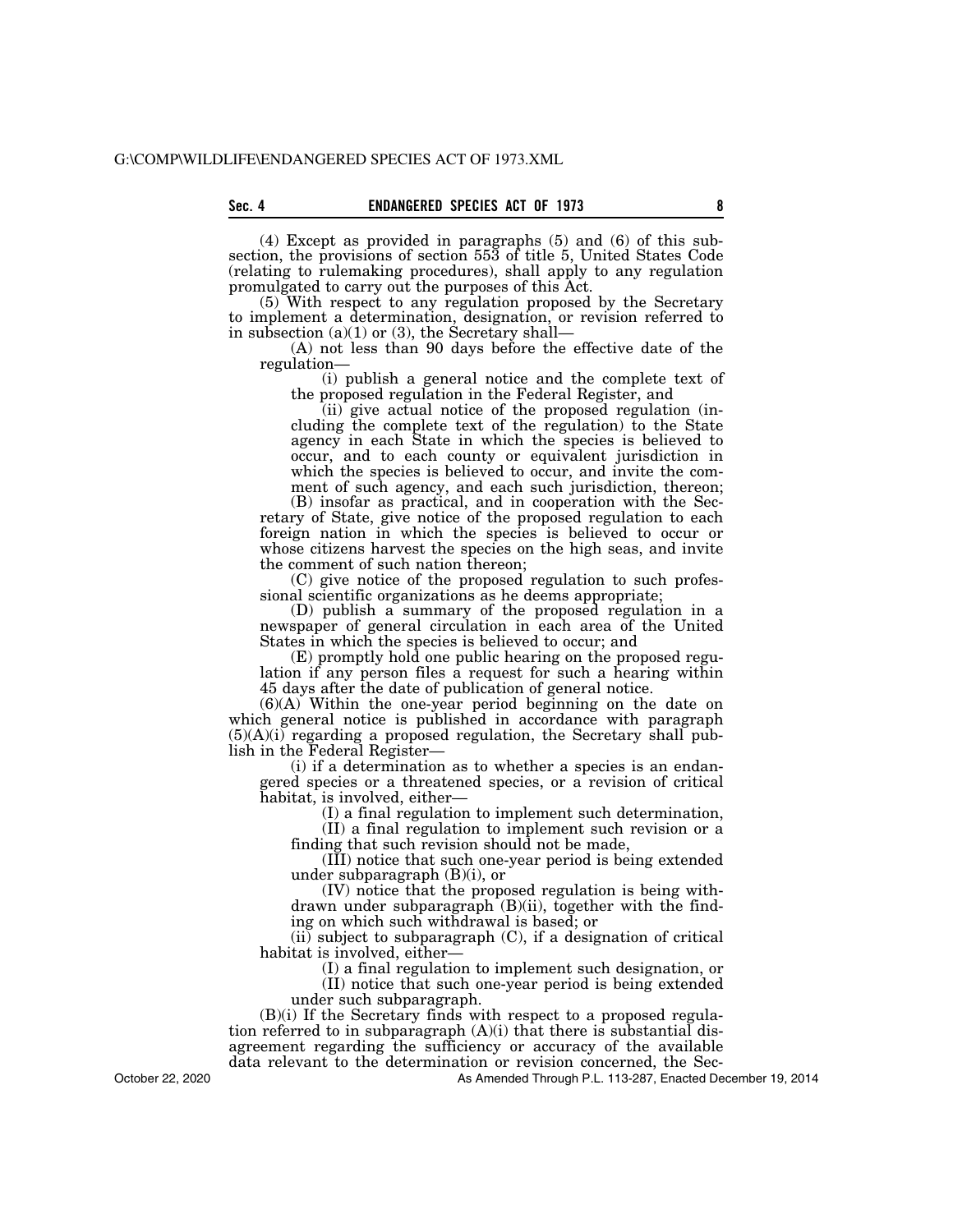retary may extend the one-year period specified in subparagraph (A) for not more than six months for purposes of soliciting additional data.

(ii) If a proposed regulation referred to in subparagraph  $(A)(i)$ is not promulgated as a final regulation within such one-year period (or longer period if extension under clause (i) applies) because the Secretary finds that there is not sufficient evidence to justify the action proposed by the regulation, the Secretary shall immediately withdraw the regulation. The finding on which a withdrawal is based shall be subject to judicial review. The Secretary may not propose a regulation that has previously been withdrawn under this clause unless he determines that sufficient new information is available to warrant such proposal.

(iii) If the one-year period specified in subparagraph (A) is extended under clause (i) with respect to a proposed regulation, then before the close of such extended period the Secretary shall publish in the Federal Register either a final regulation to implement the determination or revision concerned, a finding that the revision should not be made, or a notice of withdrawal of the regulation under clause (ii), together with the finding on which the withdrawal is based.

(C) A final regulation designating critical habitat of an endangered species or a threatened species shall be published concurrently with the final regulation implementing the determination that such species is endangered or threatened, unless the Secretary deems that—

(i) it is essential to the conservation of such species that the regulation implementing such determination be promptly published; or

(ii) critical habitat of such species is not then determinable, in which case the Secretary, with respect to the proposed regulation to designate such habitat, may extend the one-year period specified in subparagraph (A) by not more than one additional year, but not later than the close of such additional year the Secretary must publish a final regulation, based on such data as may be available at that time, designating, to the maximum extent prudent, such habitat.

(7) Neither paragraph  $(4)$ ,  $(5)$ , or  $(6)$  of this subsection nor section 553 of title 5, United States Code, shall apply to any regulation issued by the Secretary in regard to any emergency posing a significant risk to the well-being of any species of fish and wildlife or plants, but only if—

(A) at the time of publication of the regulation in the Federal Register the Secretary publishes therein detailed reasons why such regulation is necessary; and

(B) in the case such regulation applies to resident species of fish or wildlife, or plants, the Secretary gives actual notice of such regulation to the State agency in each State in which such species is believed to occur.

Such regulation shall, at the discretion of the Secretary, take effect immediately upon the publication of the regulation in the Federal Register. Any regulation promulgated under the authority of this paragraph shall cease to have force and effect at the close of the 240-day period following the date of publication unless, during such

As Amended Through P.L. 113-287, Enacted December 19, 2014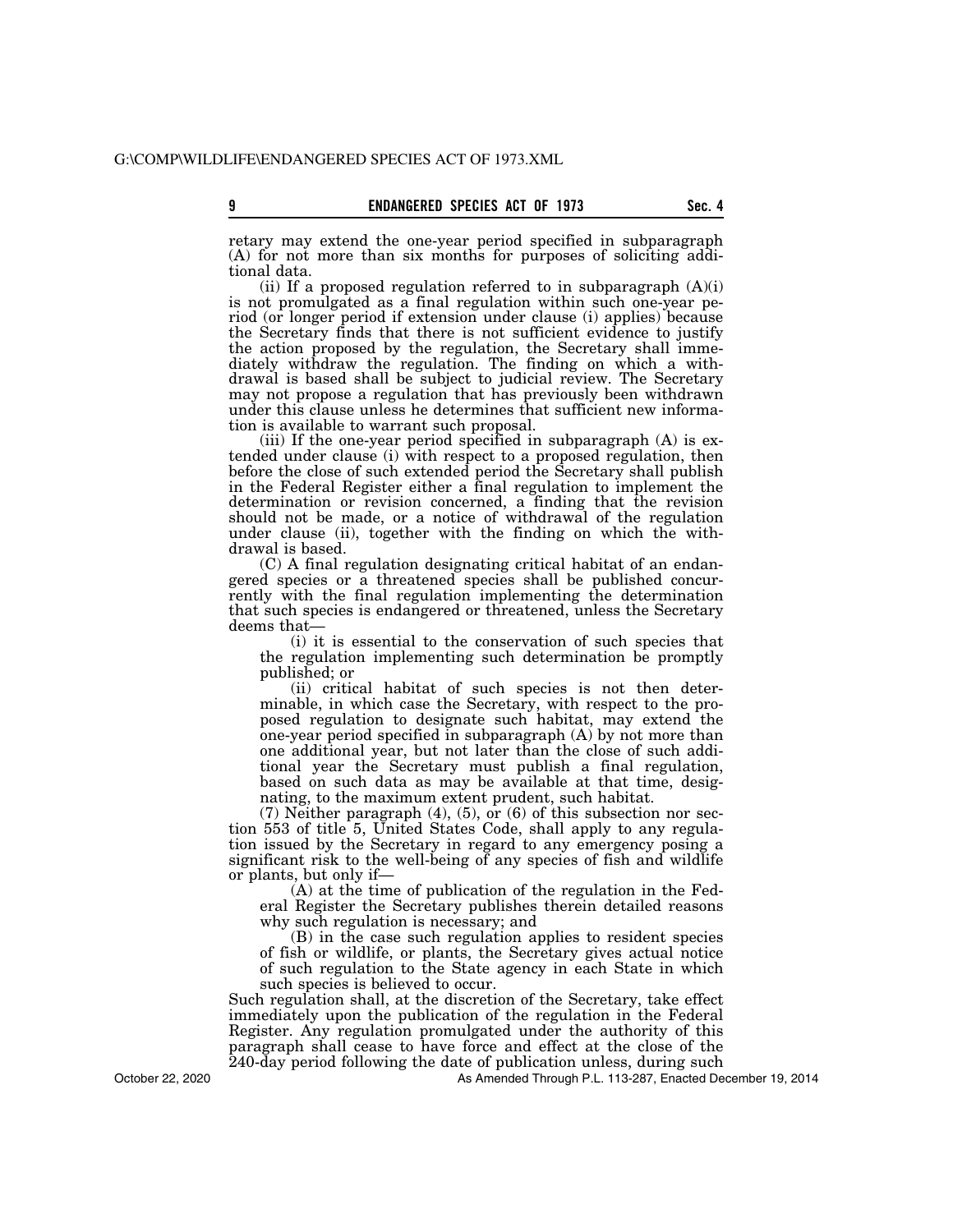240-day period, the rulemaking procedures which would apply to such regulation without regard to this paragraph are complied with. If at any time after issuing an emergency regulation the Secretary determines, on the basis of the best appropriate data available to him, that substantial evidence does not exist to warrant such regulation, he shall withdraw it.

(8) The publication in the Federal Register of any proposed or final regulation which is necessary or appropriate to carry out the purposes of this Act shall include a summary by the Secretary of the data on which such regulation is based and shall show the relationship of such data to such regulation; and if such regulation designates or revises critical habitat, such summary shall, to the maximum extent practicable, also include a brief description and evaluation of those activities (whether public or private) which, in the opinion of the Secretary, if undertaken may adversely modify such habitat, or may be affected by such designation.

(c) LISTS.—(1) The Secretary of the Interior shall publish in the Federal Register a list of all species determined by him or the Secretary of Commerce to be endangered species and a list of all species determined by him or the Secretary of Commerce to be threatened species. Each list shall refer to the species contained therein by scientific and common name or names, if any, specify with respect to such species over what portion of its range it is endangered or threatened, and specify any critical habitat within such range. The Secretary shall from time to time revise each list published under the authority of this subsection to reflect recent determinations, designations, and revisions made in accordance with subsections (a) and (b).

(2) The Secretary shall—

(A) conduct, at least once every five years, a review of all species included in a list which is published pursuant to paragraph (1) and which is in effect at the time of such review; and

(B) determine on the basis of such review whether any such species should—

(i) be removed from such list;

(ii) be changed in status from an endangered species to a threatened species; or

(iii) be changed in status from a threatened species to an endangered species.

Each determination under subparagraph (B) shall be made in accordance with the provisions of subsection (a) and (b).

(d) PROTECTIVE REGULATIONS.—Whenever any species is listed as a threatened species pursuant to subsection (c) of this section, the Secretary shall issue such regulations as he deems necessary and advisable to provide for the conservation of such species. The Secretary may by regulation prohibit with respect to any threatened species any act prohibited under section  $\mathcal{Y}(a)(1)$ , in the case of fish or wildlife, or section  $9(a)(2)$  in the case of plants, with respect to endangered species; except that with respect to the taking of resident species of fish or wildlife, such, regulations shall apply in any State which has entered into a cooperative agreement pursuant to section  $6(c)$  of this Act only to the extent that such regulations have also been adopted by such State.

October 22, 2020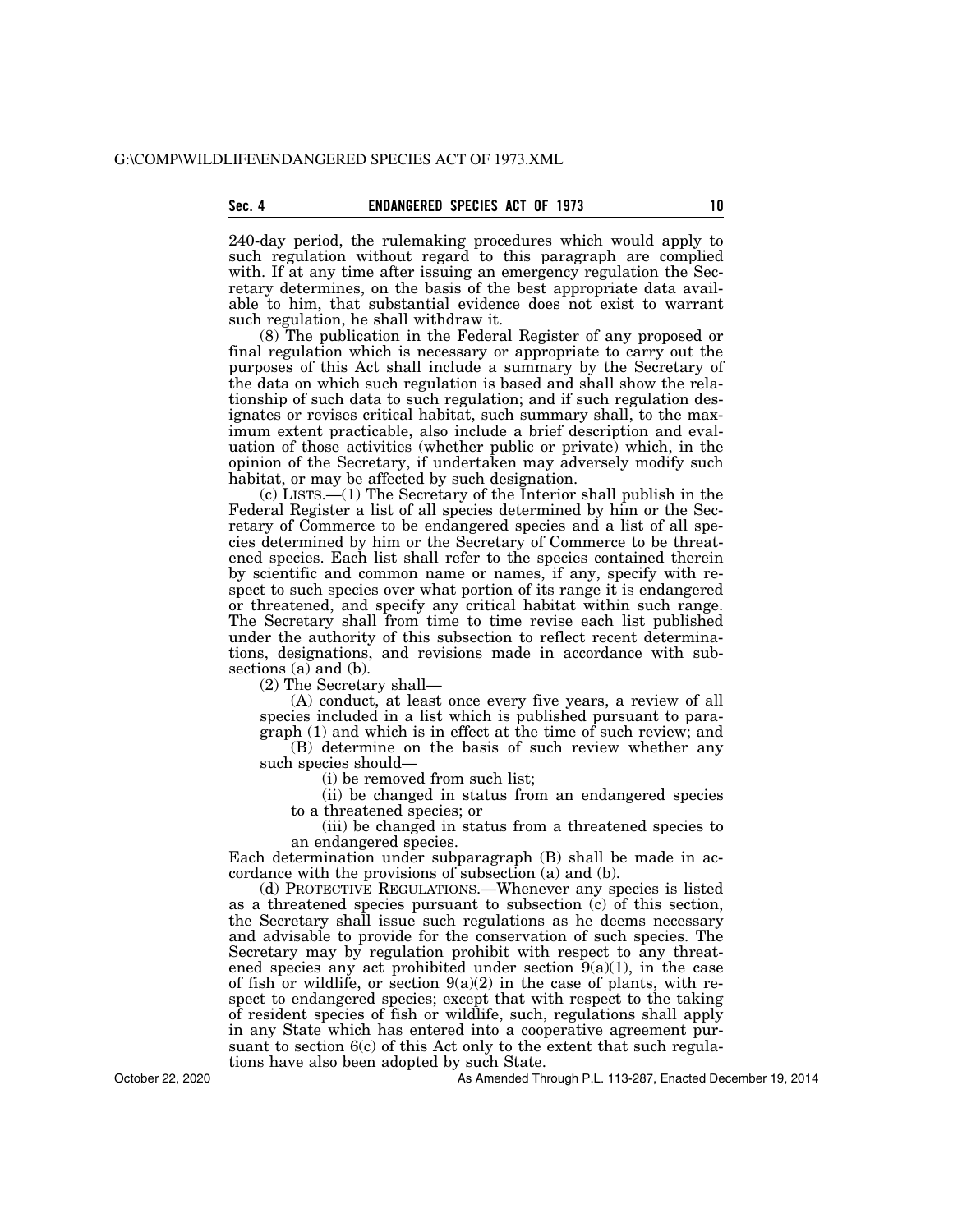(e) SIMILARITY OF APPEARANCE CASES.—The Secretary may, by regulation of commerce or taking, and to the extent he deems advisable, treat any species as an endangered species or threatened species even through it is not listed pursuant to section 4 of this Act if he finds that—

(A) such species so closely resembles in appearance, at the point in question, a species which has been listed pursuant to such section that enforcement personnel would have substantial difficulty in attempting to differentiate between the listed and unlisted species;

(B) the effect of this substantial difficulty is an additional threat to an endangered or threatened species; and

(C) such treatment of an unlisted species will substantially facilitate the enforcement and further the policy of this Act.

(f)(1) RECOVERY PLANS.—The Secretary shall develop and implement plans (hereinafter in this subsection referred to as ''recovery plans'') for the conservation and survival of endangered species and threatened species listed pursuant to this section, unless he finds that such a plan will not promote the conservation of the species. The Secretary, in developing and implementing recovery plans, shall, to the maximum extent practicable—

(A) give priority to those endangered species or threatened species, without regard to taxonomic classification, that are most likely to benefit from such plans, particularly those species that are, or may be, in conflict with construction or other development projects or other forms of economic activity; 4

(B) incorporate in each plan—

(i) a description of such site-specific management actions as may be necessary to achieve the plan's goal for the conservation and survival of the species;

(ii) objective, measurable criteria which, when met, would result in a determination, in accordance with the provisions of this section, that the species be removed from the list; and

(iii) estimates of the time required and the cost to carry out those measures needed to achieve the plan's goal and to achieve intermediate steps toward that goal.

(2) The Secretary, in developing and implementing recovery plans, may procure the services of appropriate public and private agencies and institutions and other qualified persons. Recovery teams appointed pursuant to this subsection shall not be subject to the Federal Advisory Committee Act.

(3) The Secretary shall report every two years to the Committee on Environment and Public Works of the Senate and the Committee on Merchant Marine and Fisheries 5 of the House of Representatives on the status of efforts to develop and implement recovery plans for all species listed pursuant to this section and on the status of all species for which such plans have been developed.

(4) The Secretary shall, prior to final approval of a new or revised recovery plan, provide public notice and an opportunity for

October 22, 2020

<sup>4</sup>So in law. Probably should be ''; and''. 5The reference to ''the Committee on Merchant Marine and Fisheries'' probably should refer to ''the Committee on Resources''.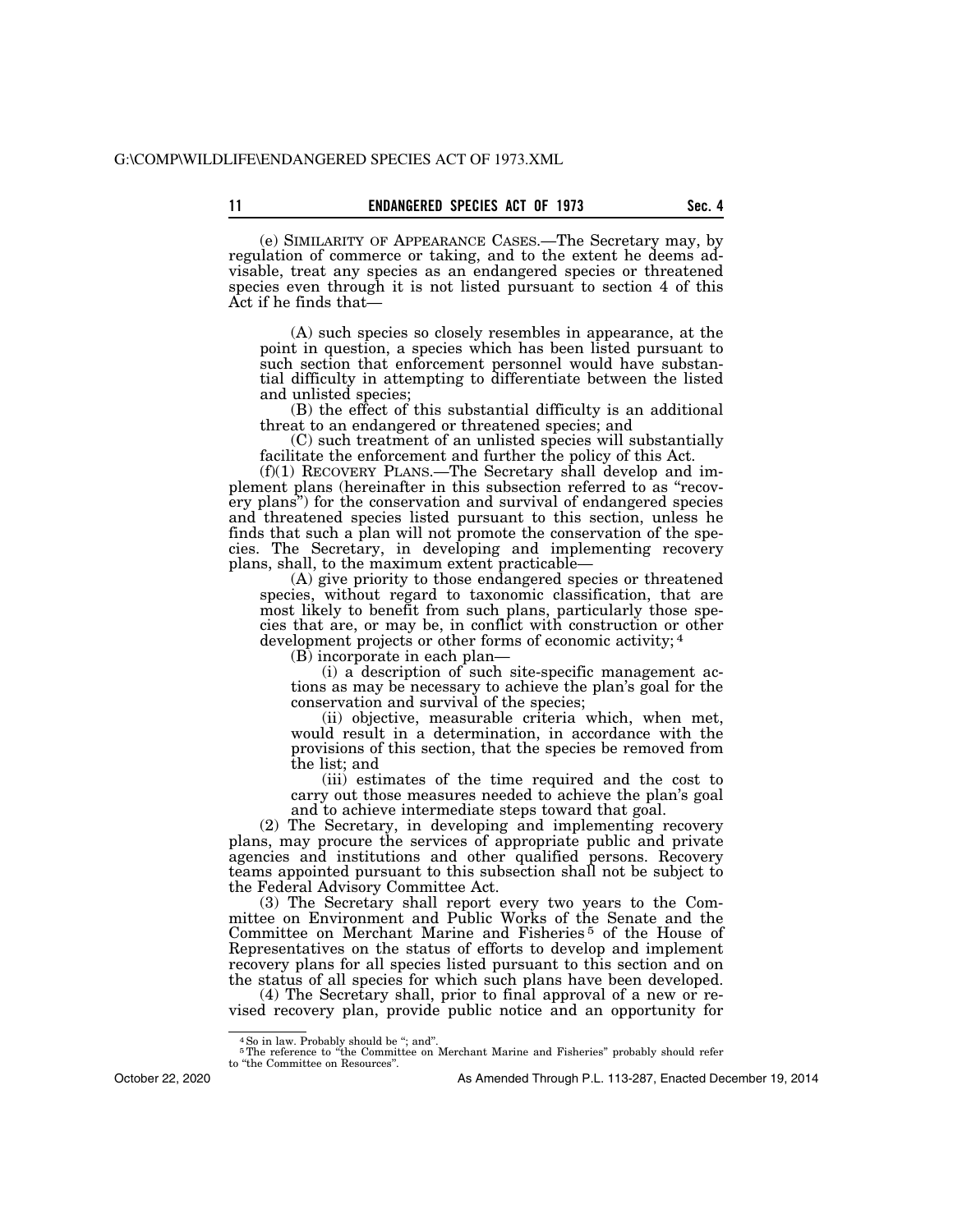public review and comment on such plan. The Secretary shall consider all information presented during the public comment period prior to approval of the plan.

(5) Each Federal agency shall, prior to implementation of a new or revised recovery plan, consider all information presented during the public comment period under paragraph (4).

(g) MONITORING.—(1) The Secretary shall implement a system in cooperation with the States to monitor effectively for not less than five years the status of all species which have recovered to the point at which the measures provided pursuant to this Act are no longer necessary and which, in accordance with the provisions of this section, have been removed from either of the lists published under subsection (c).

(2) The Secretary shall make prompt use of the authority under paragraph  $7<sup>6</sup>$  of subsection (b) of this section to prevent a significant risk to the well being of any such recovered species.

(h) AGENCY GUIDELINES.—The Secretary shall establish, and publish in the Federal Register, agency guidelines to insure that the purposes of this section are achieved efficiently and effectively. Such guidelines shall include, but are not limited to—

(1) procedures for recording the receipt and the disposition of petitions submitted under subsection (b)(3) of this section;

(2) criteria for making the findings required under such subsection with respect to petitions;

(3) a ranking system to assist in the identification of species that should receive priority review under subsection  $(a)$  $(1)$ of the section; and

(4) a system for developing and implementing, on a priority basis, recovery plans under subsection (f) of this section. The Secretary shall provide to the public notice of, and opportunity to submit written comments on, any guideline (including any amendment thereto) proposed to be established under this subsection.

(i) If, in the case of any regulation proposed by the Secretary under the authority of this section, a State agency to which notice thereof was given in accordance with subsection  $(b)(5)(A)(ii)$  files comments disagreeing with all or part of the proposed regulation, and the Secretary issues a final regulation which is in conflict with such comments, or if the Secretary fails to adopt a regulation pursuant to an action petitioned by a State agency under subsection (b)(3), the Secretary shall submit to the State agency a written justification for his failure to adopt regulations consistent with the agency's comments or petition.

### LAND ACQUISITION

SEC. 5. (a) [16 U.S.C. 1534] PROGRAM.—The Secretary, and the Secretary of Agriculture with respect to the National Forest System, shall establish and implement a program to conserve fish, wildlife, and plants, including those which are listed as endangered species or threatened species pursuant to section 4 of this Act. To carry out such a program, the appropriate Secretary—

October 22, 2020

 $6S$ o in law. Probably should be paragraph "(7)".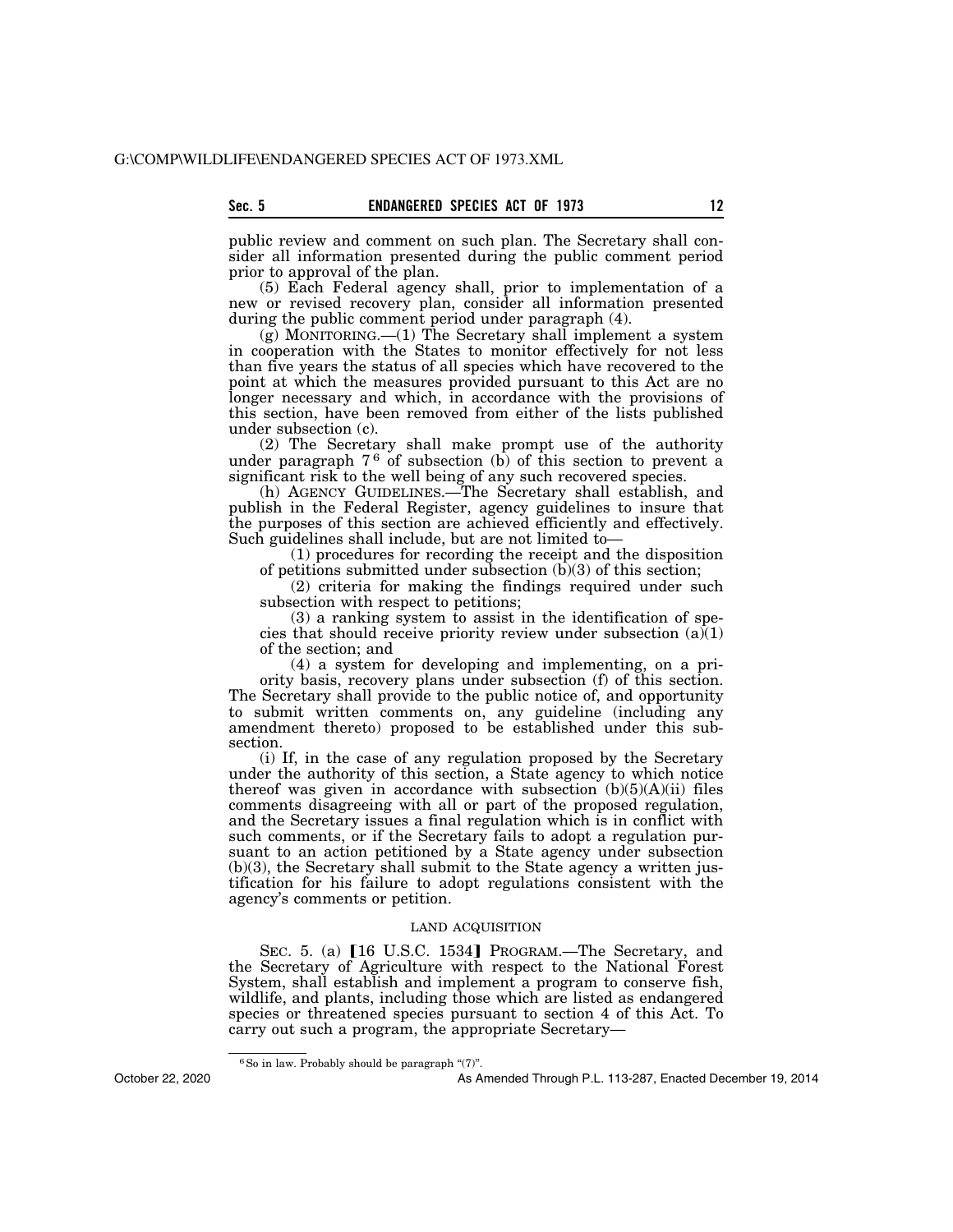(1) shall utilize the land acquisition and other authority under the Fish and Wildlife Act of 1956, as amended, the Fish and Wildlife Coordination Act, as amended, and the Migratory Bird Conservation Act, as appropriate; and

(2) is authorized to acquire by purchase, donation, or otherwise, lands, waters, or interest therein, and such authority shall be in addition to any other land acquisition vested in him.

(b) ACQUISITIONS.—Funds made available pursuant to chapter 2003 of title 54, United States Code, may be used for the purpose of acquiring lands, waters, or interests therein under subsection (a) of this section.

### COOPERATION WITH THE STATES

SEC. 6. [16 U.S.C. 1535] (a) GENERAL.—In carrying out the program authorized by this Act, the Secretary shall cooperate to the maximum extent practicable with the States. Such cooperation shall include consultation with the States concerned before acquiring any land or water, or interest therein, for the purpose of conserving any endangered species or threatened species.

(b) MANAGEMENT AGREEMENTS.—The Secretary may enter into agreements with any State for the administration and management of any area established for the conservation of endangered species or threatened species. Any revenues derived from the administration of such areas under these agreements shall be subject to the provisions of section 401 of the Act of June 15, 1935 (49 Stat. 383; 16 U.S.C. 715s).

(c)(1) COOPERATIVE AGREEMENTS.—In furtherance of the purposes of this Act, the Secretary is authorized to enter into a cooperative agreement in accordance with this section with any State which establishes and maintains an adequate and active program for the conservation of endangered species and threatened species. Within one hundred and twenty days after the Secretary receives a certified copy of such a proposed State program, he shall make a determination whether such program is in accordance with this Act. Unless he determines, pursuant to this paragraph, that the State program is not in accordance with this Act, he shall enter into a cooperative agreement with the State for the purpose of assisting in implementation of the State program. In order for a State program to be deemed an adequate and active program for the conservation of endangered species and threatened species, the Secretary must find, and annually thereafter reconfirm such finding, that under the State program—

(A) authority resides in the State agency to conserve resident species of fish or wildlife determined by the State agency or the Secretary to be endangered or threatened;

(B) the State agency has established acceptable conservation programs, consistent with the purposes and policies of this Act, for all resident species of fish or wildlife in the State which are deemed by the Secretary to be endangered or threatened, and has furnished a copy of such plan and program together with all pertinent details, information, and data requested to the Secretary;

As Amended Through P.L. 113-287, Enacted December 19, 2014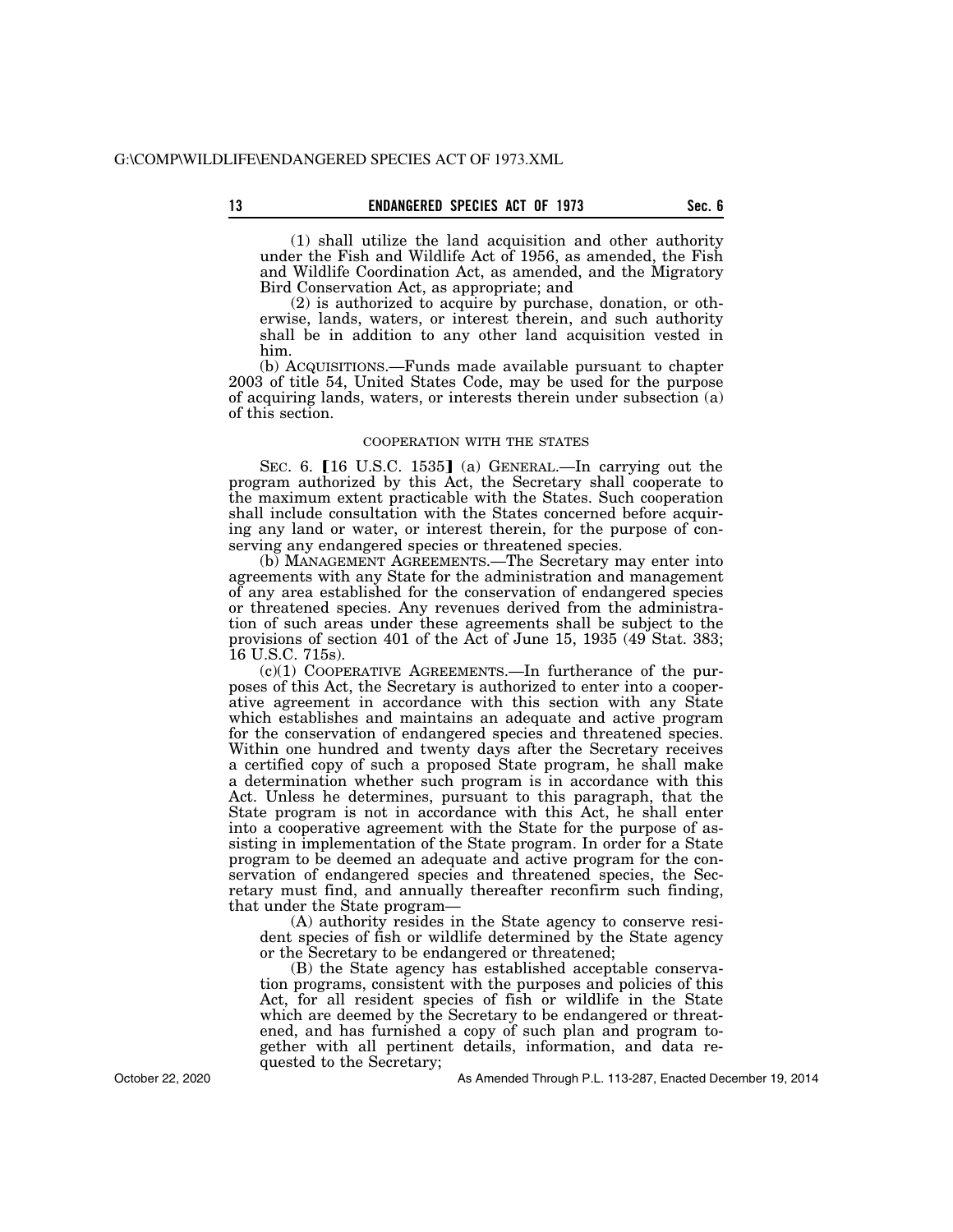(C) the State agency is authorized to conduct investigations to determine the status and requirements for survival of resident species of fish and wildlife;

(D) the State agency is authorized to establish programs, including the acquisition of land or aquatic habitat or interests therein, for the conservation of resident endangered or threatened species of fish or wildlife; and

(E) provision is made for public participation in designating resident species of fish or wildlife as endangered or threatened; or

that under the State program—

(i) the requirements set forth in subparagraphs (C), (D), and (E) of this paragraph are complied with, and

(ii) plans are included under which immediate attention will be given to those resident species of fish and wildlife which are determined by the Secretary or the State agency to be endangered or threatened and which the Secretary and the State agency agree are most urgently in need of conservation programs; except that a cooperative agreement entered into with a State whose program is deemed adequate and active pursuant to clause (i) and this clause shall not affect the applicability of prohibitions set forth in or authorized pursuant to section  $4(d)$  or section  $9(a)(1)$  with respect to the taking of any resident endangered or threatened species.

(2) In furtherance of the purposes of this Act, the Secretary is authorized to enter into a cooperative agreement in accordance with this section with any State which establishes and maintains an adequate and active program for the conservation of endangered species and threatened species of plants. Within one hundred and twenty days after the Secretary receives a certified copy of such a proposed State program, he shall make a determination whether such program is in accordance with this Act. Unless he determines, pursuant to this paragraph, that the State program is not in accordance with this Act, he shall enter into a cooperative agreement with the State for the purpose of assisting in implementation of the State program. In order for a State program to be deemed an adequate and active program for the conservation of endangered species of plants and threatened species of plants, the Secretary must find, and annually thereafter reconfirm such findings, that under the State program—

(A) authority resides in the State agency to conserve resident species of plants determined by the State agency or the Secretary to be endangered or threatened;

(B) the State agency has established acceptable conservation programs, consistent with the purposes and policies of this Act, for all resident species of plants in the State which are deemed by the Secretary to be endangered or threatened, and has furnished a copy of such plan and program together with all pertinent details, information, and data requested to the Secretary;

(C) the State agency is authorized to conduct investigations to determine the status and requirements for survival of resident species of plants; and

As Amended Through P.L. 113-287, Enacted December 19, 2014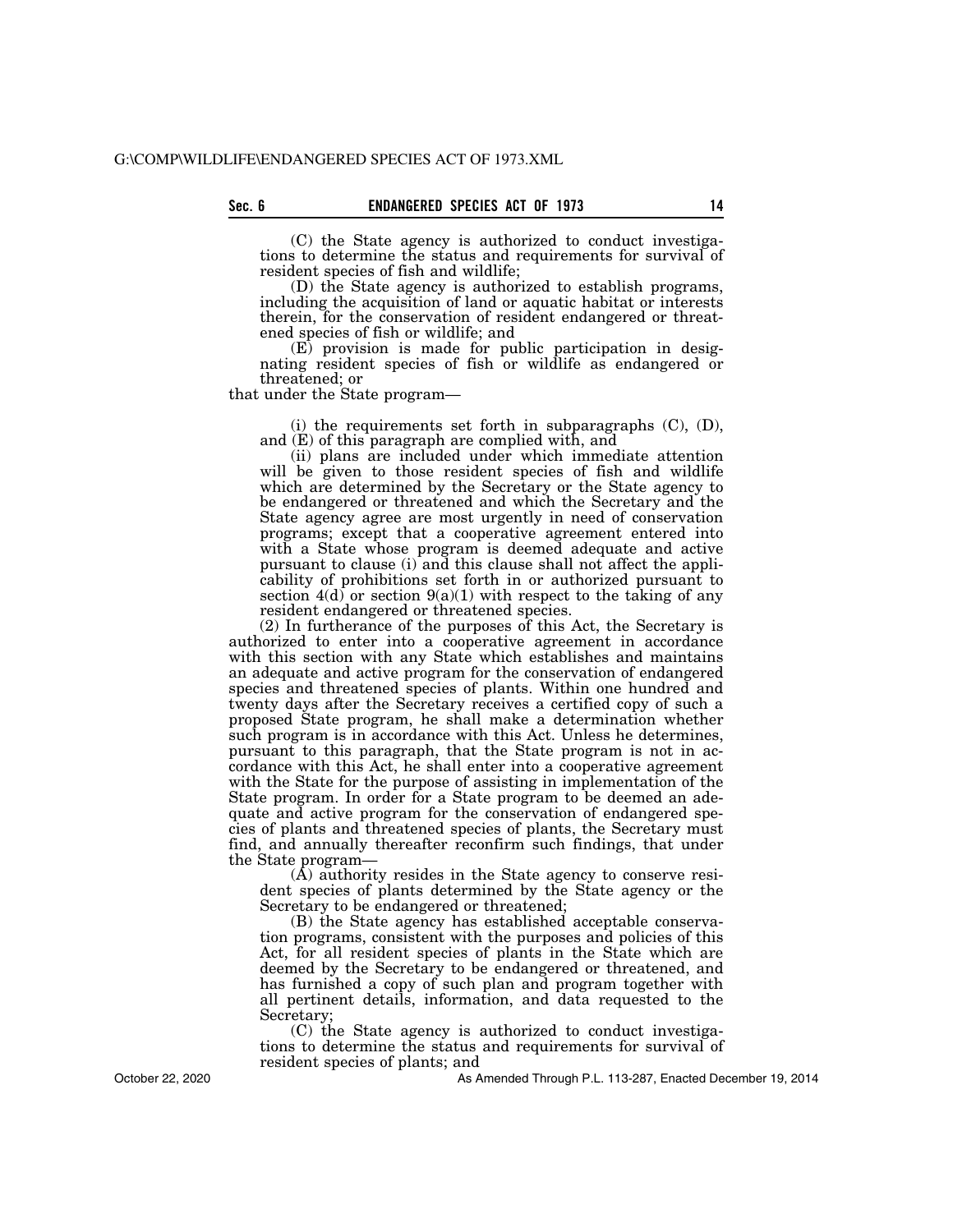(D) provision is made for public participation in designating resident species of plants as endangered or threatened; or that under the State program—

(i) the requirements set forth in subparagraphs (C) and (D) of this paragraph are complied with, and

(ii) plans are included under which immediate attention will be given to those resident species of plants which are determined by the Secretary or the State agency to be endangered or threatened and which the Secretary and the State agency agree are most urgently in need of conservation programs; except that a cooperative agreement entered into with a State whose program is deemed adequate and active pursuant to clause (i) and this clause shall not affect the applicability of prohibitions set forth in or authorized pursuant to section  $4(d)$  or section  $9(a)(1)$  with respect to the taking of any resident endangered or threatened species.

(d) ALLOCATION OF FUNDS.—(1) The Secretary is authorized to provide financial assistance to any State, through its respective State agency, which has entered into a cooperative agreement pursuant to subsection (c) of this section to assist in development of programs for the conservation of endangered and threatened species or to assist in monitoring the status of candidate species pursuant to subparagraph  $(C)$  of section  $4(b)(3)$  and recovered species pursuant to section  $4(g)$ . The Secretary shall allocate each annual appropriation made in accordance with the provisions of subsection (i) of this section to such States based on consideration of—

(A) the international commitments of the United States to protect endangered species or threatened species;

(B) the readiness of a State to proceed with a conservation program consistent with the objectives and purposes of this Act;

(C) the number of endangered species and threatened species within a State;

(D) the potential for restoring endangered species and threatened species within a State;

(E) the relative urgency to initiate a program to restore and protect an endangered species or threatened species in terms of survival of the species;

(F) the importance of monitoring the status of candidate species within a State to prevent a significant risk to the well being of any such species; and

(G) the importance of monitoring the status of recovered species within a State to assure that such species do not return to the point at which the measures provided pursuant to this Act are again necessary.

So much of the annual appropriation made in accordance with provisions of subsection (i) of this section allocated for obligation to any State for any fiscal year as remains unobligated at the close thereof is authorized to be made available to that State until the close of the succeeding fiscal year. Any amount allocated to any State which is unobligated at the end of the period during which it is available for expenditure is authorized to be made available

As Amended Through P.L. 113-287, Enacted December 19, 2014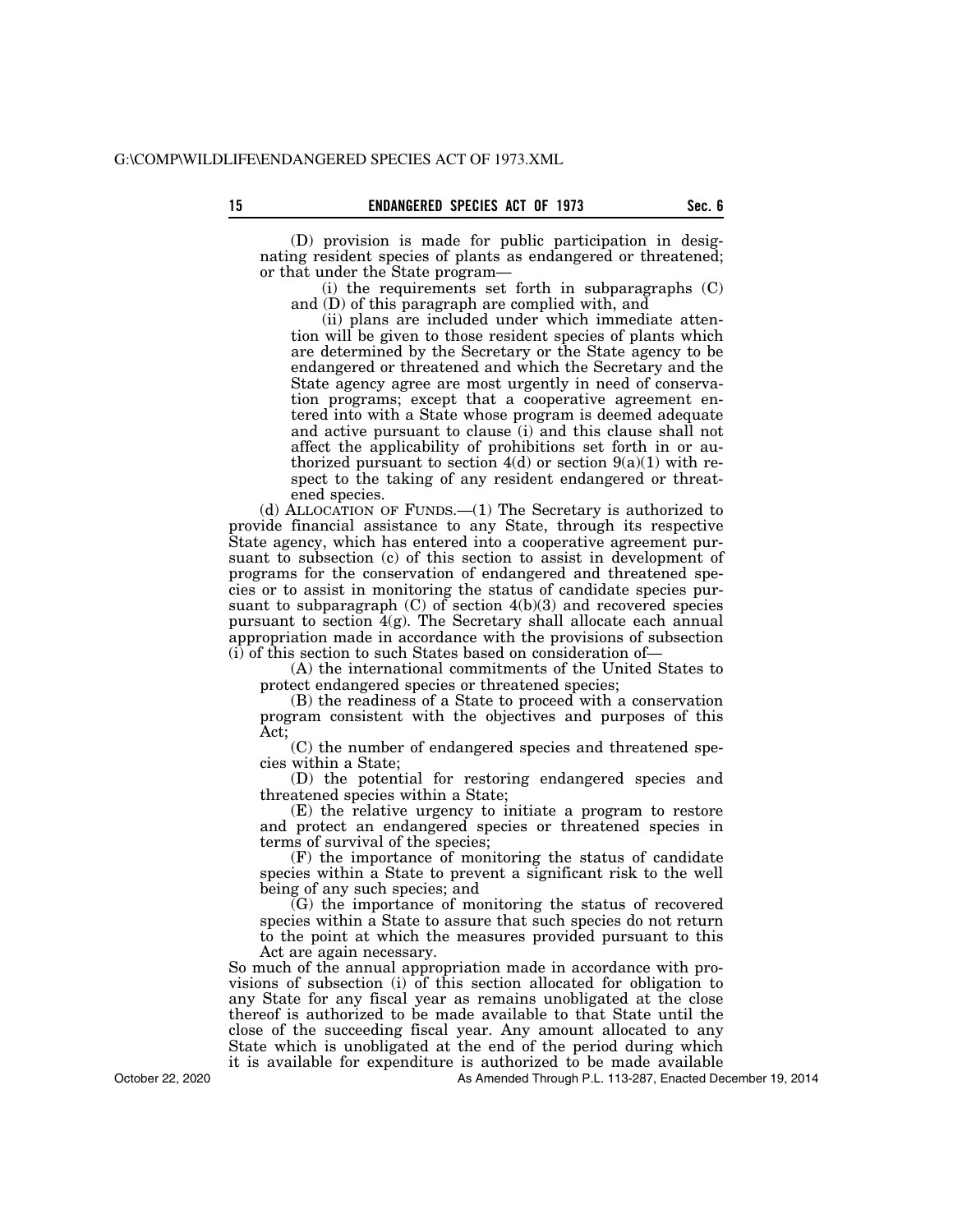for expenditure by the Secretary in conducting programs under this section.

(2) Such cooperative agreements shall provide for (A) the actions to be taken by the Secretary and the States; (B) the benefits that are expected to be derived in connection with the conservation of endangered or threatened species; (C) the estimated cost of these actions; and (D) the share of such costs to be bore by the Federal Government and by the States; except that—

(i) the Federal share of such program costs shall not exceed 75 percent of the estimated program cost stated in the agreement; and

(ii) the Federal share may be increased to 90 percent whenever two or more States having a common interest in one or more endangered or threatened species, the conservation of which may be enhanced by cooperation of such States, enter jointly into agreement with the Secretary.

The Secretary may, in his discretion, and under such rules and regulations as he may prescribe, advance funds to the State for financing the United States pro rata share agreed upon in the cooperative agreement. For the purposes of this section, the non-Federal share may, in the discretion of the Secretary, be in the form of money or real property, the value of which will be determined by the Secretary whose decision shall be final.

(e) REVIEW OF STATE PROGRAMS.—Any action taken by the Secretary under this section shall be subject to his periodic review at no greater than annual intervals.

(f) CONFLICTS BETWEEN FEDERAL AND STATE LAWS.—Any State law or regulation which applies with respect to the importation or exportation of, or interstate or foreign commerce in, endangered species or threatened species is void to the extent that it may effectively (1) permit what is prohibited by this Act or by any regulation which implements this Act, or  $(2)$  prohibit what is authorized pursuant to an exemption or permit provided for in this Act or in any regulation which implements this Act. This Act shall not otherwise be construed to void any State law or regulation which is intended to conserve migratory, resident, or introduced fish or wildlife, or to permit or prohibit sale of such fish or wildlife. Any State law or regulation respecting the taking of an endangered species or threatened species may be more restrictive than the exemptions or permits provided for in this Act or in any regulation which implements this Act but not less restrictive than the prohibitions so defined.

 $(g)$  TRANSITION.—(1) For purposes of this subsection, the term "establishment period" means, with respect to any State, the period beginning on the date of enactment of this Act and ending on whichever of the following dates first occurs: (A) the date of the close of the 120-day period following the adjournment of the first regular session of the legislature of such State which commences after such date of enactment, or (B) the date of the close of the 15 month period following such date of enactment.

(2) The prohibitions set forth in or authorized pursuant to sections  $4(d)$  and  $9(a)(1)(B)$  of this Act shall not apply with respect to the taking of any resident endangered species or threatened species

As Amended Through P.L. 113-287, Enacted December 19, 2014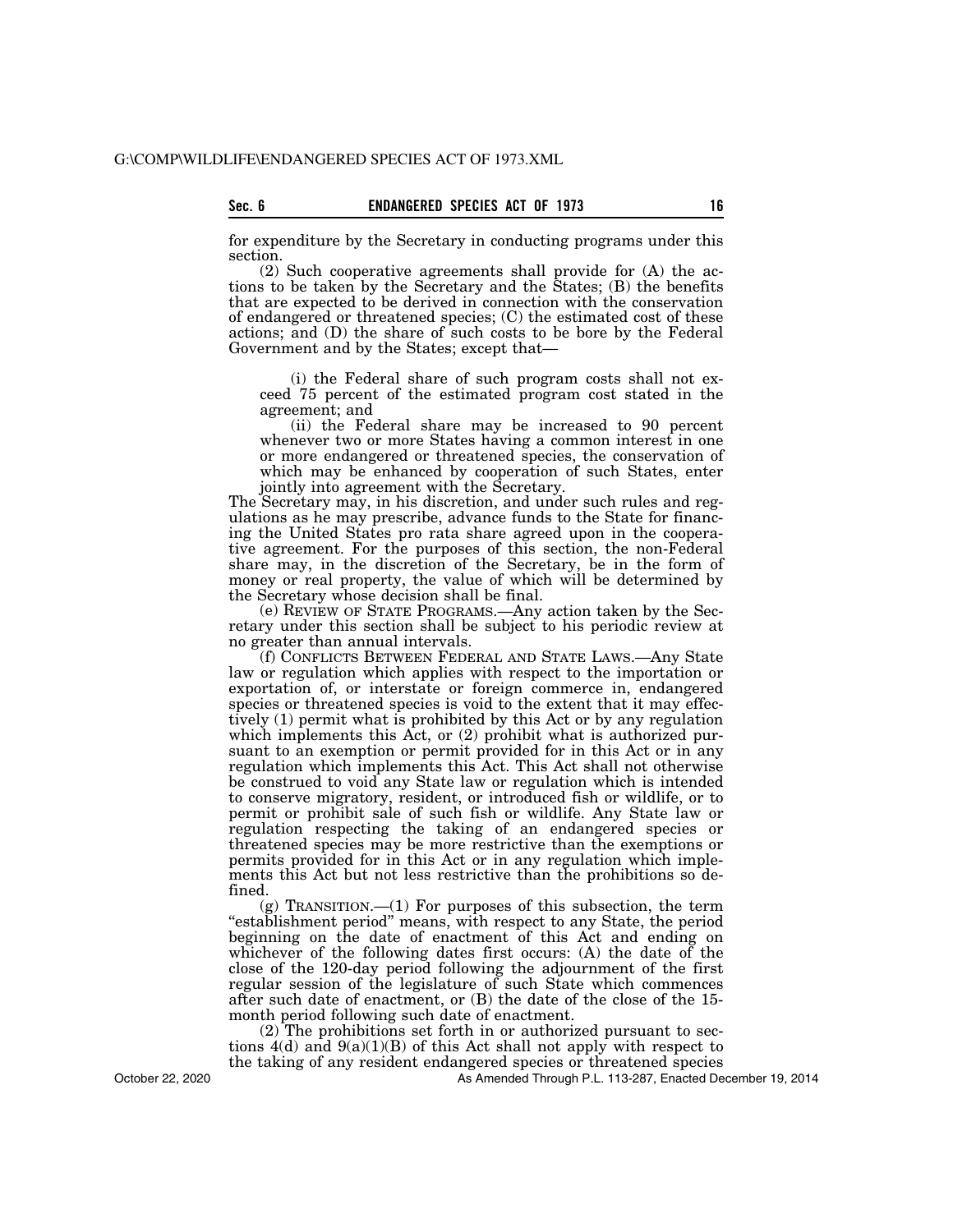(other than species listed in Appendix I to the Convention or otherwise specifically covered by any other treaty or Federal law) within any State—

(A) which is then a party to a cooperative agreement with the Secretary pursuant to section 6(c) of this Act (except to the extent that the taking of any such species is contrary to the law of such State); or

(B) except for any time within the establishment period when—

(i) the Secretary applies such prohibition to such species at the request of the State, or

(ii) the Secretary applies such prohibition after he finds, and publishes his finding, that an emergency exists posing a significant risk to the well-being of such species and that the prohibition must be applied to protect such species. The Secretary's finding and publication may be made without regard to the public hearing or comment provisions of section 553 of title 5, United States Code, or any other provision of this Act; but such prohibition shall expire 90 days after the date of its imposition unless the Secretary further extends such prohibition by publishing notice and a statement of justification of such extension.

(h) REGULATIONS.—The Secretary is authorized to promulgate such regulations as may be appropriate to carry out the provisions of this section relating to financial assistance to States.

(i) APPROPRIATIONS.—(1) To carry out the provisions of this section for fiscal years after September 30, 1988, there shall be deposited into a special fund known as the cooperative endangered species conservation fund, to be administered by the Secretary, an amount equal to five percent of the combined amounts covered each fiscal year into the Federal aid to wildlife restoration fund under section 3 of the Act of September 2, 1937, and paid, transferred, or otherwise credited each fiscal year to the Sport Fishing Restoration Account established under 1016 of the Act of July 18, 1984 7.

(2) Amounts deposited into the special fund are authorized to be appropriated annually and allocated in accordance with subsection (d) of this section.

### INTERAGENCY COOPERATION

SEC. 7. **[16 U.S.C. 1536]** (a) FEDERAL AGENCY ACTIONS AND CONSULTATIONS.—(1) The Secretary shall review other programs administered by him and utilize such programs in furtherance of the purposes of this Act. All other Federal agencies shall, in consultation with and with the assistance of the Secretary, utilize their authorities in furtherance of the purposes of this Act by carrying out programs for the conservation of endangered species and threatened species listed pursuant to section 4 of this Act.

(2) Each Federal agency shall, in consultation with and with the assistance of the Secretary, insure that any action authorized, funded, or carried out by such agency (hereinafter in this section referred to as an ''agency action'') is not likely to jeopardize the con-

October 22, 2020

<sup>7</sup>So in law. Probably should refer to the Sport Fish Restoration Account provided for in sec-

tion 9504(a)(2) of the Internal Revenue Code of 1986 (26 U.S.C. 9504(a)(2)).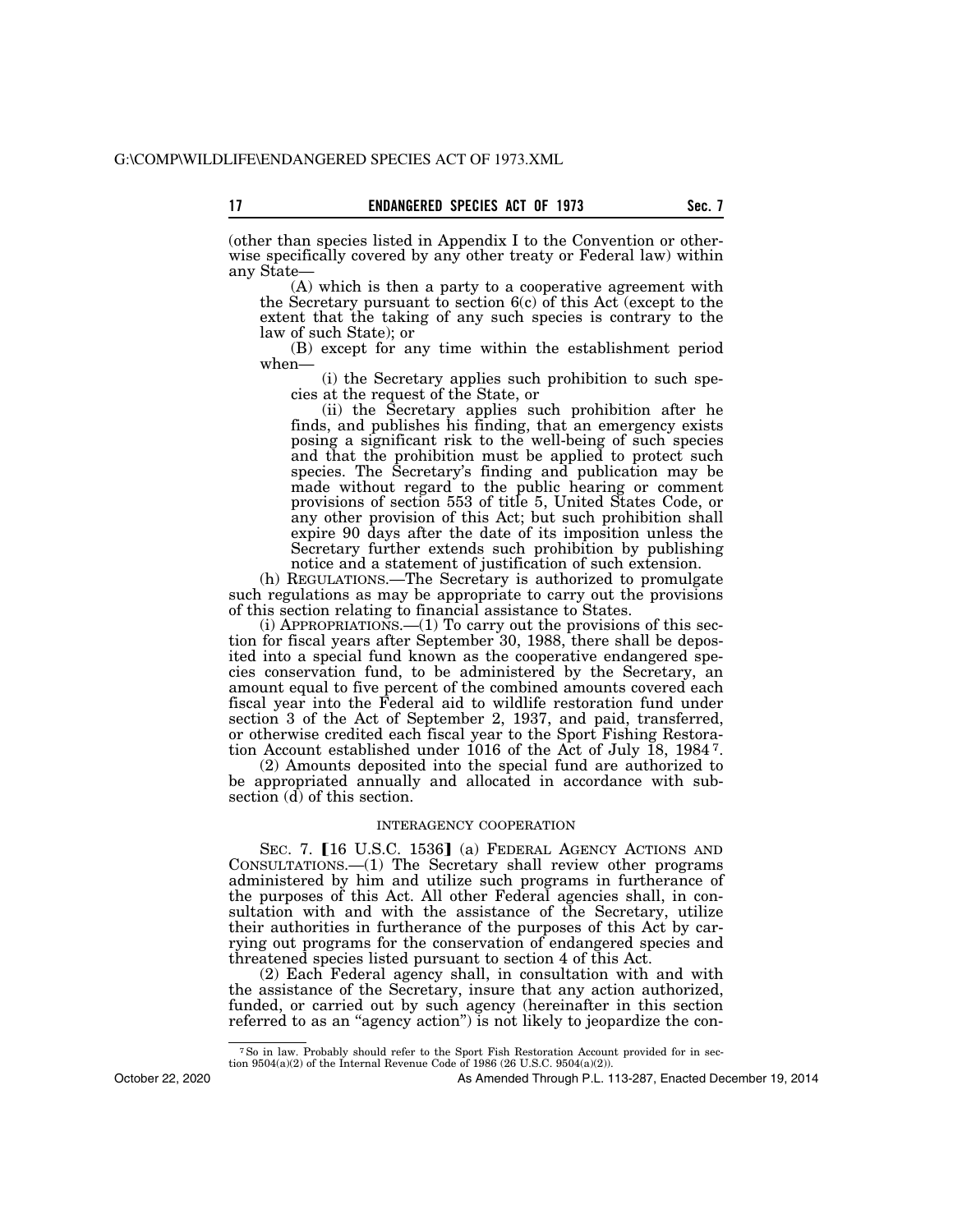tinued existence of any endangered species or threatened species or result in the destruction or adverse modification of habitat of such species which is determined by the Secretary, after consultation as appropriate with affected States, to be critical, unless such agency has been granted an exemption for such action by the Committee pursuant to subsection (h) of this section. In fulfilling the requirements of this paragraph each agency shall use the best scientific and commercial data available.

(3) Subject to such guidelines as the Secretary may establish, a Federal agency shall consult with the Secretary on any prospective agency action at the request of, and in cooperation with, the prospective permit or license applicant if the applicant has reason to believe that an endangered species or a threatened species may be present in the area affected by his project and that implementation of such action will likely affect such species.

(4) Each Federal agency shall confer with the Secretary on any agency action which is likely to jeopardize the continued existence of any species proposed to be listed under section 4 or result in the destruction or adverse modification of critical habitat proposed to be designated for such species. This paragraph does not require a limitation on the commitment of resources as described in subsection (d).

(b) OPINION OF SECRETARY.—(1)(A) Consultation under subsection (a)(2) with respect to any agency action shall be concluded within the 90-day period beginning on the date on which initiated or, subject to subparagraph (B), within such other period of time as is mutually agreeable to the Secretary and the Federal agency.

(B) In the case of an agency action involving a permit or license applicant, the Secretary and the Federal agency may not mutually agree to conclude consultation within a period exceeding 90 days unless the Secretary, before the close of the 90th day referred to in subparagraph (A)—

(i) if the consultation period proposed to be agreed to will end before the 150th day after the date on which consultation was initiated, submits to the applicant a written statement setting forth—

(I) the reasons why a longer period is required;

(II) the information that is required to complete the consultation; and

(III) the estimated date on which consultation will be completed; or

(ii) if the consultation period proposed to be agreed to will end 150 or more days after the date on which consultation was

initiated, obtains the consent of the applicant to such period. The Secretary and the Federal agency may mutually agree to extend a consultation period established under the preceding sentence if the Secretary, before the close of such period, obtains the consent of the applicant to the extension.

(2) Consultation under subsection (a)(3) shall be concluded within such period as is agreeable to the Secretary, the Federal agency, and the applicant concerned.

(3)(A) Promptly after conclusion of consultation under paragraph (2) or (3) of subsection (a), the Secretary shall provide to the Federal agency and the applicant, if any, a written statement set-

As Amended Through P.L. 113-287, Enacted December 19, 2014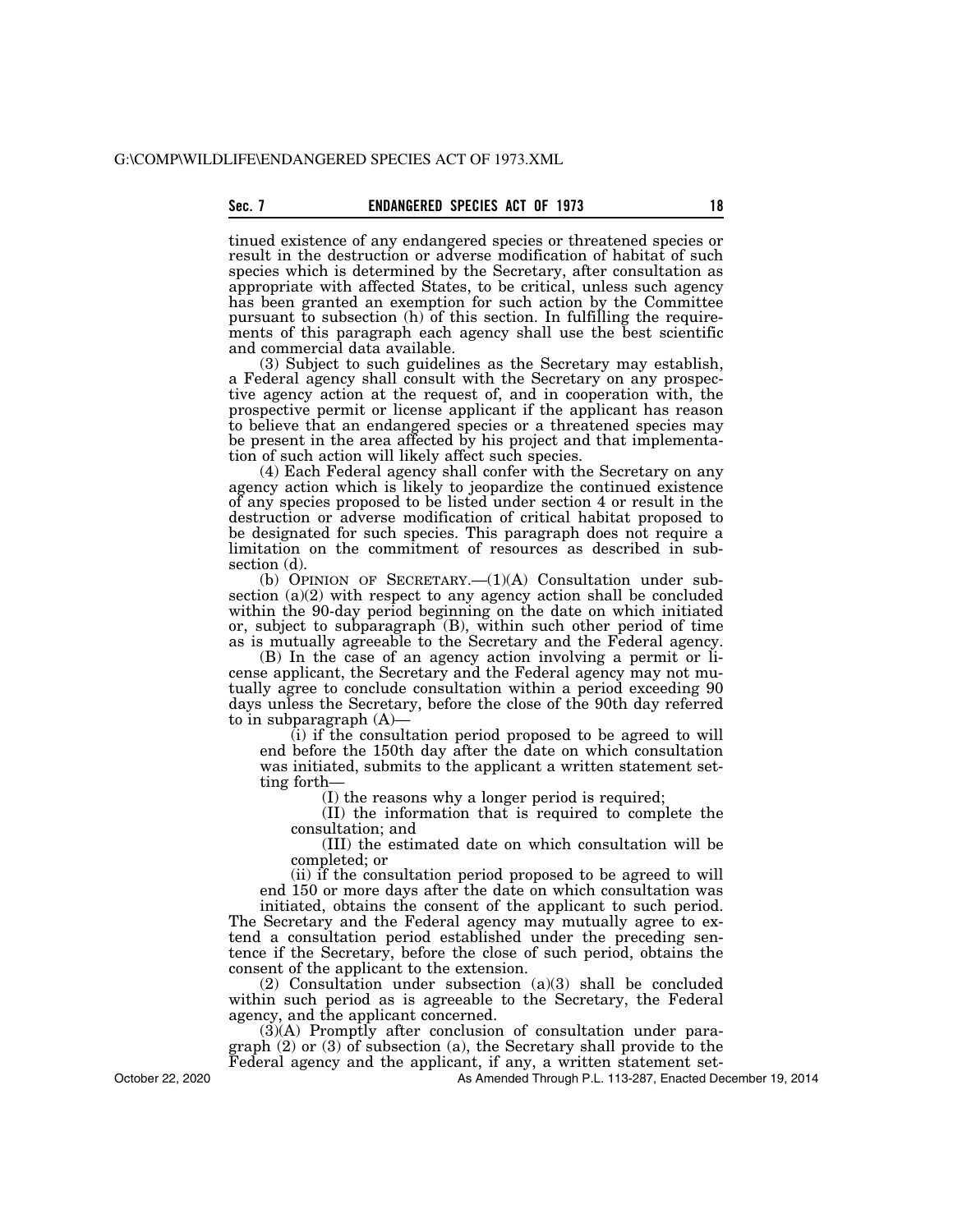ting forth the Secretary's opinion, and a summary of the information on which the opinion is based, detailing how the agency action affects the species or its critical habitat. If jeopardy or adverse modification is found, the Secretary shall suggest those reasonable and prudent alternatives which he believes would not violate subsection  $(a)(2)$  and can be taken by the Federal agency or applicant in implementing the agency action.

(B) Consultation under subsection (a)(3), and an opinion based by the Secretary incident to such consultation, regarding an agency action shall be treated respectively as a consultation under subsection (a)(2), and as an opinion issued after consultation under such subsection, regarding that action if the Secretary reviews the action before it is commenced by the Federal agency and finds, and notifies such agency, that no significant changes have been made with respect to the action and that no significant change has occurred regarding the information used during the initial consultation.

(4) If after consultation under subsection (a)(2) of this section, the Secretary concludes that—

(A) the agency action will not violate such subsection, or offers reasonable and prudent alternatives which the Secretary believes would not violate such subsection;

(B) the taking of an endangered species or a threatened species incidental to the agency action will not violate such subsection; and

(C) if an endangered species or threatened species of a marine mammal is involved, the taking is authorized pursuant to section  $101(a)(5)$  of the Marine Mammal Protection Act of 1972; the Secretary shall provide the Federal agency and the applicant concerned, if any, with a written statement that—

(i) specifies the impact of such incidental taking on the species,

(ii) specifies those reasonable and prudent measures that the Secretary considers necessary or appropriate to minimize such impact,

(iii) in the case of marine mammals, specifies those measures that are necessary to comply with section  $101(a)(5)$  of the Marine Mammal Protection Act of 1972 with regard to such taking, and

(iv) sets forth the terms and conditions (including, but not limited to, reporting requirements) that must be complied with by the Federal agency or applicant (if any), or both, to implement the measures specified under clauses (ii) and (iii).

(c) BIOLOGICAL ASSESSMENT.—(1) To facilitate compliance with the requirements of subsection  $(a)(2)$  each Federal agency shall, with respect to any agency action of such agency for which no contract for construction has been entered into and for which no construction has begun on the date of enactment of the Endangered Species Act Amendments of 1978, request of the Secretary information whether any species which is listed or proposed to be listed may be present in the area of such proposed action. If the Secretary advises, based on the best scientific and commercial data available, that such species may be present, such agency shall con-

As Amended Through P.L. 113-287, Enacted December 19, 2014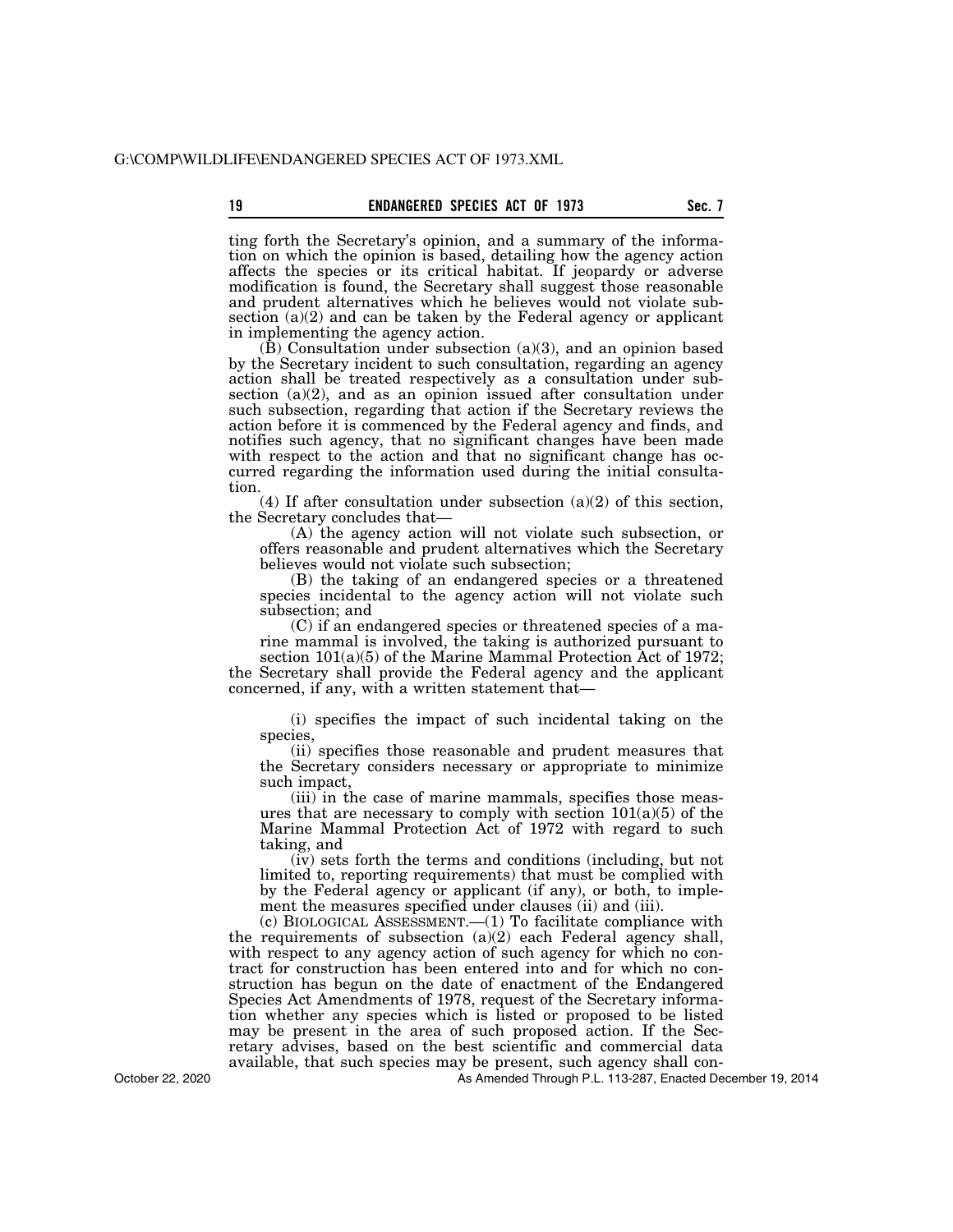**Sec. 7 ENDANGERED SPECIES ACT OF 1973 20** 

duct a biological assessment for the purpose of identifying any endangered species or threatened species which is likely to be affected by such action. Such assessment shall be completed within 180 days after the date on which initiated (or within such other period as in mutually agreed to by the Secretary and such agency, except that if a permit or license applicant is involved, the 180-day period may not be extended unless such agency provides the applicant, before the close of such period, with a written statement setting forth the estimated length of the proposed extension and the reasons therefor) and, before any contract for construction is entered into and before construction is begun with respect to such action. Such assessment may be undertaken as part of a Federal agency's compliance with the requirements of section 102 of the National Environmental Policy Act of 1969 (42 U.S.C. 4332).

(2) Any person who may wish to apply for an exemption under subsection (g) of this section for that action may conduct a biological assessment to identify any endangered species or threatened species which is likely to be affected by such action. Any such biological assessment must, however, be conducted in cooperation with the Secretary and under the supervision of the appropriate Federal agency.

(d) LIMITATION ON COMMITMENT OF RESOURCES.—After initiation of consultation required under subsection (a)(2), the Federal agency and the permit or license applicant shall not make any irreversible or irretrievable commitment of resources with respect to the agency action which has the effect of foreclosing the formulation or implementation of any reasonable and prudent alternative measures which would not violate subsection  $(a)$  $(2)$ .

(e)(1) ESTABLISHMENT OF COMMITTEE.—There is established a committee to be known as the Endangered Species Committee (hereinafter in this section referred to as the ''Committee'').

(2) The Committee shall review any application submitted to it pursuant to this section and determine in accordance with subsection (h) of this section whether or not to grant an exemption from the requirements of subsection  $(a)(2)$  of this action for the action set forth in such application.

(3) The Committee shall be composed of seven members as follows:

(A) The Secretary of Agriculture.

(B) The Secretary of the Army.

(C) The Chairman of the Council of Economic Advisors.

(D) The Administrator of the Environmental Protection Agency. Agency. 8

(E) The Secretary of the Interior.

(F) The Administrator of the National Oceanic and Atmospheric Administration.

(G) The President, after consideration of any recommendations received pursuant to subsection  $(g)(2)(B)$  shall appoint one individual from each affected State, as determined by the Secretary, to be a member of the Committee for the consideration of the application for exemption for an agency action with

October 22, 2020

 $8$ So in law. At the end of section  $7(e)(3)(D)$  of the Endangered Species Act of 1973, the second "Agency." should had been stricken.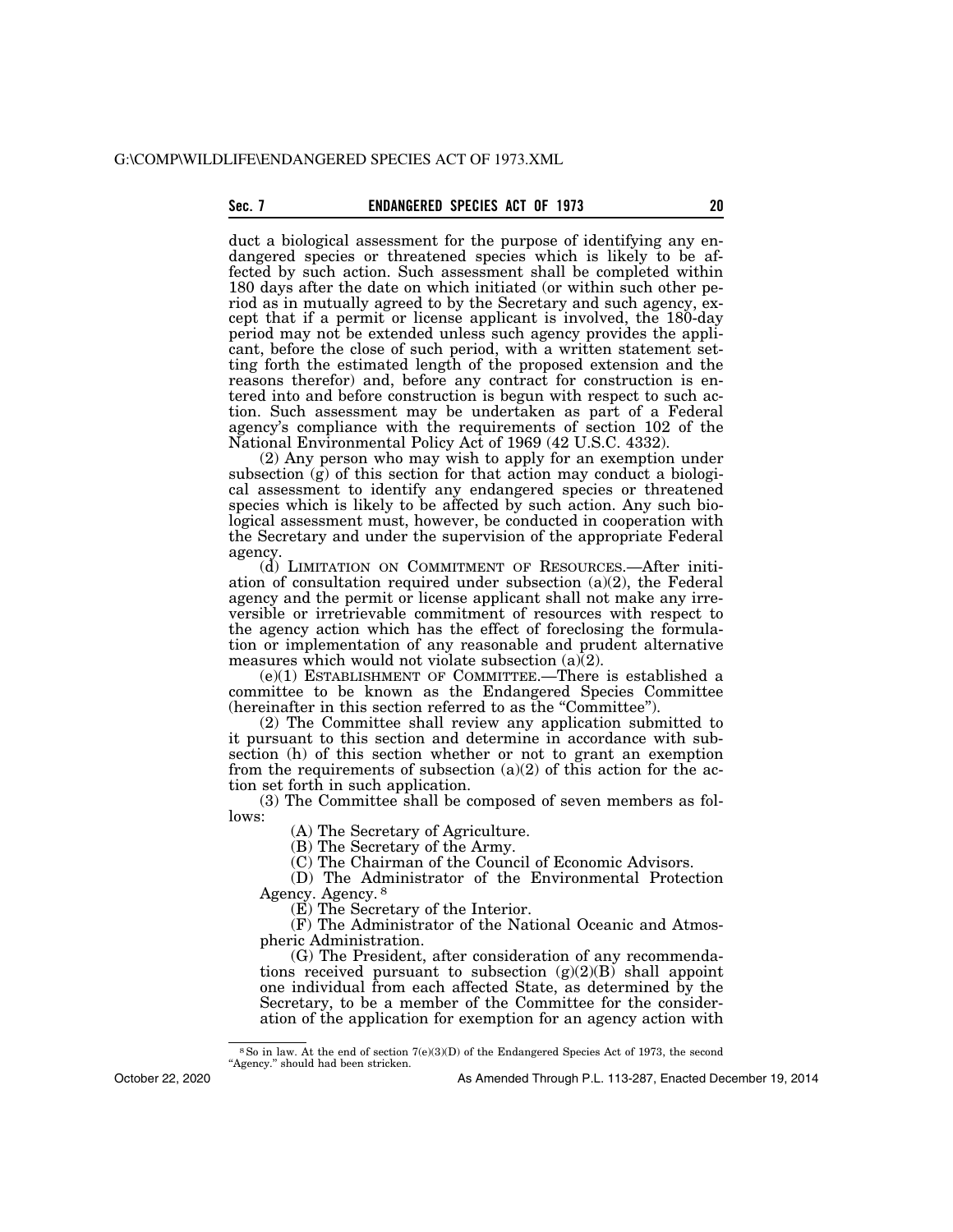respect to which such recommendations are made, not later than 30 days after an application is submitted pursuant to this section.

(4)(A) Members of the Committee shall receive no additional pay on account of their service on the Committee.

(B) While away from their homes or regular places of business in the performance of services for the Committee, members of the Committee shall be allowed travel expenses, including per diem in lieu of subsistence, in the same manner as persons employed intermittently in the Government service are allowed expenses under section 5703 of title 5 of the United States Code 9

(5)(A) Five members of the Committee or their representatives shall constitute a quorum for the transaction of any function of the Committee, except that, in no case shall any representative be considered in determining the existence of a quorum for the transaction of any function of the Committee if that function involves a vote by the Committee on any matter before the Committee.

(B) The Secretary of the Interior shall be the Chairman of the Committee.

(C) The Committee shall meet at the call of the Chairman or five of its members.

(D) All meetings and records of the Committee shall be open to the public.

(6) Upon request of the Committee, the head of any Federal agency is authorized to detail, on a nonreimbursable basis, any of the personnel of such agency to the Committee to assist it in carrying out its duties under this section.

 $(7)(A)$  The Committee may for the purpose of carrying out its duties under this section hold such hearings, sit and act at such times and places, take such testimony, and receive such evidence, as the Committee deems advisable.

(B) When so authorized by the Committee, any member or agent of the Committee may take any action which the Committee is authorized to take by this paragraph.

(C) Subject to the Privacy Act, the Committee may secure directly from any Federal agency information necessary to enable it to carry out its duties under this section. Upon request of the Chairman of the Committee, the head of such Federal agency shall furnish such information to the Committee.

(D) The Committee may use the United States mails in the same manner and upon the same conditions as a Federal agency.

(E) The Administrator of General Services shall provide to the Committee on a reimbursable basis such administrative support services as the Committee may request.

(8) In carrying out its duties under this section, the Committee may promulgate and amend such rules, regulations, and procedures, and issue and amend such orders as it deems necessary.

(9) For the purpose of obtaining information necessary for the consideration of an application for an exemption under this section the Committee may issue subpoenas for the attendance and testi-

October 22, 2020

 $9$  So in law. At the end of section  $7(e)(4)(B)$  of the Endangered Species Act of 1973, the period at end of the paragraph was omitted.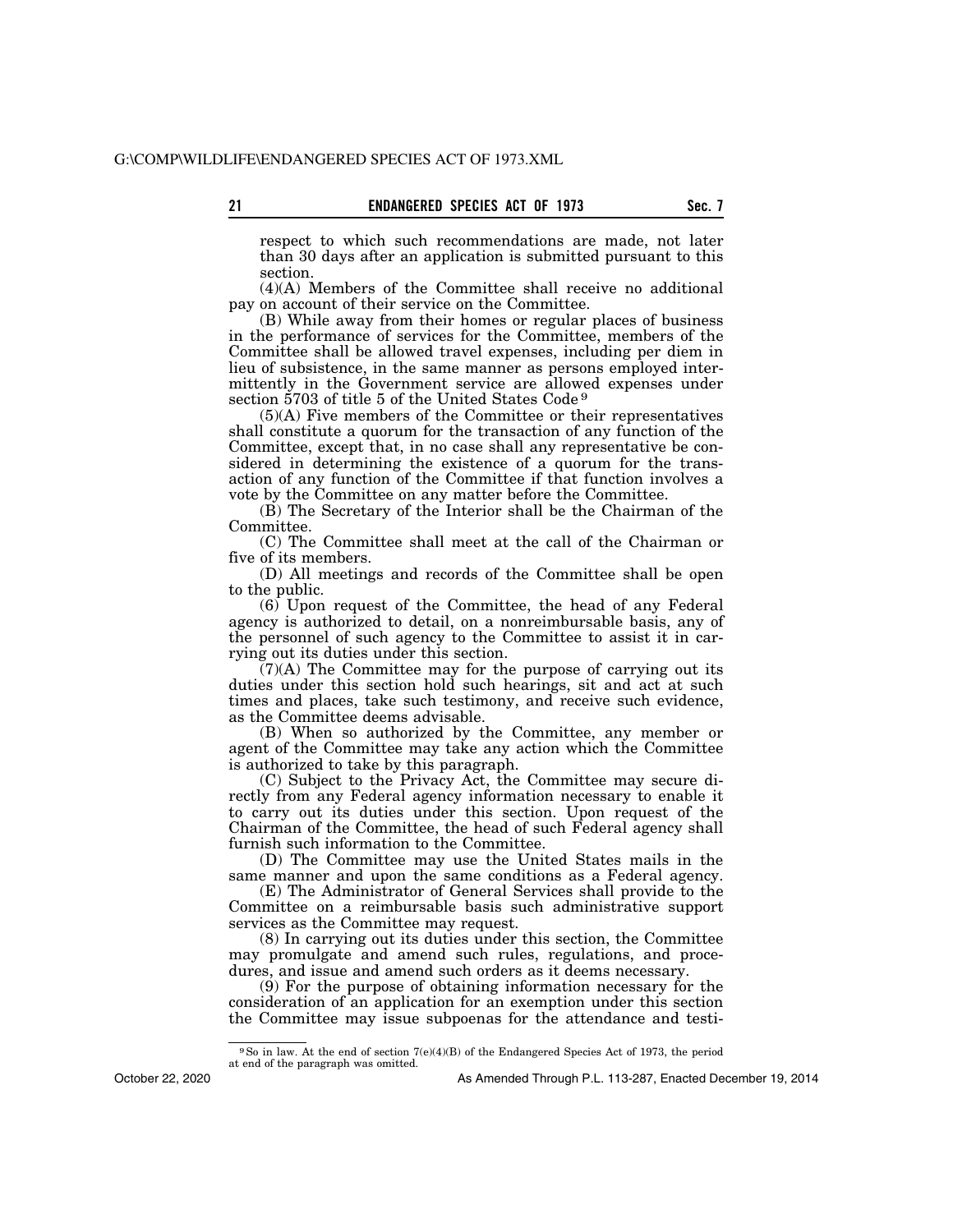mony of witnesses and the production of relevant papers, books, and documents.

(10) In no case shall any representative, including a representative of a member designated pursuant to paragraph  $(3)(G)$  of this subsection, be eligible to cast a vote on behalf of any member.

(f) REGULATIONS.—Not later than 90 days after the date of enactment of the Endangered Species Act Amendments of 1978, the Secretary shall promulgate regulations which set forth the form and manner in which applications for exemption shall be submitted to the Secretary and the information to be contained in such applications. Such regulations shall require that information submitted in an application by the head of any Federal agency with respect to any agency action include but not be limited to—

(1) a description of the consultation process carried out pursuant to subsection  $(a)(2)$  of this section between the head of the Federal agency and the Secretary; and

(2) a statement describing why such action cannot be altered or modified to conform with the requirements of subsection  $(a)(2)$  of this section.<br>(g) APPLICATION FOR EXEMPTION AND REPORT TO THE COM-

 $MITTEE. —(1)$  A Federal agency, the Governor of the State in which an agency action will occur, if any, or a permit or license applicant may apply to the Secretary for an exemption for an agency action of such agency if, after consultation under subsection  $(a)(2)$ , the Secretary's opinion under subsection (b) indicates that the agency action would violate subsection  $(a)(2)$ . An application for an exemption shall be considered initially by the Secretary in the manner provided for in this subsection, and shall be considered by the Committee for a final determination under subsection (h) after a report is made pursuant to paragraph (5). The applicant for an exemption shall be referred to as the "exemption applicant" in this section.

 $(2)(A)$  An exemption applicant shall submit a written application to the Secretary, in a form prescribed under subsection (f), not later than 90 days after the completion of the consultation process; except that, in the case of any agency action involving a permit or license applicant, such application shall be submitted not later than 90 days after the date on which the Federal agency concerned takes final agency action with respect to the issuance of the permit or license. For purposes of the preceding sentence, the term ''final agency action'' means (i) a disposition by an agency with respect to the issuance of a permit or license that is subject to administrative review, whether or not such disposition is subject to judicial review; or (ii) if administrative review is sought with respect to such disposition, the decision resulting after such review. Such application shall set forth the reasons why the exemption applicant considers that the agency action meets the requirements for an exemption under this subsection.

(B) Upon receipt of an application for exemption for an agency action under paragraph (1), the Secretary shall promptly (i) notify the Governor of each affected State, if any, as determined by the Secretary, and request the Governors so notified to recommend individuals to be appointed to the Endangered Species Committee for consideration of such application; and (ii) publish notice of receipt of the application in the Federal Register, including a summary of

As Amended Through P.L. 113-287, Enacted December 19, 2014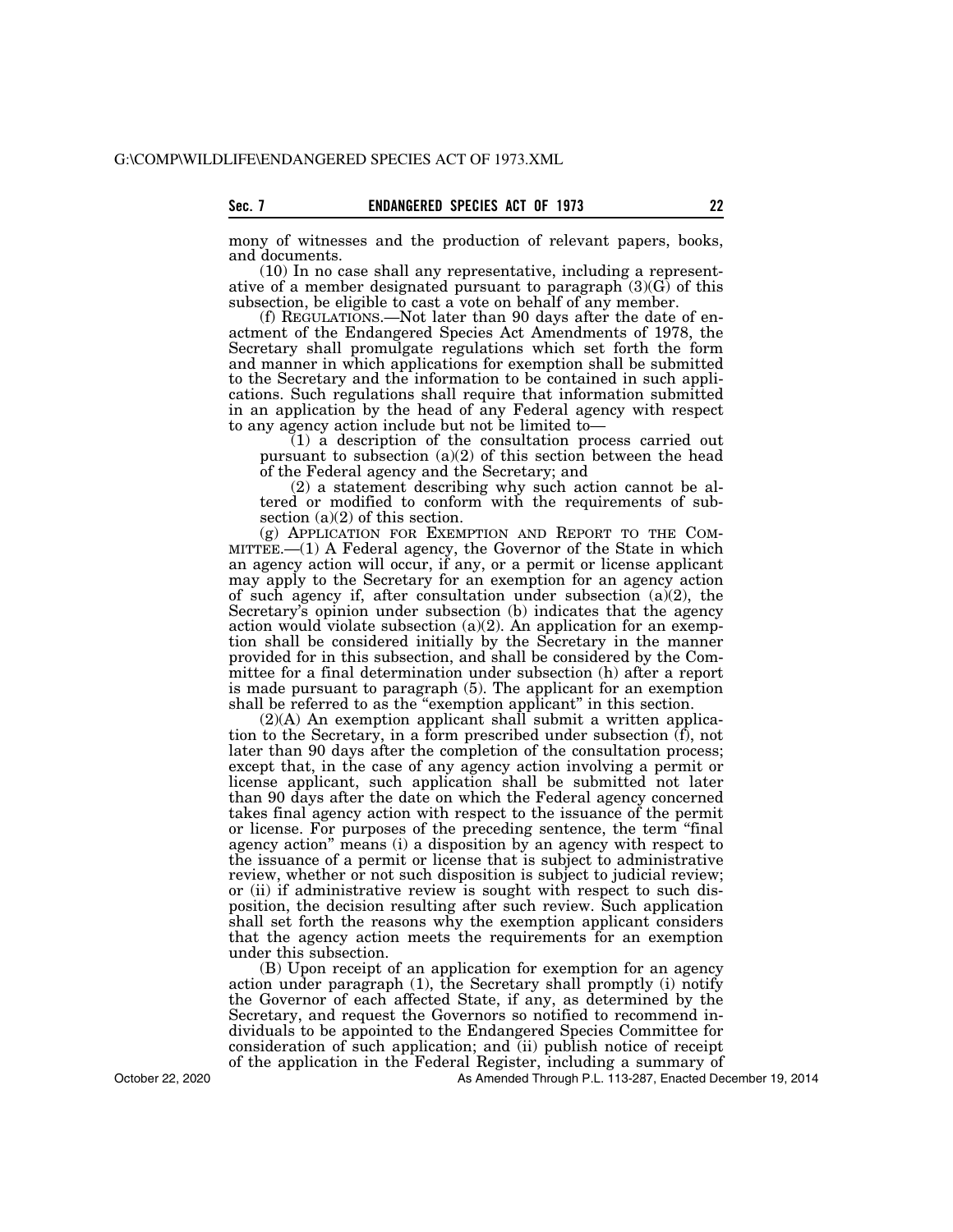the information contained in the application and a description of the agency action with respect to which the application for exemption has been filed.

(3) The Secretary shall within 20 days after the receipt of an application for exemption, or within such other period of time as is mutually agreeable to the exemption applicant and the Secretary—

(A) determine that the Federal agency concerned and the exemption applicant have—

(i) carried out the consultation responsibilities described in subsection (a) in good faith and made a reasonable and responsible effort to develop and fairly consider modifications or reasonable and prudent alternatives to the proposed agency action which would not violate subsection  $(a)(2)$ ;

(ii) conducted any biological assessment required by subsection (c); and

(iii) to the extent determinable within the time provided herein, refrained from making any irreversible or irretrievable commitment of resources prohibited by subsection (d); or

(B) deny the application for exemption because the Federal agency concerned or the exemption applicant have not met the requirements set forth in subparagraph  $(A)(i)$ ,  $(ii)$ , and  $(iii)$ .

The denial of an application under subparagraph (B) shall be considered final agency action for purposes of chapter 7 of title 5, United States Code.

(4) If the Secretary determines that the Federal agency concerned and the exemption applicant have met the requirements set forth in paragraph  $(3)(A)$   $(i)$ ,  $(ii)$  and  $(iii)$  he shall, in consultation with the Members of the Committee, hold a hearing on the application for exemption in accordance with sections 554, 555, and 556 (other than subsection (b) (1) and (2) thereof) of title 5, United States Code, and prepare the report to be submitted pursuant to paragraph (5).

(5) Within 140 days after making the determinations under paragraph (3) or within such other period of time as is mutually agreeable to the exemption applicant and the Secretary, the Secretary shall submit to the Committee a report discussing—

(A) the availability and reasonable and prudent alternatives to the agency action, and the nature and extent of the benefits of the agency action and of alternative courses of action consistent with conserving the species or the critical habitat;

(B) a summary of the evidence concerning whether or not the agency action is in the public interest and is of national or regional significance;

(C) appropriate reasonable mitigation and enhancement measures which should be considered by the Committee; and

(D) whether the Federal agency concerned and the exemption applicant refrained from making any irreversible or irretrievable commitment of resources prohibited by subsection (d).

(6) To the extent practicable within the time required for ac-

tion under subsection (g) of this section, and except to the extent

As Amended Through P.L. 113-287, Enacted December 19, 2014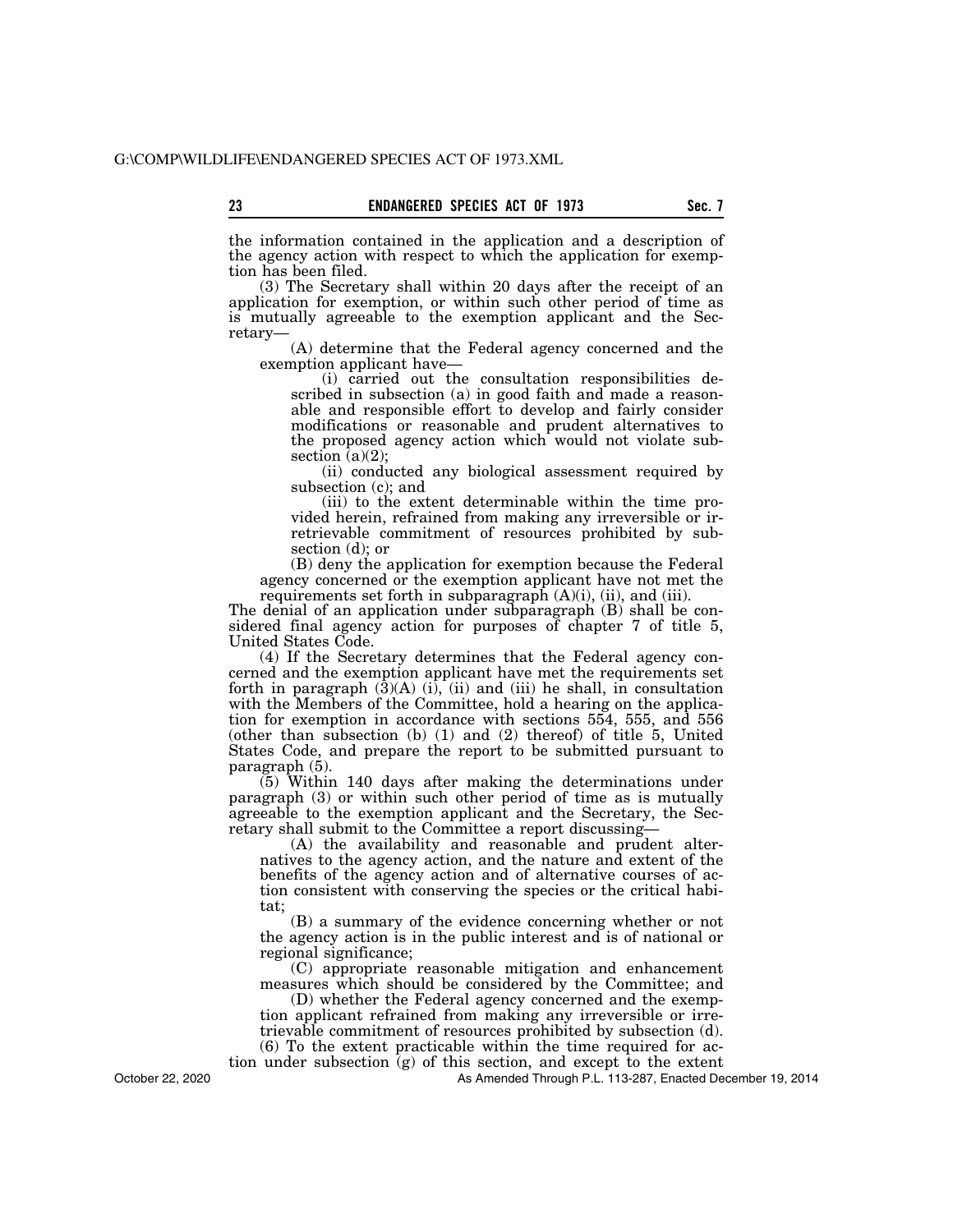inconsistent with the requirements of this section, the consideration of any application for an exemption under this section and the conduct of any hearing under this subsection shall be in accordance with sections 554, 555, and 556 (other than subsection (b)(3) of section 556) of title 5, United States Code.

(7) Upon request of the Secretary, the head of any Federal agency is authorized to detail, on a nonreimbursable basis, any of the personnel of such agency to the Secretary to assist him in carrying out his duties under this section.

(8) All meetings and records resulting from activities pursuant to this subsection shall be open to the public.

 $(h)$  EXEMPTION.— $(1)$  The Committee shall make a final determination whether or not to grant an exemption within 30 days after receiving the report of the Secretary pursuant to subsection  $(g)(5)$ . The Committee shall grant an exemption from the requirements of subsection  $(a)(2)$  for an agency action if, by a vote of not less than five of its members voting in person—

(A) it determines on the record, based on the report of the Secretary, the record of the hearing held under subsection  $(g)(4)$ , and on such other testimony or evidence as it may receive, that—

(i) there are no reasonable and prudent alternatives to the agency action;

(ii) the benefits of such action clearly outweigh the benefits of alternative courses of action consistent with conserving the species or its critical habitat, and such action is in the public interest;

(iii) the action is of regional or national significance; and

(iv) neither the Federal agency concerned nor the exemption applicant made any irreversible or irretrievable commitment of resources prohibited by subsection (d); and

(B) it establishes such reasonable mitigation and enhancement measures, including, but not limited to, live propagation, transplantation, and habitat acquisition and improvement, as are necessary and appropriate to minimize the adverse effects of the agency action upon the endangered species, threatened species, or critical habitat concerned.

Any final determination by Committee under this subsection shall be considered final agency action for purposes of chapter 7 of title 5 of the United States Code.

(2)(A) Except as provided in subparagraph (B), an exemption for an agency action granted under paragraph (1) shall constitute a permanent exemption with respect to all endangered or threatened species for the purposes of completing such agency action—

(i) regardless whether the species was identified in the biological assessment; and

(ii) only if a biological assessment has been conducted under subsection (c) with respect to such agency action.

(B) An exemption shall be permanent under subparagraph (A) unless—

(i) the Secretary finds, based on the best scientific and commercial data available, that such exemption would result

in the extinction of a species that was not the subject of con-

As Amended Through P.L. 113-287, Enacted December 19, 2014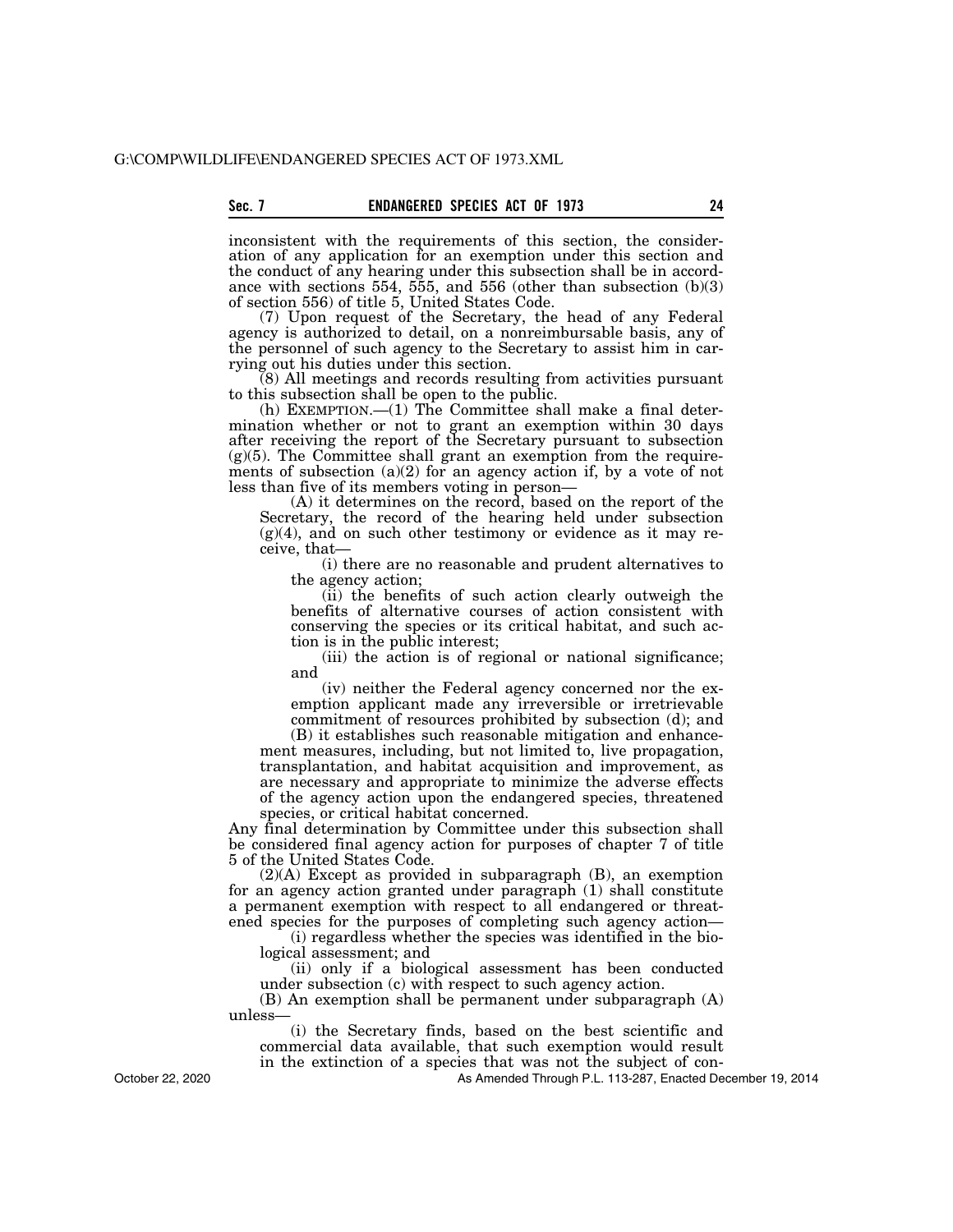sultation under subsection  $(a)(2)$  or was not identified in any biological assessment conducted under subsection (c), and

(ii) the Committee determines within 60 days after the date of the Secretary's finding that the exemption should not be permanent.

If the Secretary makes a finding described in clause (i), the Committee shall meet with respect to the matter within 30 days after the date of the finding.

(i) REVIEW BY SECRETARY OF STATE.—Notwithstanding any other provision of this Act, the Committee shall be prohibited from considering for exemption any application made to it, if the Secretary of State, after a review of the proposed agency action and its potential implications, and after hearing, certifies, in writing, to the Committee within 60 days of any application made under this section that the granting of any such exemption and the carrying out of such action would be in violation of an international treaty obligation or other international obligation of the United States. The Secretary of State shall, at the time of such certification, publish a copy thereof in the Federal Register.

(j) Notwithstanding any other provision of this Act, the Committee shall grant an exemption for any agency action if the Secretary of Defense finds that such exemption is necessary for reasons of national security.

(k) SPECIAL PROVISIONS.—An exemption decision by the Committee under this section shall not be a major Federal action for purposes of the National Environmental Policy Act of 1969 (42 U.S.C. 4321 et seq.): *Provided,* That an environmental impact statement which discusses the impacts upon endangered species or threatened species or their critical habitats shall have been previously prepared with respect to any agency action exempted by such order.

(l) COMMITTEE ORDERS.—(1) If the Committee determines under subsection (h) that an exemption should be granted with respect to any agency action, the Committee shall issue an order granting the exemption and specifying the mitigation and enhancement measures established pursuant to subsection (h) which shall be carried out and paid for by the exemption applicant in implementing the agency action. All necessary mitigation and enhancement measures shall be authorized prior to the implementing of the agency action and funded concurrently with all other project features.

(2) The applicant receiving such exemption shall include the costs of such mitigation and enhancement measures within the overall costs of continuing the proposed action. Notwithstanding the preceding sentence the costs of such measures shall not be treated as project costs for the purpose of computing benefit-cost or other ratios for the proposed action. Any applicant may request the Secretary to carry out such mitigation and enhancement measures. The costs incurred by the Secretary in carrying out any such measures shall be paid by the applicant receiving the exemption. No later than one year after the granting of an exemption, the exemption applicant shall submit to the Council on Environmental Quality a report describing its compliance with the mitigation and enhancement measures prescribed by this section. Such report shall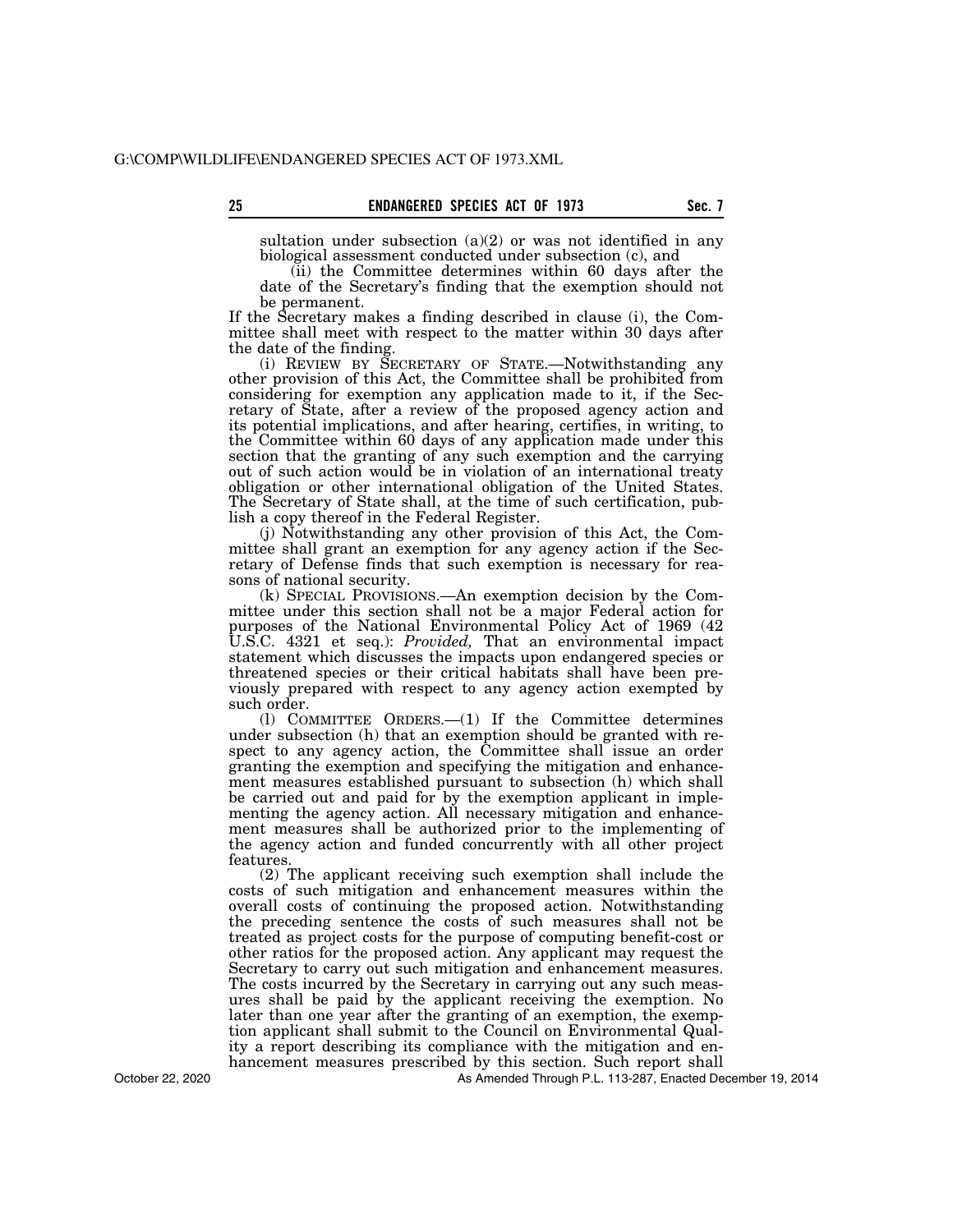be submitted annually until all such mitigation and enhancement measures have been completed. Notice of the public availability of such reports shall be published in the Federal Register by the Council on Environmental Quality.

 $(m)$  NOTICE.—The 60-day notice requirement of section  $11(g)$  of this Act shall not apply with respect to review of any final determination of the Committee under subsection (h) of this section granting an exemption from the requirements of subsection  $(a)(2)$ of this section.

(n) JUDICIAL REVIEW.—Any person, as defined by section 3(13) of this Act, may obtain judicial review, under chapter 7 of title 5 of the United States Code, of any decision of the Endangered Species Committee under subsection (h) in the United States Court of Appeals for (1) any circuit wherein the agency action concerned will be, or is being, carried out, or (2) in any case in which the agency action will be, or is being, carried out outside of any circuit, the District of Columbia, by filing in such court within 90 days after the date of issuance of the decision, a written petition for review. A copy of such petition shall be transmitted by the clerk of the court to the Committee and the Committee shall file in the court the record in the proceeding, as provided in section 2112, of title 28, United States Code. Attorneys designated by the Endangered Species Committee may appear for, and represent the Committee in any action for review under this subsection.

(o) EXEMPTION AS PROVIDING EXCEPTION ON TAKING OF ENDAN-GERED SPECIES.—Notwithstanding sections  $4(d)$  and  $9(a)(1)(B)$  and (C) of this Act, sections 101 and 102 of the Marine Mammal Protection Act of 1972, or any regulation promulgated to implement any such section—

(1) any action for which an exemption is granted under subsection (h) of this section shall not be considered to be a taking of any endangered species or threatened species with respect to any activity which is necessary to carry out such action; and

(2) any taking that is in compliance with the terms and conditions specified in a written statement provided under subsection  $(b)(4)(iv)$  of this section shall not be considered to be a prohibited taking of the species concerned.

(p) EXEMPTIONS IN PRESIDENTIALLY DECLARED DISASTER AREAS.—In any area which has been declared by the President to be a major disaster area under the Disaster Relief and Emergency Assistance Act, the President is authorized to make the determinations required by subsections (g) and (h) of this section for any project for the repair or replacement of a public facility substantially as it existed prior to the disaster under section 405 or 406 of the Disaster Relief and Emergency Assistance Act, and which the President determines (1) is necessary to prevent the recurrence of such a natural disaster and to reduce the potential loss of human life, and (2) to involve an emergency situation which does not allow the ordinary procedures of this section to be followed. Notwithstanding any other provision of this section, the Committee shall accept the determinations of the President under this subsection.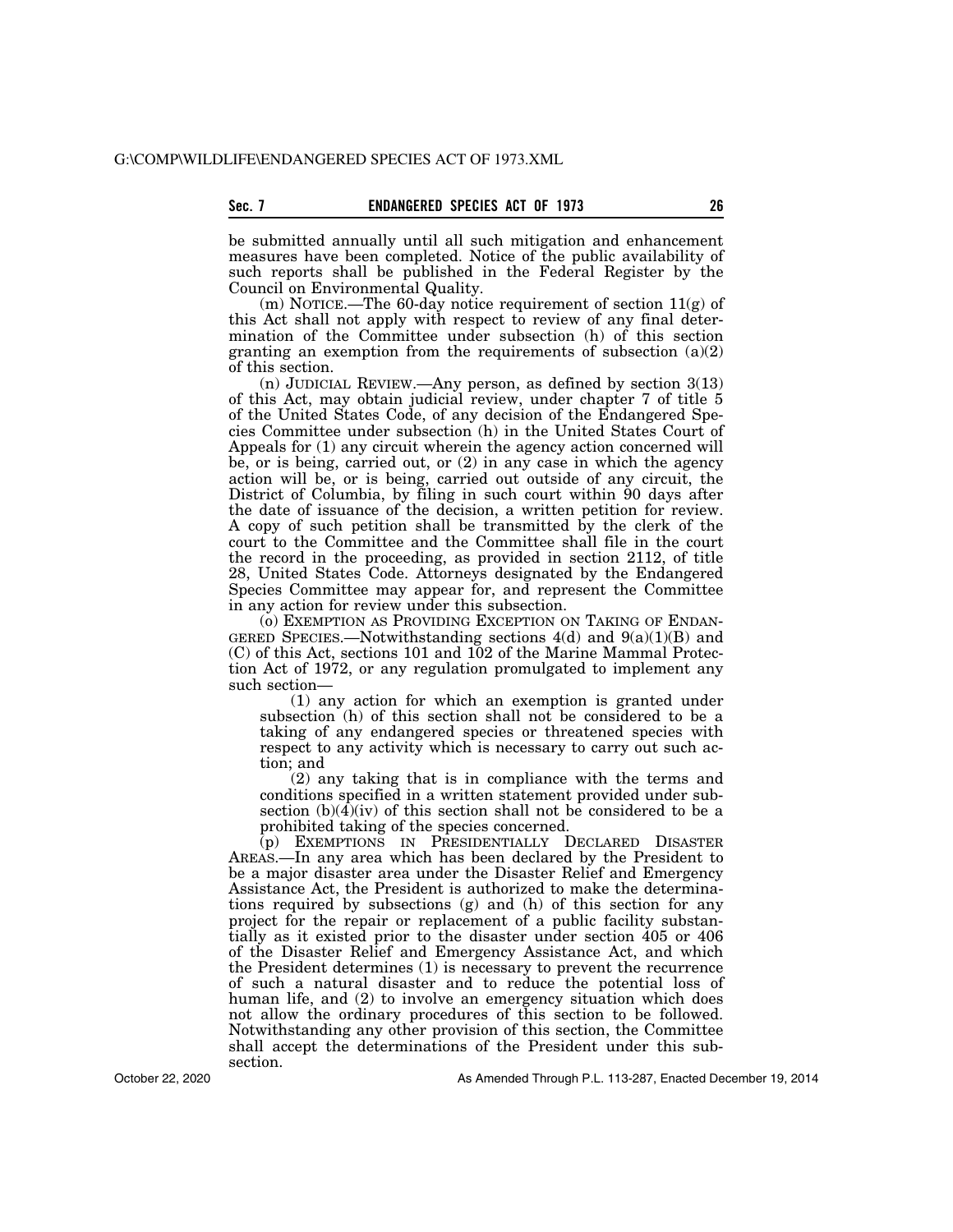# **27 Sec. 8 ENDANGERED SPECIES ACT OF 1973**

### INTERNATIONAL COOPERATION

SEC. 8. [16 U.S.C. 1537] (a) FINANCIAL ASSISTANCE.—As a demonstration of the commitment of the United States to the worldwide protection of endangered species and threatened species, the President may, subject to the provisions of section 1415 of the Supplemental Appropriation Act, 1953 (31 U.S.C. 724), use foreign currencies accruing to the United States Government under the Food for Peace Act or any other law to provide to any foreign county (with its consent) assistance in the development and management of programs in that country which the Secretary determines to be necessary or useful for the conservation of any endangered species or threatened species listed by the Secretary pursuant to section 4 of this Act. The President shall provide assistance (which includes, but is not limited to, the acquisition, by lease or otherwise, of lands, waters, or interests therein) to foreign countries under this section under such terms and conditions as he deems appropriate. Whenever foreign currencies are available for the provision of assistance under this section, such currencies shall be used in preference to funds appropriated under the authority of section 15 of this Act.

(b) ENCOURAGEMENT OF FOREIGN PROGRAMS.—In order to carry out further the provisions of this Act, the Secretary, through the Secretary of State shall encourage—

(1) foreign countries to provide for the conservation of fish or wildlife and plants including endangered species and threatened species listed pursuant to section 4 of this Act;

 $(2)$  the entering into of bilateral or multilateral agreements with foreign countries to provide for such conservation; and

(3) foreign persons who directly or indirectly take fish or wildlife or plants in foreign countries or on the high seas for importation into the United States for commercial or other purposes to develop and carry out with such assistance as he may provide, conservation practices designed to enhance such fish or wildlife or plants and their habitat.

(c) PERSONNEL.—After consultation with the Secretary of State, the Secretary may—

(1) assign or otherwise make available any officer or employee of his department for the purpose of cooperating with foreign countries and international organizations in developing personnel resources and programs which promote the conservation of fish or wildlife or plants, and

(2) conduct or provide financial assistance for the educational training of foreign personnel, in this country or abroad, in fish, wildlife, or plant management, research and law enforcement and to render professional assistance abroad in such matters.

(d) INVESTIGATIONS.—After consultation with the Secretary of State and the Secretary of the Treasury, as appropriate, the Secretary may conduct or cause to be conducted such law enforcement investigations and research abroad as he deems necessary to carry out the purposes of this Act.

October 22, 2020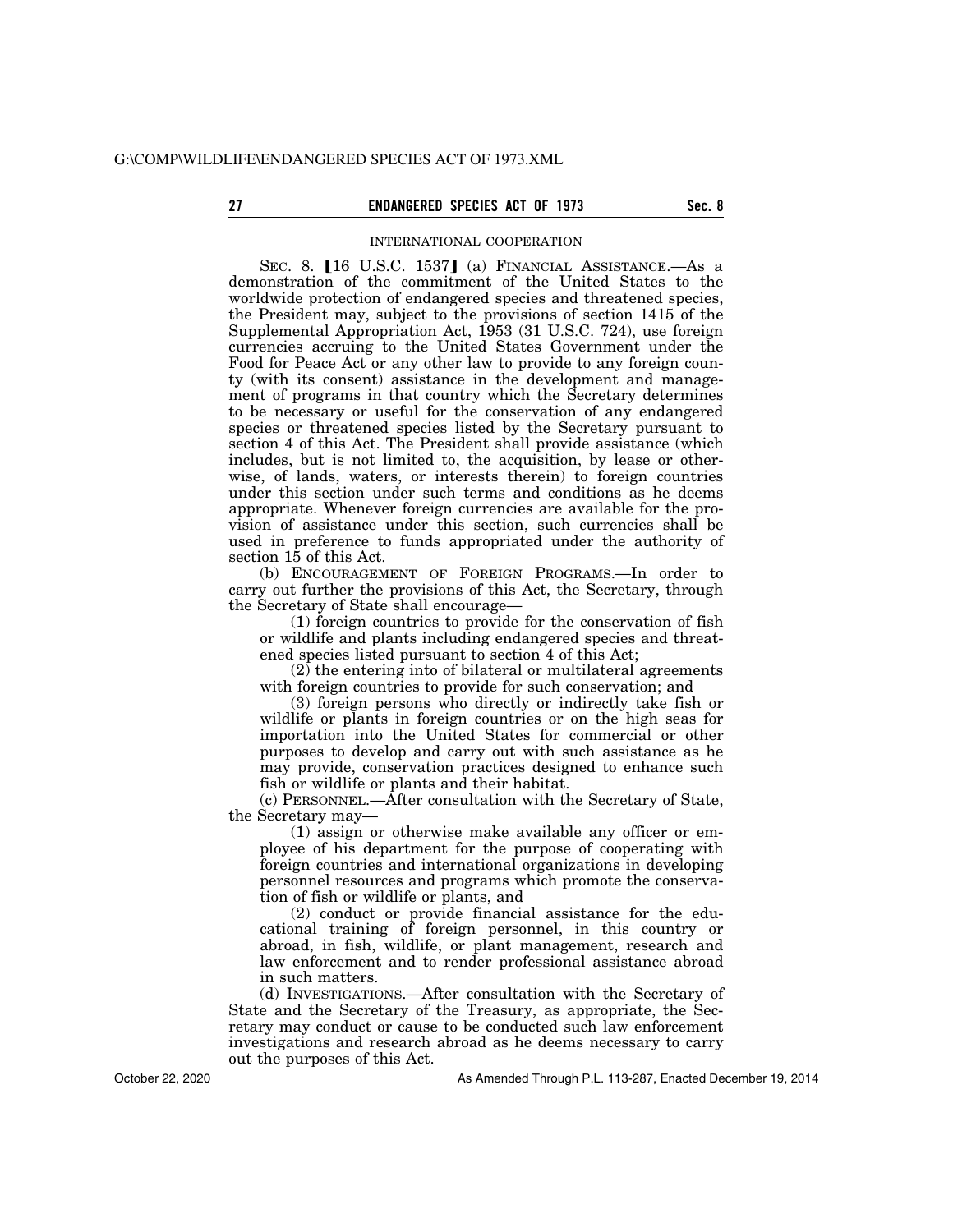### CONVENTION IMPLEMENTATION

SEC. 8A. [16 U.S.C. 1537a] (a) MANAGEMENT AUTHORITY AND SCIENTIFIC AUTHORITY.—The Secretary of the Interior (hereinafter in this section referred to as the ''Secretary'') is designated as the Management Authority and the Scientific Authority for purposes of the Convention and the respective functions of each such Authority shall be carried out through the United States Fish and Wildlife Service.

(b) MANAGEMENT AUTHORITY FUNCTIONS.—The Secretary shall do all things necessary and appropriate to carry out the functions of the Management Authority under the Convention.

(c) SCIENTIFIC AUTHORITY FUNCTIONS.—(1) The Secretary shall do all things necessary and appropriate to carry out the functions of the Scientific Authority under the Convention.

(2) The Secretary shall base the determinations and advice given by him under Article IV of the Convention with respect to wildlife upon the best available biological information derived from professionally accepted wildlife management practices; but is not required to make, or require any State to make, estimates of population size in making such determinations or giving such advice.

(d) RESERVATIONS BY THE UNITED STATES UNDER CONVEN-TION.—If the United States votes against including any species in Appendix I or II of the Convention and does not enter a reservation pursuant to paragraph (3) of Article XV of the Convention with respect to that species, the Secretary of State, before the 90th day after the last day on which such a reservation could be entered, shall submit to the Committee on Merchant Marine and Fisheries 10 of the House of Representatives, and to the Committee on the Environment and Public Works of the Senate, a written report setting forth the reasons why such a reservation was not entered.

(e) WILDLIFE PRESERVATION IN WESTERN HEMISPHERE.—(1) The Secretary of the Interior (hereinafter in this subsection referred to as the ''Secretary''), in cooperation with the Secretary of State, shall act on behalf of, and represent, the United States in all regards as required by the Convention on Nature Protection and Wildlife Preservation in the Western Hemisphere (56 Stat. 1354, T.S. 982, hereinafter in this subsection referred to as the ''Western Convention''). In the discharge of these responsibilities, the Secretary and the Secretary of State shall consult with the Secretary of Agriculture, the Secretary of Commerce, and the heads of other agencies with respect to matters relating to or affecting their areas of responsibility.

(2) The Secretary and the Secretary of State shall, in cooperation with the contracting parties to the Western Convention and, to the extent feasible and appropriate, with the participation of State agencies, take such steps as are necessary to implement the Western Convention. Such steps shall include, but not be limited to—

(A) cooperation with contracting parties and international organizations for the purpose of developing personnel resources

October 22, 2020

<sup>&</sup>lt;sup>10</sup>The reference to "the Committee on Merchant Marine and Fisheries" in subsection  $(f)(3)$ probably should refer to ''the Committee on Resources''.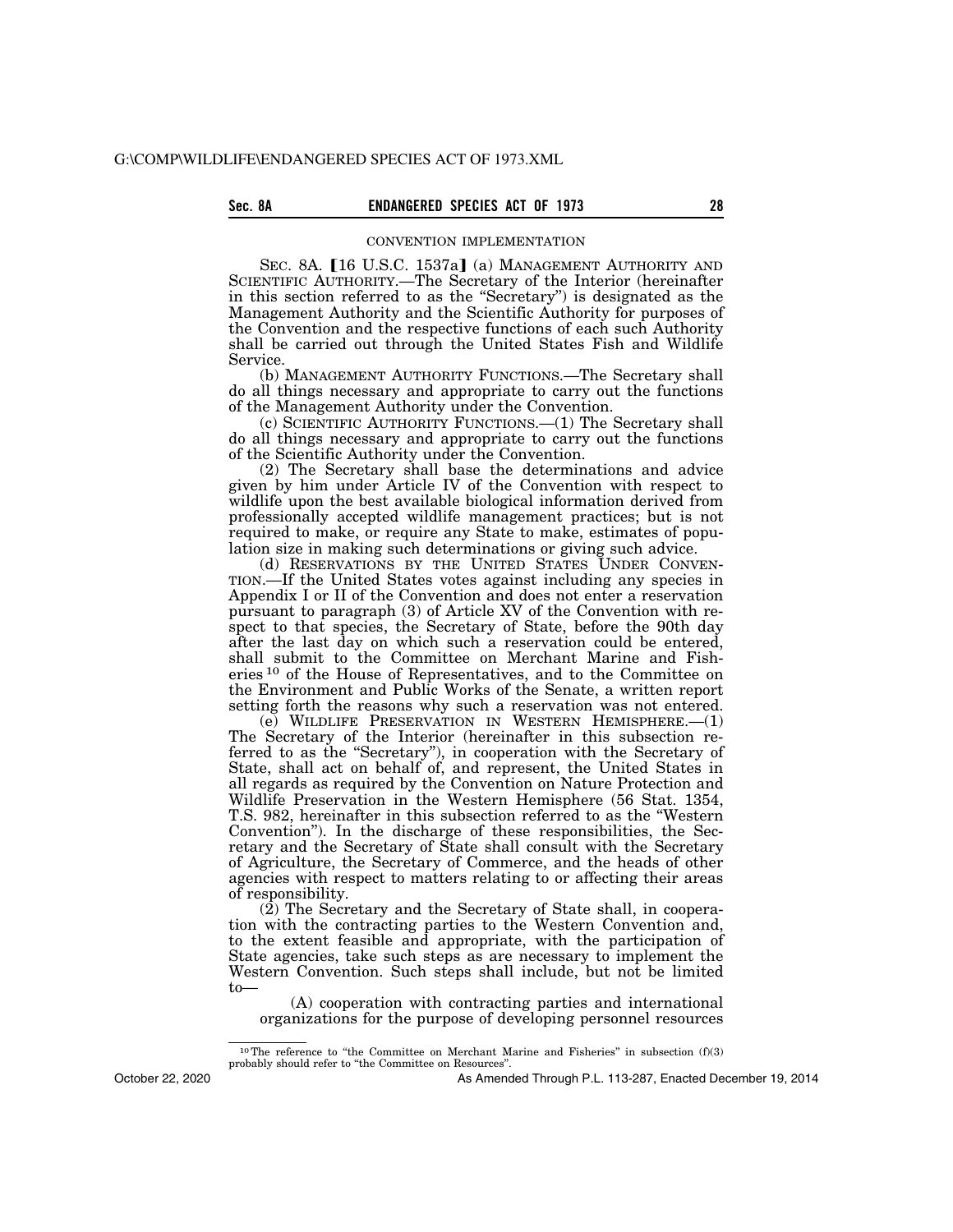and programs that will facilitate implementation of the Western Convention;

(B) identification of those species of birds that migrate between the United States and other contracting parties, and the habitats upon which those species depend, and the implementation of cooperative measures to ensure that such species will not become endangered or threatened; and

(C) identification of measures that are necessary and appropriate to implement those provisions of the Western Convention which address the protection of wild plants.

(3) No later than September 30, 1985, the Secretary and the Secretary of State shall submit a report to Congress describing those steps taken in accordance with the requirements of this subsection and identifying the principal remaining actions yet necessary for comprehensive and effective implementation of the Western Convention.

(4) The provisions of this subsection shall not be construed as affecting the authority, jurisdiction, or responsibility of the several States to manage, control, or regulate resident fish or wildlife under State law or regulations.

## PROHIBITED ACTS

SEC. 9.  $[16 \text{ U.S.C. } 1538]$  (a) GENERAL.—(1) Except as provided in sections  $6(g)(2)$  and 10 of this Act, with respect to any endangered species of fish or wildlife listed pursuant to section 4 of this Act it is unlawful for any person subject to the jurisdiction of the United States to—

(A) import any such species into, or export any such species from the United States;

(B) take any such species within the United States or the territorial sea of the United States;

(C) take any such species upon the high seas;

(D) possess, sell, deliver, carry, transport, or ship, by any means whatsoever, any such species taken in violation of subparagraphs  $(B)$  and  $(C)$ ;

(E) deliver, receive, carry, transport, or ship in interstate or foreign commerce, by any means whatsoever and in the course of a commercial activity, any such species;

(F) sell or offer for sale in interstate or foreign commerce any such species; or

(G) violate any regulation pertaining to such species or to any threatened species of fish or wildlife listed pursuant to section 4 of this Act and promulgated by the Secretary pursuant to authority provided by this Act.

(2) Except as provided in sections  $6(g)(2)$  and 10 of this Act, with respect to any endangered species of plants listed pursuant to section  $\overline{4}$  of this Act, it is unlawful for any person subject to the jurisdiction of the United States to—

(A) import any such species into, or export any such species from, the United States;

(B) remove and reduce to possession any such species from areas under Federal jurisdiction; maliciously damage or destroy any such species on any such area; or remove, cut, dig

As Amended Through P.L. 113-287, Enacted December 19, 2014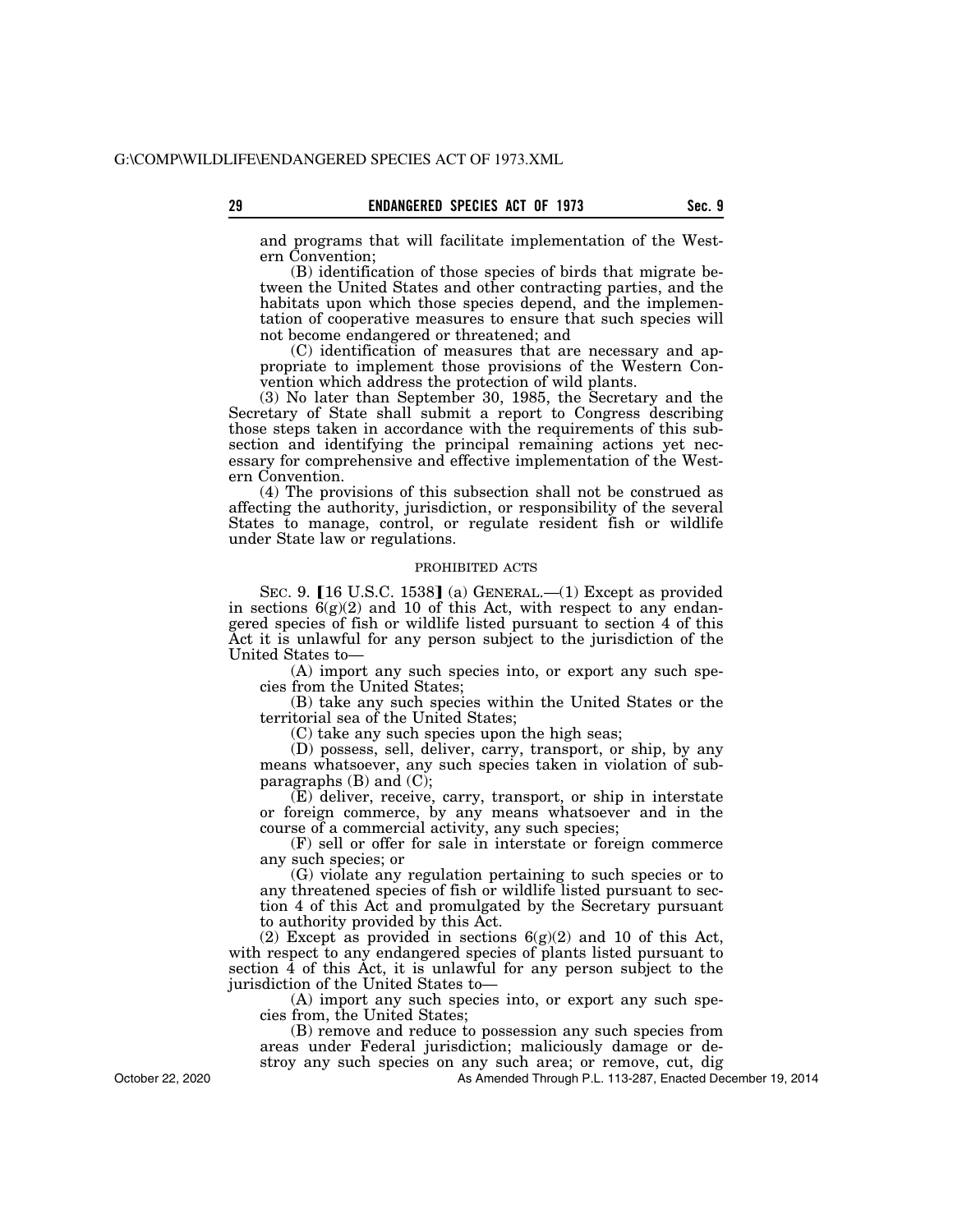up, or damage or destroy any such species on any other area in knowing violation of any law or regulation of any state or in the course of any violation of a state criminal trespass law;

(C) deliver, receive, carry, transport, or ship in interstate or foreign commerce, by any means whatsoever and in the course of a commercial activity, any such species;

(D) sell or offer for sale in interstate or foreign commerce any such species; or

(E) violate any regulation pertaining to such species or to any threatened species of plants listed pursuant to section 4 of this Act and promulgated by the Secretary pursuant to authority provided by this Act.

(b)(1) SPECIES HELD IN CAPTIVITY OR CONTROLLED ENVIRON-MENT.—The provisions of subsections  $(a)(1)(A)$  and  $(a)(1)(G)$  of this section shall not apply to any fish or wildlife which was held in captivity or in a controlled environment on (A) December 28, 1973, or (B) the date of the publication in the Federal Register of a final regulation adding such fish or wildlife species to any list published pursuant to subsection (c) of section 4 of this Act: *Provided,* That such holding and any subsequent holding or use of the fish or wildlife was not in the course of a commercial activity. With respect to any act prohibited by subsections  $(a)(1)(A)$  and  $(a)(1)(G)$  of this section which occurs after a period of 180 days from (i) December 28, 1973, or (ii) the date of publication in the Federal Register of a final regulation adding such fish or wildlife species to any list published pursuant to subsection (c) of section 4 of this Act, there shall be a rebuttable presumption that the fish or wildlife involved in such act is not entitled to the exemption contained in this subsection.

 $(2)(A)$  The provisions of subsections  $(a)(1)$  shall not apply to-

(i) any raptor legally held in captivity or in a controlled environment on the effective date of the Endangered Species Act Amendments of 1978; or

(ii) any progeny of any raptor described in clause (i);

until such time as any such raptor or progeny is intentionally returned to a wild state.

(B) Any person holding any raptor or progeny described in subparagraph (A) must be able to demonstrate that the raptor or progeny does, in fact, qualify under the provisions of this paragraph, and shall maintain and submit to the Secretary, on request, such inventories, documentation, and records as the Secretary may by regulation require as being reasonably appropriate to carry out the purposes of this paragraph. Such requirements shall not unnecessarily duplicate the requirements of other rules and regulations promulgated by the Secretary.

 $(c)$  VIOLATION OF CONVENTION.— $(1)$  It is unlawful for any person subject to the jurisdiction of the United States to engage in any trade in any specimens contrary to the provisions of the Convention, or to possess any specimens traded contrary to the provisions of the Convention, including the definitions of terms in article I thereof.

(2) Any importation into the United States of fish or wildlife shall, if—

As Amended Through P.L. 113-287, Enacted December 19, 2014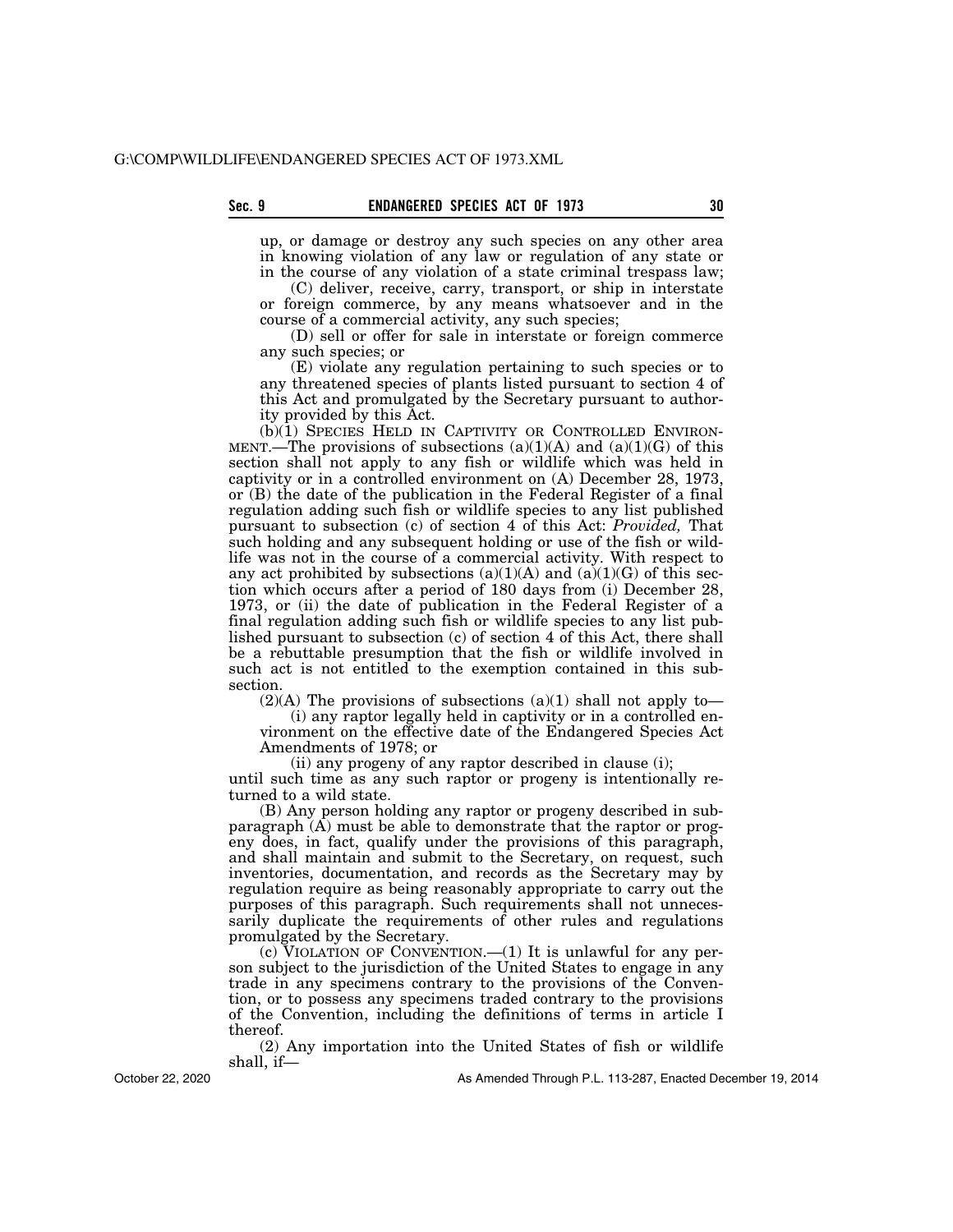(A) such fish or wildlife is not an endangered species listed pursuant to section 4 of this Act but is listed in Appendix II of the Convention;

(B) the taking and exportation of such fish or wildlife is not contrary to the provisions of the Convention and all other applicable requirements of the Convention have been satisfied; (C) the applicable requirements of subsection (d), (e), and

(f) of this section have been satisfied; and

(D) such importation is not made in the course of a commercial activity;

be presumed to be an importation not in violation of any provision of this Act or any regulation issued pursuant to this Act.

(d) IMPORTS AND EXPORTS.— (1) IN GENERAL.—It is unlawful for any person, without first having obtained permission from the Secretary, to engage in business—

(A) as an importer or exporter of fish or wildlife (other than shellfish and fishery products which (i) are not listed pursuant to section 4 of this Act as endangered species or threatened species, and (ii) are imported for purposes of human or animal consumption or taken in waters under the jurisdiction of the United States or on the high seas for recreational purposes) or plants; or

(B) as an importer or exporter of any amount of raw or worked African elephant ivory.

(2) REQUIREMENTS.—Any person required to obtain permission under paragraph (1) of this subsection shall—

(A) keep such records as will fully and correctly disclose each importation or exportation of fish, wildlife, plants, or African elephant ivory made by him and the subsequent disposition, made by him with respect to such fish, wildlife, plants, or ivory;

(B) at all reasonable times upon notice by a duly authorized representative of the Secretary, afford such representative access to his place of business, an opportunity to examine his inventory of imported fish, wildlife, plants, or African elephant ivory and the records required to be kept under subparagraph (A) of this paragraph, and to copy such records; and

(C) file such reports as the Secretary may require.

(3) REGULATIONS.—The Secretary shall prescribe such regulations as are necessary and appropriate to carry out the purposes of this subsection.

(4) RESTRICTION ON CONSIDERATION OF VALUE OF AMOUNT OF AFRICAN ELEPHANT IVORY IMPORTED OR EXPORTED.—In granting permission under this subsection for importation or exportation of African elephant ivory, the Secretary shall not vary the requirements for obtaining such permission on the basis of the value or amount of ivory imported or exported under such permission.

(e) REPORTS.—It is unlawful for any person importing or exporting fish or wildlife (other than shellfish and fishery products which (1) are not listed pursuant to section 4 of this Act as endangered or threatened species, and (2) are imported for purposes of

As Amended Through P.L. 113-287, Enacted December 19, 2014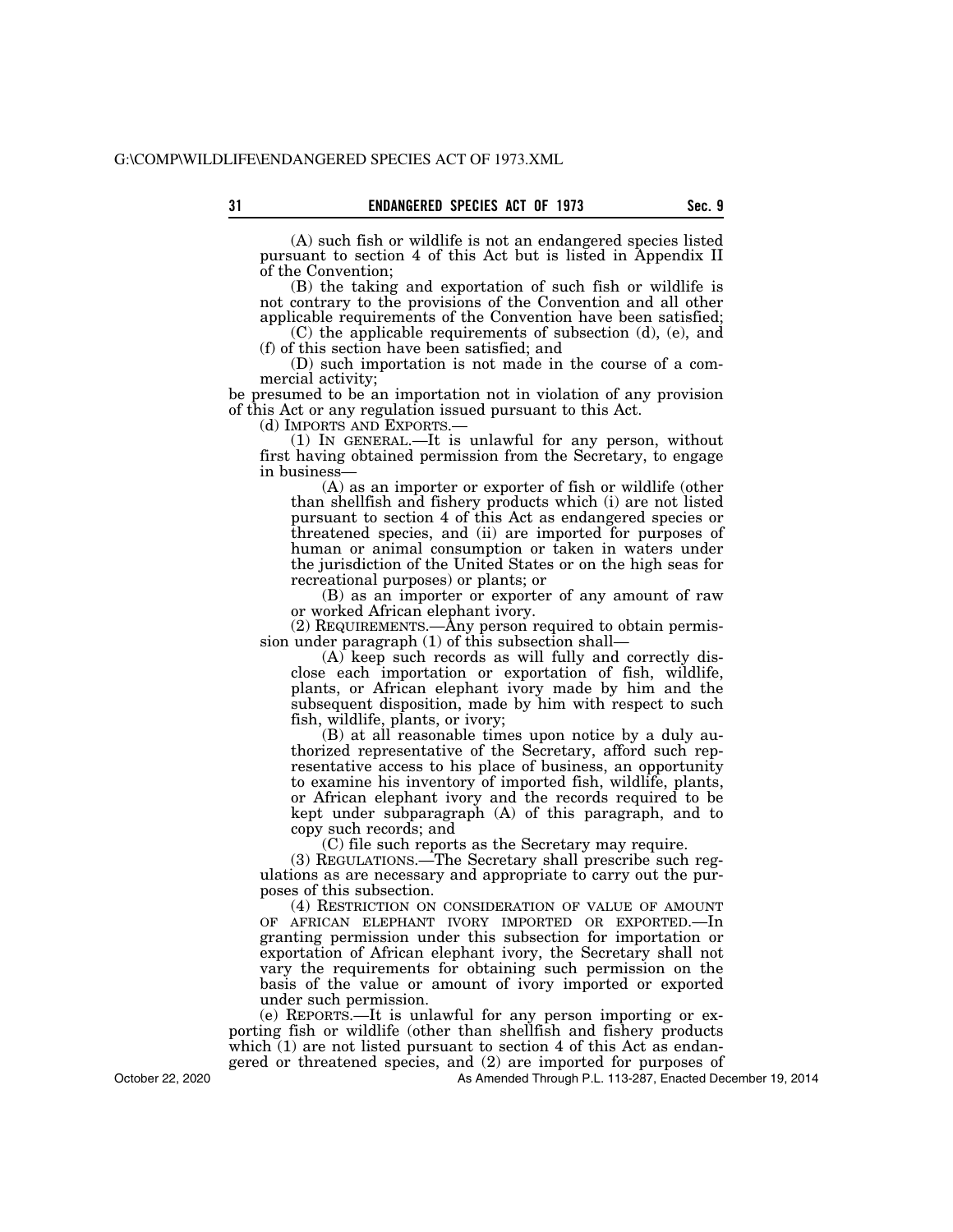## **Sec. 10 ENDANGERED SPECIES ACT OF 1973 32**

human or animal consumption or taken in waters under the jurisdiction of the United States or on the high seas for recreational purposes) or plants to fail to file any declaration or report as the Secretary deems necessary to facilitate enforcement of this Act or to meet the obligations of the Convention.

(f) DESIGNATION OF PORTS.—(1) It is unlawful for any person subject to the jurisdiction of the United States to import into or export from the United States any fish or wildlife (other than shellfish and fishery products which (A) are not listed pursuant to section 4 of this Act as endangered species or threatened species, and (B) are imported for purposes of human or animal consumption or taken in waters under the jurisdiction of the United States or on the high seas for recreational purposes) or plants, except at a port or ports designated by the Secretary of the Interior. For the purposes of facilitating enforcement of this Act and reducing the costs thereof, the Secretary of the Interior, with approval of the Secretary of the Treasury and after notice and opportunity for public hearing, may, by regulation, designate ports and change such designations. The Secretary of the Interior, under such terms and conditions as he may prescribe, may permit the importation or exportation at nondesignated ports in the interest of the health or safety of the fish or wildlife or plants, or for other reasons if, in his discretion, he deems it appropriate and consistent with the purpose of this subsection.

(2) Any port designated by the Secretary of the Interior under the authority of section 4(d) of the Act of December 5, 1969 (16 U.S.C. 666cc-4(d)<sup>11</sup>, shall, if such designation is in effect on the day before the date of the enactment of this Act, be deemed to be a port designated by the Secretary under paragraph (1) of this subsection until such time as the Secretary otherwise provides.

(g) VIOLATIONS.—It is unlawful for any person subject to the jurisdiction of the United States to attempt to commit, solicit another to commit, or cause to be committed, any offense defined in this section.

## **EXCEPTIONS**

SEC. 10.  $[16 \text{ U.S.C. } 1539]$  (a) PERMITS.—(1) The Secretary may permit, under such terms and conditions as he shall prescribe—

(A) any act otherwise prohibited by section 9 for scientific purposes or to enhance the propagation or survival of the affected species, including, but not limited to, acts necessary for the establishment and maintenance of experimental populations pursuant to subsection (j); or

 $(B)$  any taking otherwise prohibited by section  $9(a)(1)(B)$  if such taking is incidental to, and not the purpose of, the carrying out of an otherwise lawful activity.

(2)(A) No permit may be issued by the Secretary authorizing any taking referred to in paragraph  $(1)(B)$  unless the applicant therefor submits to the Secretary a conservation plan that specifies—

(i) the impact which will likely result from such taking;

October 22, 2020

<sup>11</sup>Section 4(d) of such Act was repealed by section 14 of Public Law 93–205 (87 Stat. 903). Also, there should be a closing parenthesis.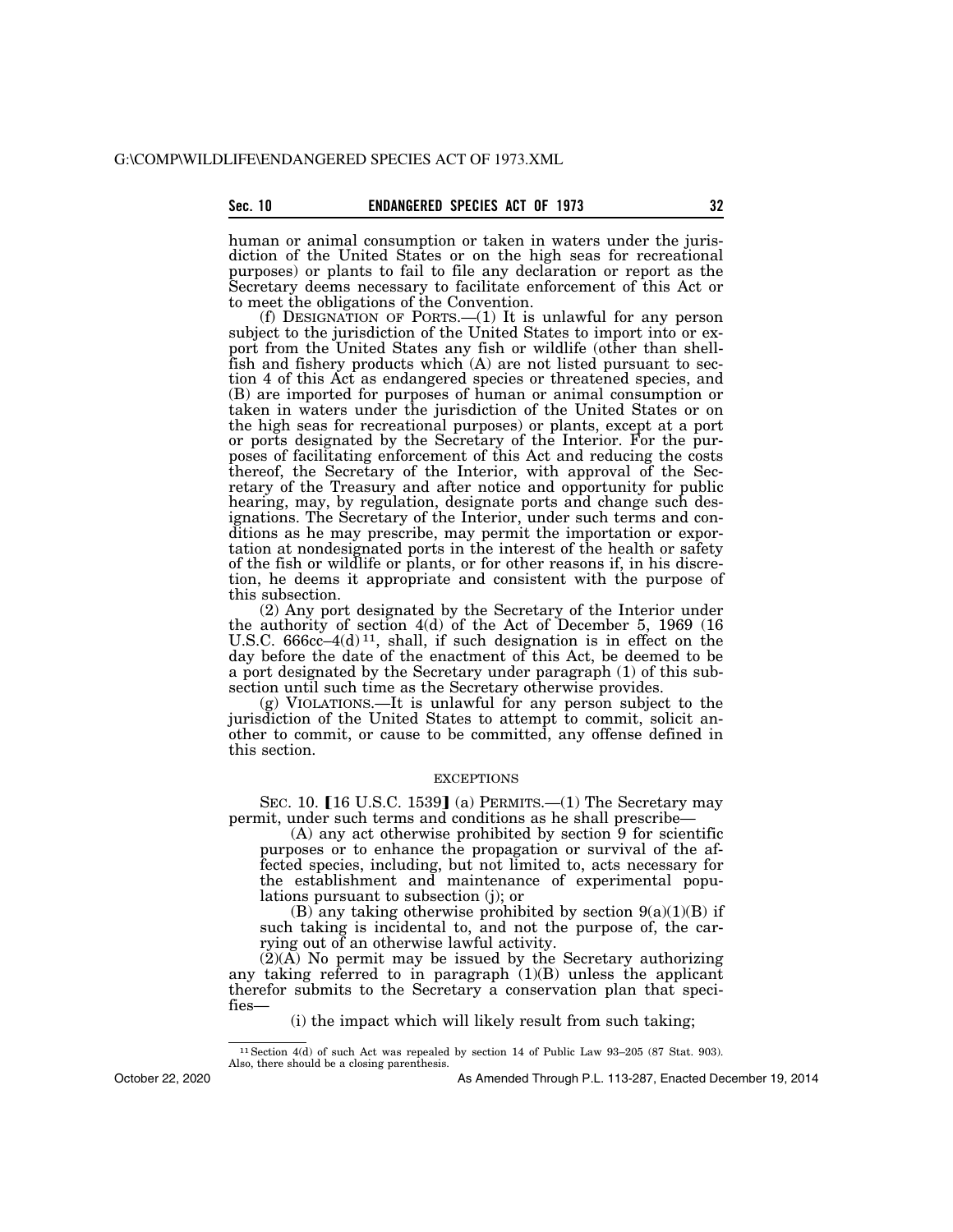(ii) what steps the applicant will take to minimize and mitigate such impacts, and the funding that will be available to implement such steps;

(iii) what alternative actions to such taking the applicant considered and the reasons why such alternatives are not being utilized; and

(iv) such other measures that the Secretary may require as being necessary or appropriate for purposes of the plan.

(B) If the Secretary finds, after opportunity for public comment, with respect to a permit application and the related conservation plan that—

(i) the taking will be incidental;

(ii) the applicant will, to the maximum extent practicable, minimize and mitigate the impacts of such taking;

(iii) the applicant will ensure that adequate funding for the plan will be provided;

(iv) the taking will not appreciably reduce the likelihood of the survival and recovery of the species in the wild; and

(v) the measures, if any, required under subparagraph  $(A)(iv)$  will be met;

and he has received such other assurances as he may require that the plan will be implemented, the Secretary shall issue the permit. The permit shall contain such terms and conditions as the Secretary deems necessary or appropriate to carry out the purposes of this paragraph, including, but not limited to, such reporting requirements as the Secretary deems necessary for determining whether such terms and conditions are being complied with.

(C) The Secretary shall revoke a permit issued under this paragraph if he finds that the permittee is not complying with the terms and conditions of the permit.

(b) HARDSHIP EXEMPTIONS.—(1) If any person enters into a contract with respect to a species of fish or wildlife or plant before the date of the publication in the Federal Register of notice of consideration of that species as an endangered species and the subsequent listing of that species as an endangered species pursuant to section 4 of this Act will cause undue hardship to such person under the contract, the Secretary, in order to minimize such hardship, may exempt such person from the application of section  $9(a)$ of this Act to the extent the Secretary deems appropriate if such person applies to him for such exemption and includes with such application such information as the Secretary may require to prove such hardship; except that (A) no such exemption shall be for a duration of more than one year from the date of publication in the Federal Register of notice of consideration of the species concerned, or shall apply to a quantity of fish or wildlife or plants in excess of that specified by the Secretary; (B) the one-year period for those species of fish or wildlife listed by the Secretary as endangered prior to the effective date of this Act shall expire in accordance with the terms of section 3 of the Act of December 5, 1969 (83 Stat. 275); and (C) no such exemption may be granted for the importation or exportation of a specimen listed in Appendix I of the Convention which is to be used in a commercial activity.

(2) As used in this subsection, the term ''undue economic hardship'' shall include, but not be limited to:

October 22, 2020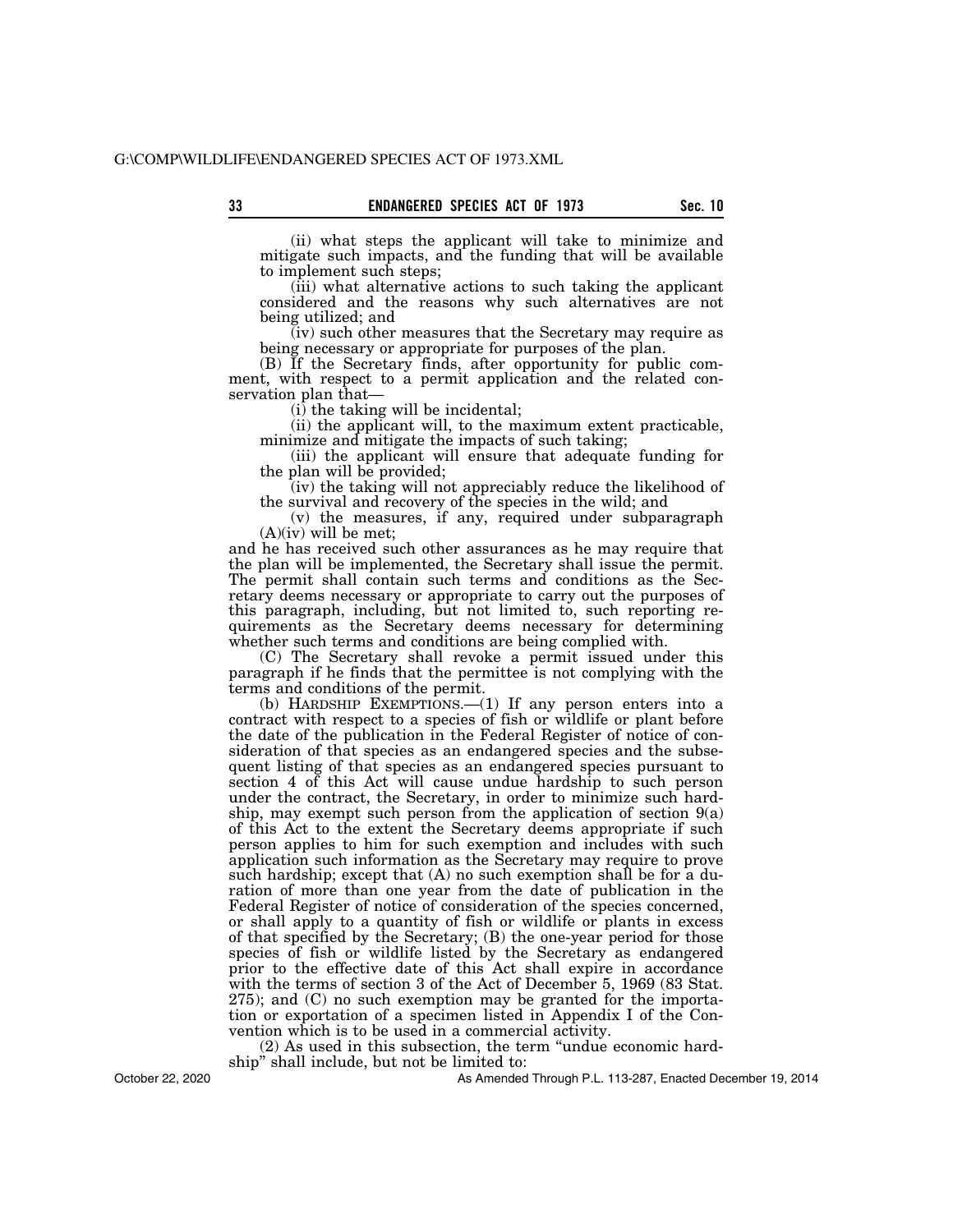(A) substantial economic loss resulting from inability caused by this Act to perform contracts with respect to species of fish and wildlife entered into prior to the date of publication in the Federal Register of a notice of consideration of such species as an endangered species;

(B) substantial economic loss to persons who, for the year prior to the notice of consideration of such species as an endangered species, derived a substantial portion of their income from the lawful taking of any listed species, which taking would be made unlawful under this Act; or

(C) curtailment of subsistence taking made unlawful under this Act by persons (i) not reasonably able to secure other sources of subsistence; and (ii) dependent to a substantial extent upon hunting and fishing for subsistence; and (iii) who must engage in such curtailed taking for subsistence purposes.

(3) The Secretary may make further requirements for a showing of undue economic hardship as he deems fit. Exceptions granted under this section may be limited by the Secretary in his discretion as to time, area, or other factor of applicability.

(c) NOTICE AND REVIEW.—The Secretary shall publish notice in the Federal Register of each application for an exemption or permit which is made under this section. Each notice shall invite the submission from interested parties, within thirty days after the date of the notice, of written data, views, or arguments with respect to the application; except that such thirty-day period may be waived by the Secretary in an emergency situation where the health or life of an endangered animal is threatened and no reasonable alternative is available to the applicant, but notice of any such waiver shall be published by the Secretary in the Federal Register within ten days following the issuance of the exemption or permit. Information received by the Secretary as part of any application shall be available to the public as a matter of public record at every stage of the proceeding.

(d) PERMIT AND EXEMPTION POLICY.—The Secretary may grant exceptions under subsections  $(a)(1)(A)$  and  $(b)$  of this section only if he finds and publishes his finding in the Federal Register that (1) such exceptions were applied for in good faith, (2) if granted and exercised will not operate to the disadvantage of such endangered species, and (3) will be consistent with the purposes and policy set forth in section 2 of this Act.

(e) ALASKA NATIVES.—(1) Except as provided in paragraph (4) of this subsection the provisions of this Act shall not apply with respect to the taking of any endangered species or threatened species, or the importation of any such species taken pursuant to this section, by—

(A) any Indian, Aleut, or Eskimo who is an Alaskan Native who resides in Alaska; or

(B) any non-native permanent resident of an Alaska native village;

if such taking is primarily for subsistence purposes. Non-edible byproducts of species taken pursuant to this section may be sold in interstate commerce when made into authentic native articles of handicrafts and clothing; except that the provisions of this subsection shall not apply to any non-native resident of an Alaskan

As Amended Through P.L. 113-287, Enacted December 19, 2014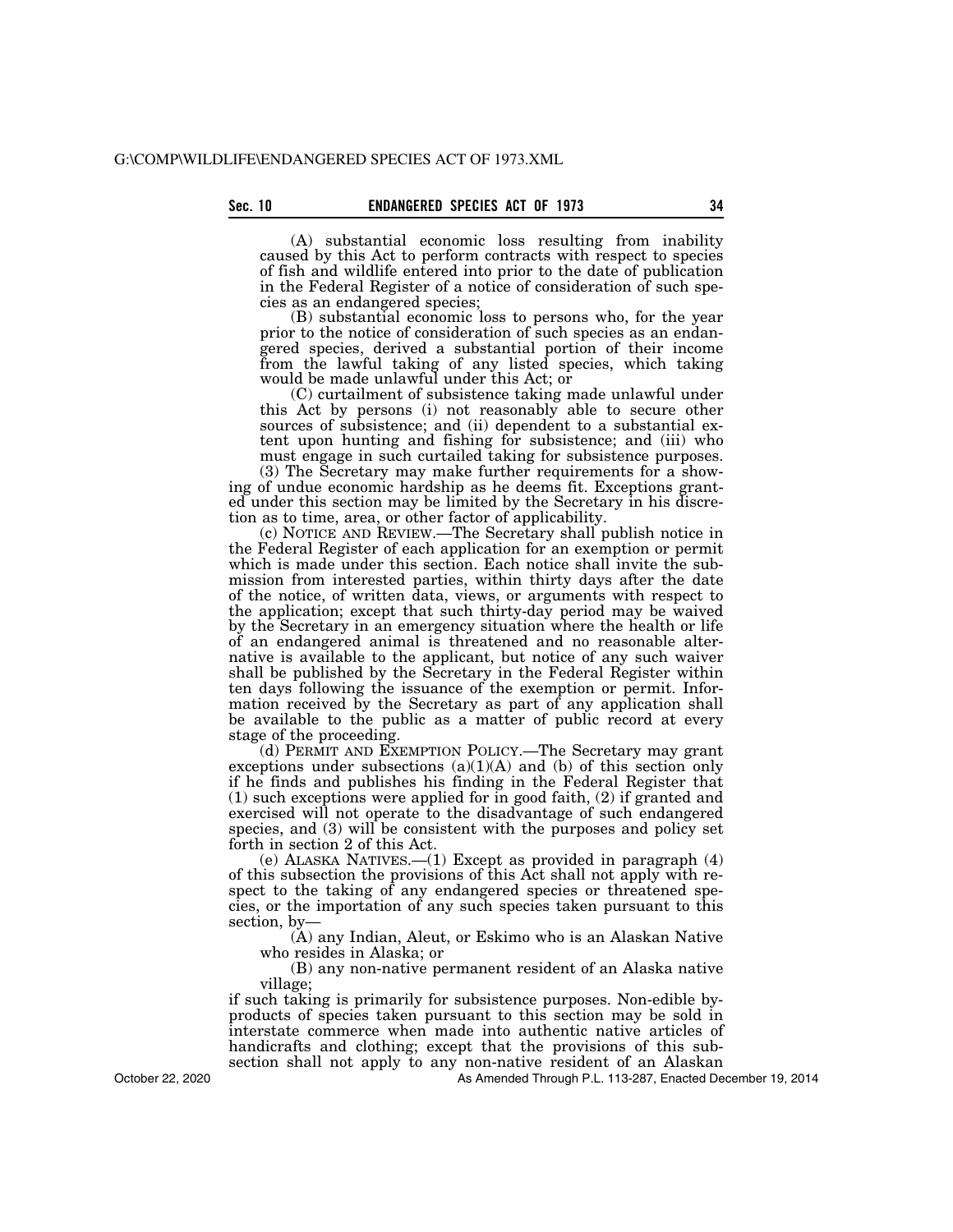native village found by the Secretary to be not primarily dependent upon the taking of fish and wildlife for consumption or for the creation and sale of authentic native articles of handicrafts and clothing.

(2) Any taking under this subsection may not be accomplished in a wasteful manner.

(3) As used in this subsection—

(i) The term ''subsistence'' includes selling any edible portion of fish or wildlife in native villages and towns in Alaska for native consumption within native villages or towns; and

(ii) 12 The term ''authentic native articles of handicrafts and clothing'' means items composed wholly or in some significant respect to natural materials, and which are produced, decorated or fashioned in the exercise of traditional native handicrafts without the use of pantographs, multiple carvers, or other mass copying devices. Traditional native handicrafts include, but are not limited to, weaving, carving, stitching, sewing, lacing, beading, drawing, and painting.

(4) Notwithstanding the provisions of paragraph (l) of this subsection, whenever the Secretary determines that any species of fish or wildlife which is subject to taking under the provisions of this subsection is an endangered species or threatened species, and that such taking materially and negatively affects the threatened or endangered species, he may prescribe regulations upon the taking of such species by any such Indian, Aleut, Eskimo, or non-native Alaskan resident of an Alaskan native village. Such regulations may be established with reference to species, geographical description of the area included, the season for taking, or any other factors related to the reason for establishing such regulations and consistent with the policy of this Act. Such regulations shall be prescribed after a notice and hearings in the affected judicial districts of Alaska and as otherwise required by section 103 of the Marine Mammal Protection Act of 1972, and shall be removed as soon as the Secretary determines that the need for their impositions has disappeared.

 $(f)(1)$  As used in this subsection—

(A) The term "pre-Act endangered species part" means-

(i) any sperm whale oil, including derivatives thereof, which was lawfully held within the United States on December 28, 1973, in the course of a commercial activity; or

(ii) any finished scrimshaw product, if such product or the raw material for such product was lawfully held within the United States on December 28, 1973, in the course of a commercial activity.

(B) The term ''scrimshaw product'' means any art form which involves the substantial etching or engraving of designs upon, or the substantial carving of figures, patterns, or designs from, any bone or tooth of any marine mammal of the order Cetacea. For purposes of this subsection, polishing or the adding of minor superficial markings does not constitute substantial etching, engraving, or carving.

12So in law. Indentation of clause (ii) should be same as clause (i).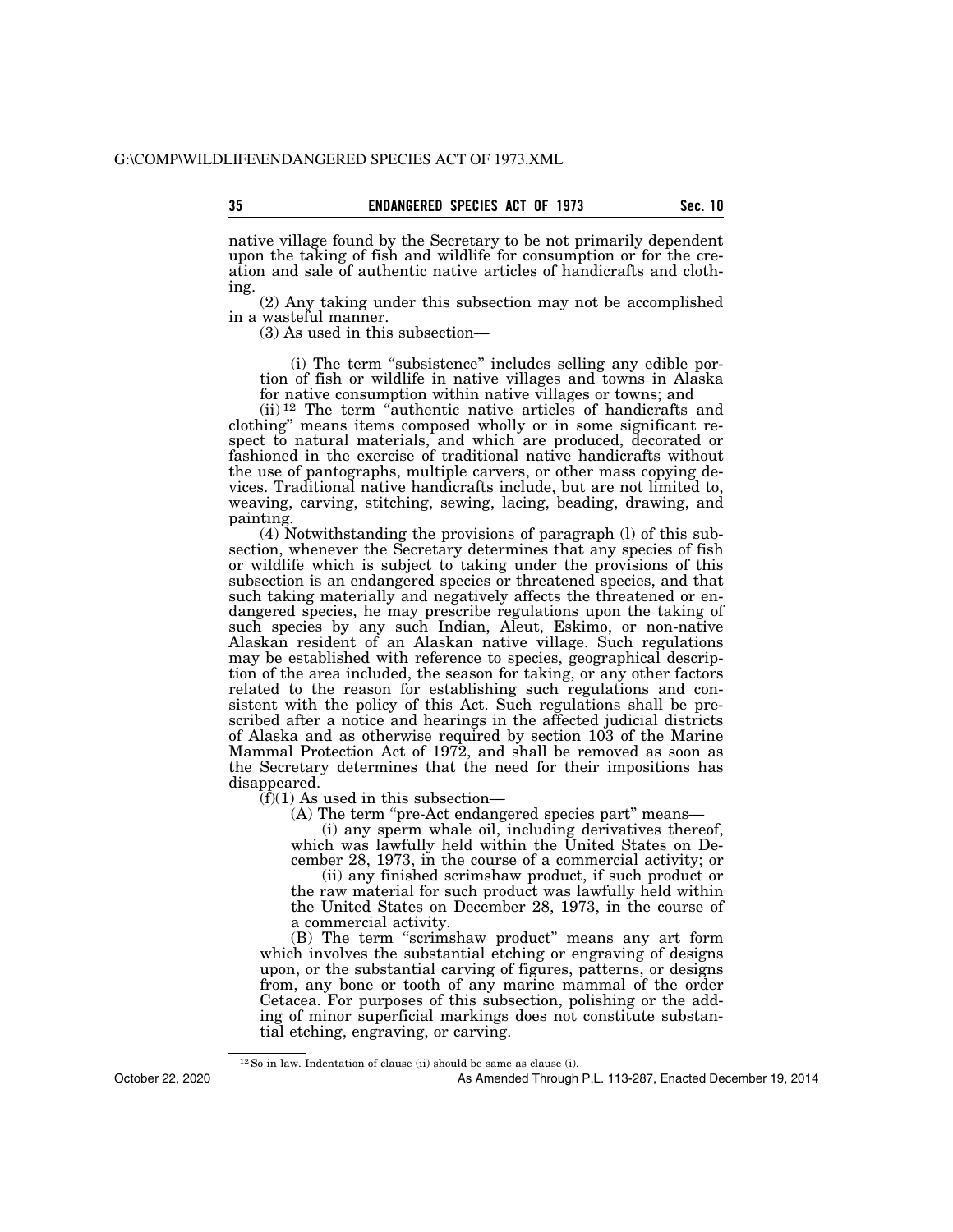(2) The Secretary, pursuant to the provisions of this subsection, may exempt, if such exemption is not in violation of the Convention, any pre-Act endangered species part from one or more of the following prohibitions.

(A) The prohibition on exportation from the United States set forth in section  $9(a)(1)(A)$  of this Act.

(B) Any prohibition set forth in section  $9(a)(1)$  (E) or (F) of this Act.

(3) Any person seeking an exemption described in paragraph (2) of this subsection shall make application therefor to the Secretary in such form and manner as he shall prescribe, but no such application may be considered by the Secretary unless the application—

(A) is received by the Secretary before the close of the oneyear period beginning on the date on which regulations promulgated by the Secretary to carry out this subsection first take effect;

(B) contains a complete and detailed inventory of all pre-Act endangered species parts for which the applicant seeks exemption;

(C) is accompanied by such documentation as the Secretary may require to prove that any endangered species part or product claimed by the applicant to be a pre-Act endangered species part is in fact such a part; and

(D) contains such other information as the Secretary deems necessary and appropriate to carry out the purposes of this subsection.

(4) If the Secretary approves any application for exemption made under this subsection, he shall issue to the applicant a certificate of exemption which shall specify—

(A) any prohibition in section  $9(a)$  of this Act which is exempted;

(B) the pre-Act endangered species parts to which the exemption applies;

(C) the period of time during which the exemption is in effect, but no exemption made under this subsection shall have force and effect after the close of the three-year period beginning on the date of issuance of the certificate unless such exemption is renewed under paragraph (8); and

(D) any term or condition prescribed pursuant to paragraph (5) (A) or (B), or both, which the Secretary deems necessary or appropriate.

(5) The Secretary shall prescribe such regulations as he deems necessary and appropriate to carry out the purposes of this subsection. Such regulations may set forth—

(A) terms and conditions which may be imposed on applicants for exemptions under this subsection (including, but not limited to, requirements that applicants register inventories, keep complete sales records, permit duly authorized agents of the Secretary to inspect such inventories and records, and periodically file appropriate reports with the Secretary); and

(B) terms and conditions which may be imposed on any subsequent purchaser of any pre-Act endangered species part covered by an exemption granted under this subsection;

As Amended Through P.L. 113-287, Enacted December 19, 2014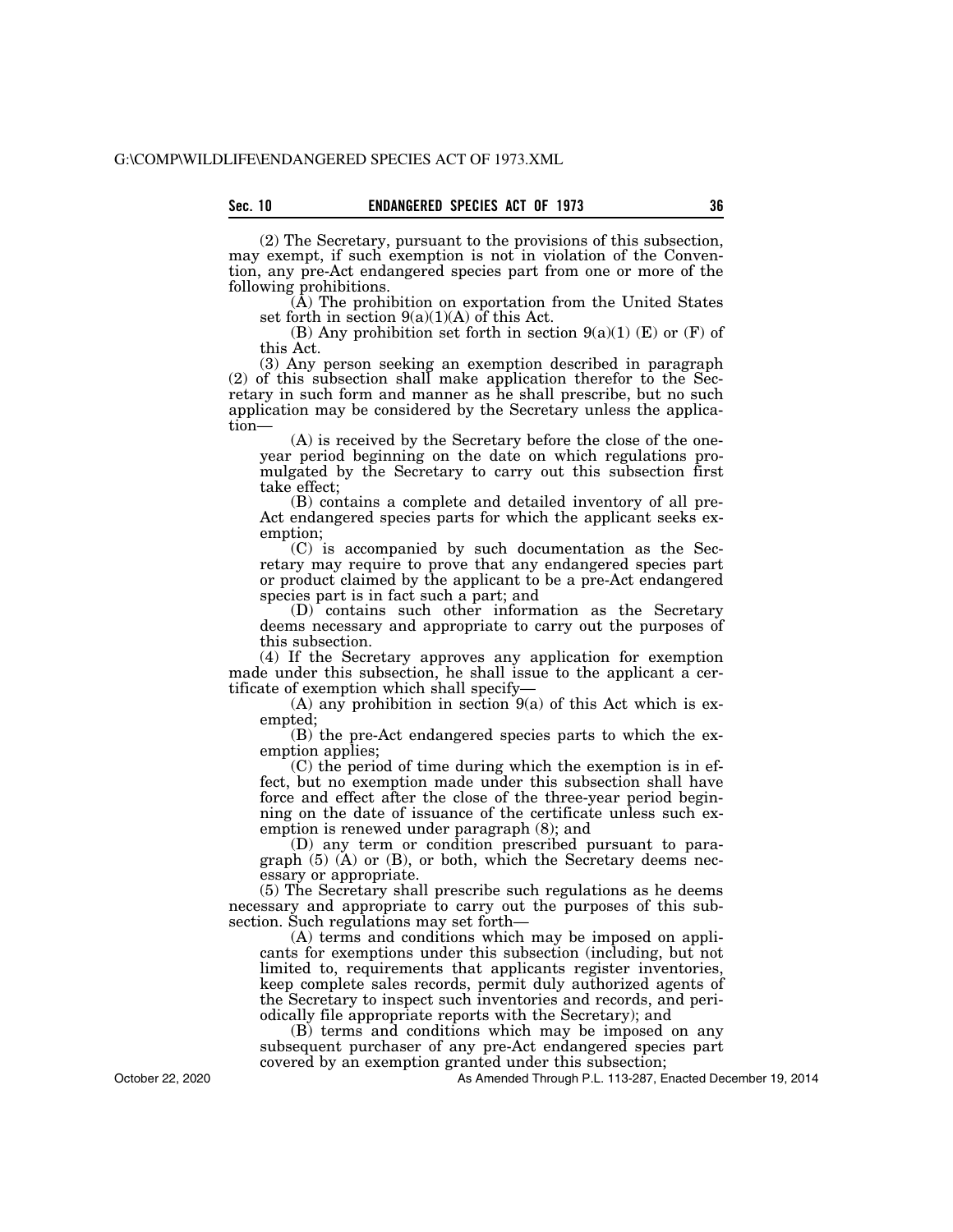to insure that any such part so exempted is adequately accounted for and not disposed of contrary to the provisions of this Act. No regulation prescribed by the Secretary to carry out the purposes of this subsection shall be subject to section  $4(f)(2)(A)(i)$  of this Act.

(6)(A) Any contract for the sale of pre-Act endangered species parts which is entered into by the Administrator of General Services prior to the effective date of this subsection and pursuant to the notice published in the Federal Register on January 9, 1973, shall not be rendered invalid by virtue of the fact that fulfillment of such contract may be prohibited under section  $9(a)(1)(F)$ .

(B) In the event that this paragraph is held invalid, the validity of the remainder of the Act, including the remainder of this subsection, shall not be affected.

(7) Nothing in this subsection shall be construed to—

(A) exonerate any person from any act committed in violation of paragraphs  $(1)(A)$ ,  $(1)(E)$ , or  $(1)(F)$  of section 9(a) prior to the date of enactment of this subsection; or

(B) immunize any person from prosecution for any such act.

 $(8)(A)(i)$ <sup>13</sup> Any valid certificate of exemption which was renewed after October 13, 1982, and was in effect on March 31, 1988, shall be deemed to be renewed for a 6-month period beginning on the date of enactment of the Endangered Species Act Amendments of 1988. Any person holding such a certificate may apply to the Secretary for one additional renewal of such certificate for a period not to exceed 5 years beginning on the date of such enactment.

(B) If the Secretary approves any application for renewal of an exemption under this paragraph, he shall issue to the applicant a certificate of renewal of such exemption which shall provide that all terms, conditions, prohibitions, and other regulations made applicable by the previous certificate shall remain in effect during the period of the renewal.

(C) No exemption or renewal of such exemption made under this subsection shall have force and effect after the expiration date of the certificate of renewal of such exemption issued under this paragraph.

(D) No person may, after January 31, 1984, sell or offer for sale in interstate or foreign commerce, any pre-Act finished scrimshaw product unless such person holds a valid certificate of exemption issued by the Secretary under this subsection, and unless such product or the raw material for such product was held by such person on October 13, 1982.

(g) In connection with any action alleging a violation of section 9, any person claiming the benefit of any exemption or permit under this Act shall have the burden of proving that the exemption or permit is applicable, has been granted, and was valid and in force at the time of the alleged violation.

(h) CERTAIN ANTIQUE ARTICLES.—(1) Sections 4(d), 9(a), and 9(c) do not apply to any article which—

(A) is not less than 100 years of age;

(B) is composed in whole or in part of any endangered species or threatened species listed under section 4;

As Amended Through P.L. 113-287, Enacted December 19, 2014

<sup>13</sup>So in law. There is no clause (ii).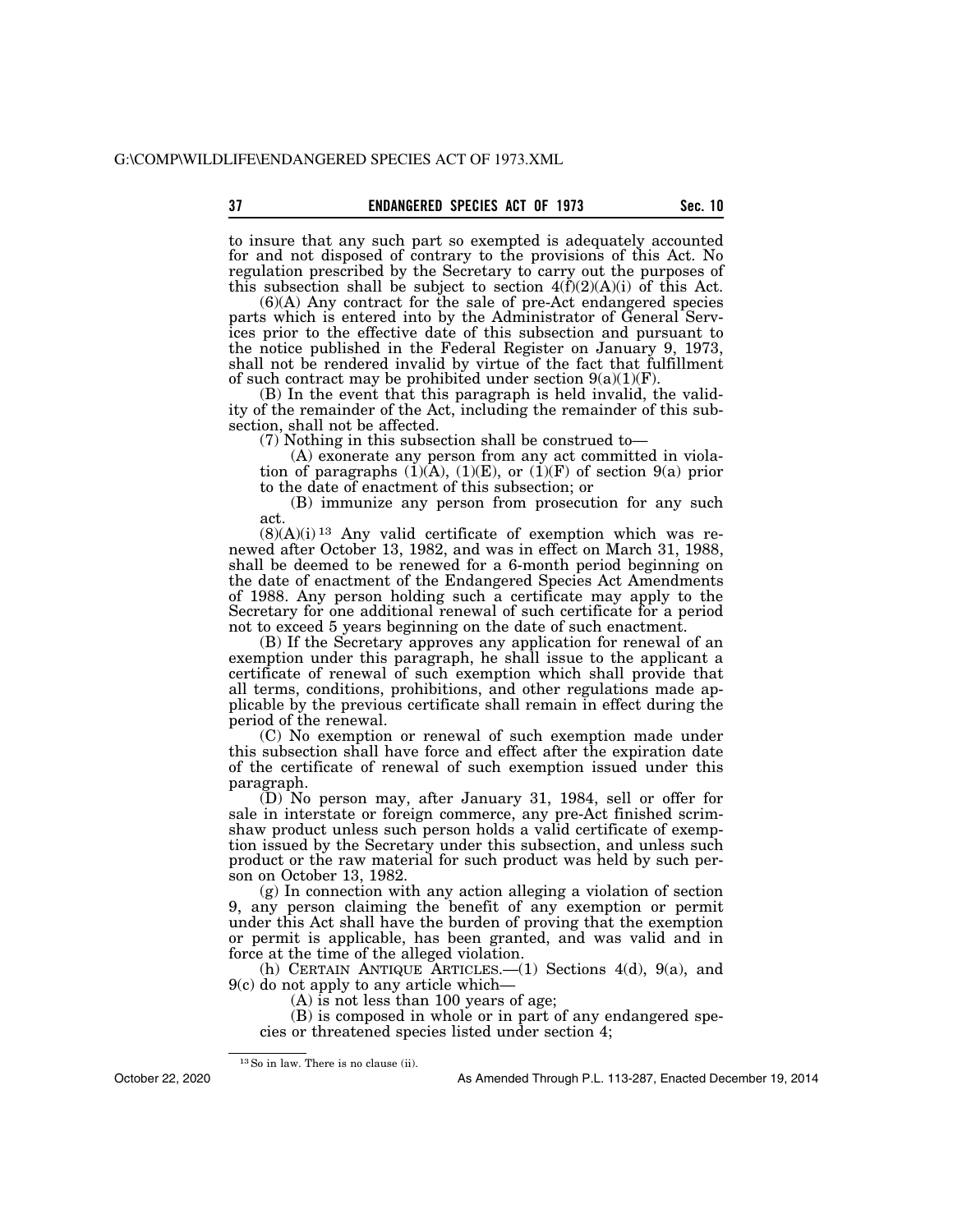(C) has not been repaired or modified with any part of any such species on or after the date of the enactment of this Act; and

(D) is entered at a port designated under paragraph (3).

(2) Any person who wishes to import an article under the exception provided by this subsection shall submit to the customs officer concerned at the time of entry of the article such documentation as the Secretary of the Treasury, after consultation with the Secretary of the Interior, shall by regulation require as being necessary to establish that the article meets the requirements set forth in paragraph  $(1)$   $(A)$ ,  $(B)$ , and  $(C)$ .

(3) The Secretary of the Treasury, after consultation with the Secretary of the Interior, shall designate one port within each customs region at which articles described in paragraph  $(1)$   $(A)$ ,  $(B)$ , and (C) must be entered into the customs territory of the United States.

(4) Any person who imported, after December 27, 1973, and on or before the date of the enactment of the Endangered Species Act Amendments of 1978, any article described in paragraph (1) which—

(A) was not repaired or modified after the date of importation with any part of any endangered species or threatened species listed under section 4;

(B) was forfeited to the United States before such date of the enactment, or is subject to forfeiture to the United States on such date of enactment, pursuant to the assessment of a civil penalty under section 11; and

(C) is in the custody of the United States on such date of enactment;

may, before the close of the one-year period beginning on such date of enactment make application to the Secretary for return of the article. Application shall be made in such form and manner, and contain such documentation, as the Secretary prescribes. If on the basis of any such application which is timely filed, the Secretary is satisfied that the requirements of this paragraph are met with respect to the article concerned, the Secretary shall return the article to the applicant and the importation of such article shall, on and after the date of return, be deemed to be a lawful importation under this Act.

(i) NONCOMMERCIAL TRANSSHIPMENTS.—Any importation into the United States of fish or wildlife shall, if—

(1) such fish or wildlife was lawfully taken and exported from the country of origin and country of reexport, if any;

(2) such fish or wildlife is in transit or transshipment through any place subject to the jurisdiction of the United States en route to a country where such fish or wildlife may be lawfully imported and received;

(3) the exporter or owner of such fish or wildlife gave explicit instructions not to ship such fish or wildlife through any place subject to the jurisdiction of the United States, or did all that could have reasonably been done to prevent transshipment, and the circumstances leading to the transshipment were beyond the exporter's or owner's control;

As Amended Through P.L. 113-287, Enacted December 19, 2014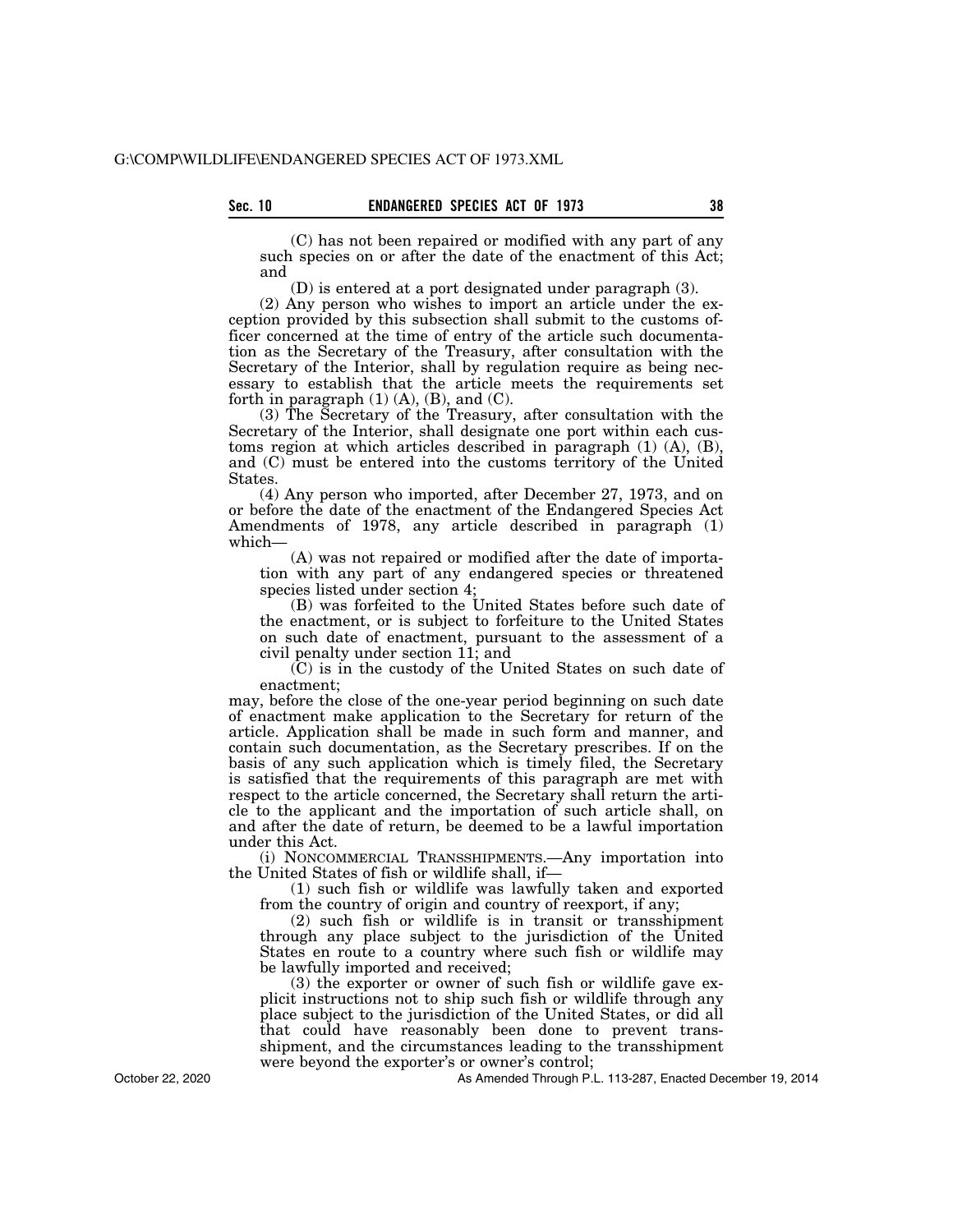(4) the applicable requirements of the Convention have been satisfied; and

(5) such importation is not made in the course of a commercial activity,

be an importation not in violation of any provision of this Act or any regulation issued pursuant to this Act while such fish or wildlife remains in the control of the United States Customs Service.

(j) EXPERIMENTAL POPULATIONS.—(1) For purposes of this subsection, the term "experimental population" means any population (including any offspring arising solely therefrom) authorized by the Secretary for release under paragraph (2), but only when, and at such times as, the population is wholly separate geographically from nonexperimental populations of the same species.

(2)(A) The Secretary may authorize the release (and the related transportation) of any population (including eggs, propagules, or individuals) of an endangered species or a threatened species outside the current range of such species if the Secretary determines that such release will further the conservation of such species.

(B) Before authorizing the release of any population under subparagraph (A), the Secretary shall by regulation identify the population and determine, on the basis of the best available information, whether or not such population is essential to the continued existence of an endangered species or a threatened species.

(C) For the purposes of this Act, each member of an experimental population shall be treated as a threatened species; except that—

(i) solely for purposes of section 7 (other than subsection (a)(1) thereof), an experimental population determined under subparagraph (B) to be not essential to the continued existence of a species shall be treated, except when it occurs in an area within the National Wildlife Refuge System or the National Park System, as a species proposed to be listed under section 4; and

(ii) critical habitat shall not be designated under this Act for any experimental population determined under subparagraph (B) to be not essential to the continued existence of a species.

(3) The Secretary, with respect to populations of endangered species or threatened species that the Secretary authorized, before the date of the enactment of this subsection, for release in geographical areas separate from the other populations of such species, shall determine by regulation which of such populations are an experimental population for the purposes of this subsection and whether or not each is essential to the continued existence of an endangered species or a threatened species.

## PENALTIES AND ENFORCEMENT

SEC. 11.  $[16 \text{ U.S.C. } 1540]$  (a) CIVIL PENALTIES.—(1) Any person who knowingly violates, and any person engaged in business as an importer or exporter of fish, wildlife, or plants who violates, any provision of this Act, or any provision of any permit or certificate issued hereunder, or of any regulation issued in order to im-

As Amended Through P.L. 113-287, Enacted December 19, 2014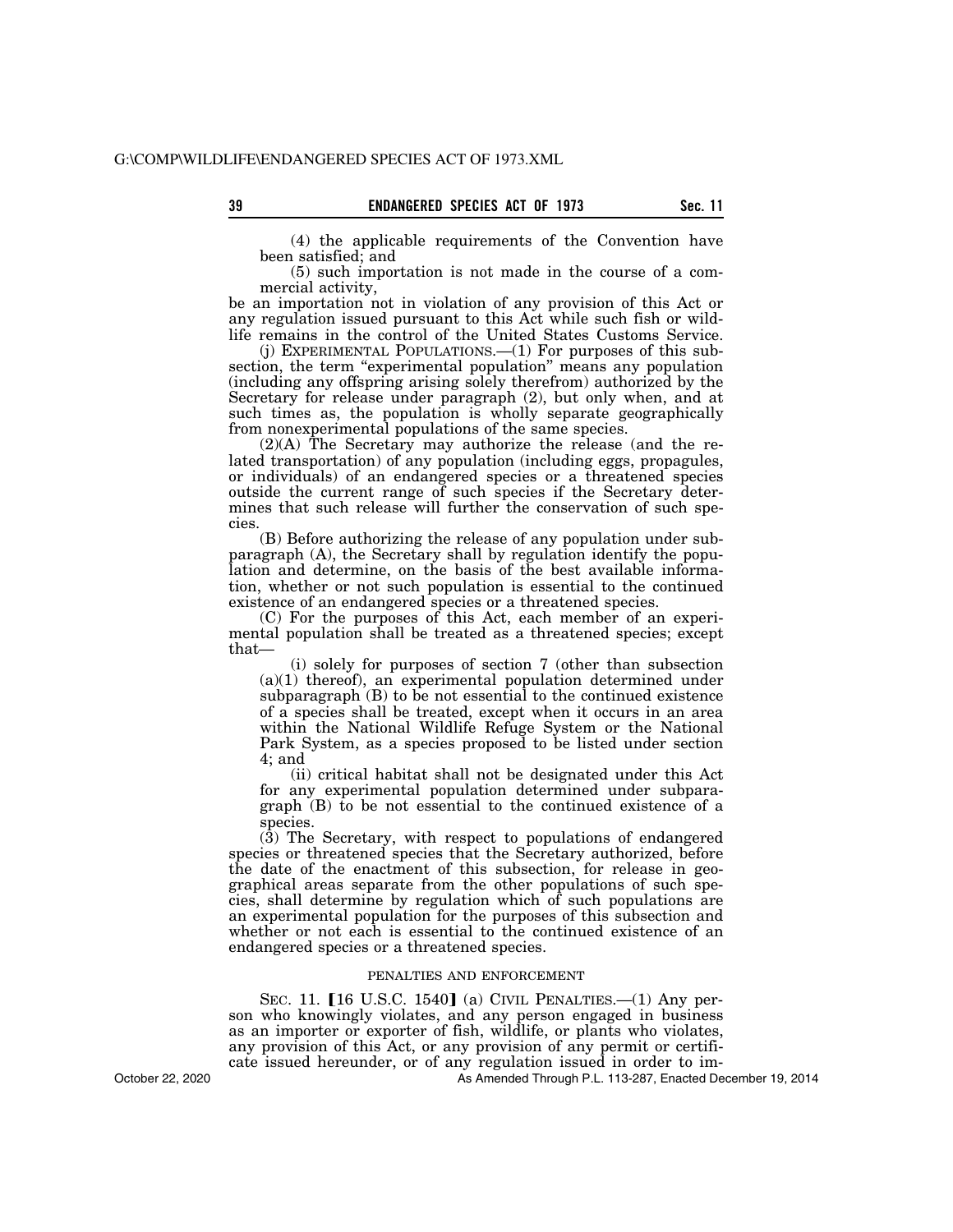## **Sec. 11 ENDANGERED SPECIES ACT OF 1973 40**

plement subsection  $(a)(1)(A)$ ,  $(B)$ ,  $(C)$ ,  $(D)$ ,  $(E)$ , or  $(F)$ ,  $(a)(2(A), (B))$ ,  $(C)$ , or  $(D)$ ,  $(c)$ ,  $(d)$ , (other than regulation relating to record keeping or filing of reports), (f), or (g) of section 9 of this Act, may be assessed a civil penalty by the Secretary of not more than \$25,000 for each violation. Any person who knowingly violates, and any person engaged in business as an importer or exporter of fish, wildlife, or plants who violates, any provision of any other regulation issued under this Act may be assessed a civil penalty by the Secretary of not more than \$12,000 for each such violation. Any person who otherwise violates any provision of this Act, or any regulation, permit, or certificate issued hereunder, may be assessed a civil penalty by the Secretary of not more than \$500 for each such violation. No penalty may be assessed under this subsection unless such person is given notice and opportunity for a hearing with respect to such violation. Each violation shall be a separate offense. Any such civil penalty may be remitted or mitigated by the Secretary. Upon any failure to pay a penalty assessed under this subsection, the Secretary may request the Attorney General to institute a civil action in a district court of the United States for any district in which such person is found, resides, or transacts business to collect the penalty and such court shall have jurisdiction to hear and decide any such action. The court shall hear such action on the record made before the Secretary and shall sustain his action if it is supported by substantial evidence on the record considered as a whole.

(2) Hearings held during proceedings for the assessment of civil penalties by paragraph  $(I)$  of this subsection shall be conducted in accordance with section 554 of title 5, United States Code. The Secretary may issue subpoenas for the attendance and testimony of witnesses and the production of relevant papers, books, and documents, and administer oaths. Witnesses summoned shall be paid the same fees and mileage that are paid to witnesses in the courts of the United States. In case of contumacy or refusal to obey a subpoena served upon any person pursuant to this paragraph, the district court of the United States for any district in which such person is found or resides or transacts business, upon application by the United States and after notice to such person, shall have jurisdiction to issue an order requiring such person to appear and give testimony before the Secretary or to appear and produce documents before the Secretary, or both, and any failure to obey such order of the court may be punished by such court as a contempt thereof.

(3) Notwithstanding any other provision of this Act, no civil penalty shall be imposed if it can be shown by a preponderance of the evidence that the defendant committed an act based on a good faith belief that he was acting to protect himself or herself, a member of his or her family, or any other individual from bodily harm, from any endangered or threatened species.

(b) CRIMINAL VIOLATIONS.—(1) Any person who knowingly violates any provision of this Act, of any permit or certificate issued hereunder, or of any regulation issued in order to implement subsection (a)(1)(A), (B), (C), (D), (E), or (F); (a)(2)(A), (B), (C), or (D), (c), (d) (other than a regulation relating to recordkeeping, or filing of reports), (f), or  $(g)$  of section 9 of this Act shall, upon conviction, be fined not more than \$50,000 or imprisoned for not more than

As Amended Through P.L. 113-287, Enacted December 19, 2014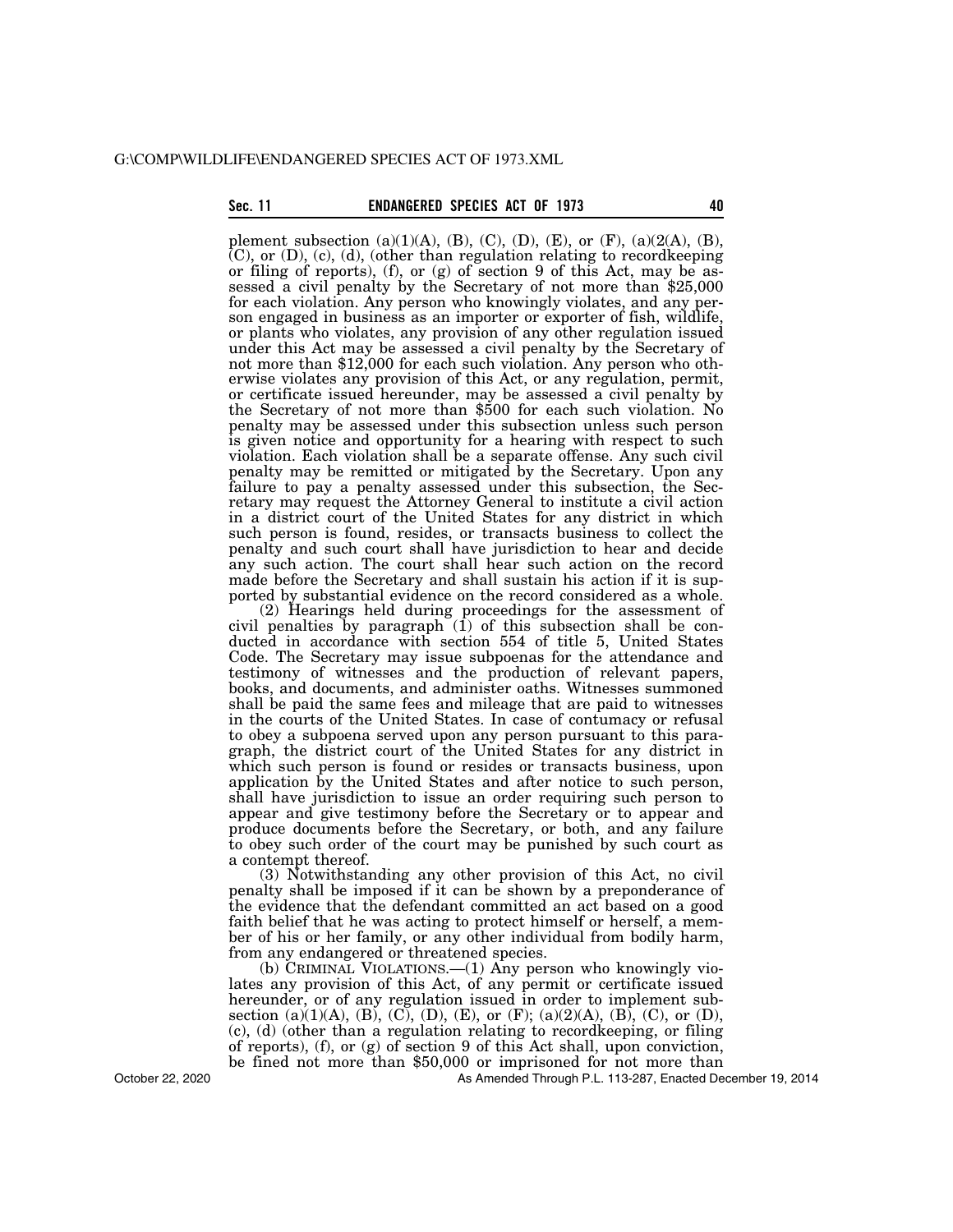one year, or both. Any person who knowingly violates any provision of any other regulation issued under this Act shall, upon conviction, be fined not more than \$25,000 or imprisoned for not more than six months, or both.

(2) The head of any Federal agency which has issued a lease, license, permit, or other agreement authorizing a person to import or export fish, wildlife, or plants, or to operate a quarantine station for imported wildlife, or authorizing the use of Federal lands, including grazing of domestic livestock, to any person who is convicted of a criminal violation of this Act or any regulation, permit, or certificate issued hereunder may immediately modify, suspend, or revoke each lease, license, permit, or other agreement. The Secretary shall also suspend for a period of up to one year, or cancel, any Federal hunting or fishing permits or stamps issued to any person who is convicted of a criminal violation of any provision of this Act or any regulation, permit, or certificate issued hereunder. The United States shall not be liable for the payments of any compensation, reimbursement, or damages in connection with the modification, suspension, or revocation of any leases, licenses, permits, stamps, or other agreements pursuant to this section.

(3) Notwithstanding any other provision of this Act, it shall be a defense to prosecution under this subsection if the defendant committed the offense based on a good faith belief that he was acting to protect himself or herself, a member of his or her family, or any other individual, from bodily harm from any endangered or threatened species.

(c) DISTRICT COURT JURISDICTION.—The several district courts of the United States; including the courts enumerated in section 460 of title 28, United States Code, shall have jurisdiction over any actions arising under this Act. For the purpose of this Act, American Samoa shall be included within the judicial district of the District Court of the United States for the District of Hawaii.

(d) REWARDS AND CERTAIN INCIDENTAL EXPENSES.—The Secretary or the Secretary of the Treasury shall pay, from sums received as penalties, fines, or forfeitures of property for any violations of this chapter or any regulation issued hereunder (1) a reward to any person who furnishes information which leads to an arrest, a criminal conviction, civil penalty assessment, or forfeiture of property for any violation of this chapter or any regulation issued hereunder, and (2) the reasonable and necessary costs incurred by any person in providing temporary care for any fish, wildlife, or plant pending the disposition of any civil or criminal proceeding alleging a violation of this chapter with respect to that fish, wildlife, or plant. The amount of the reward, if any, is to be designated by the Secretary or the Secretary of the Treasury, as appropriate. Any officer or employee of the United States or any State or local government who furnishes information or renders service in the performance of his official duties is ineligible for payment under this subsection. Whenever the balance of sums received under this section and section 6(d) of the Act of November 16, 1981 (16 U.S.C. 3375(d)) as penalties or fines, or from forfeitures of prop-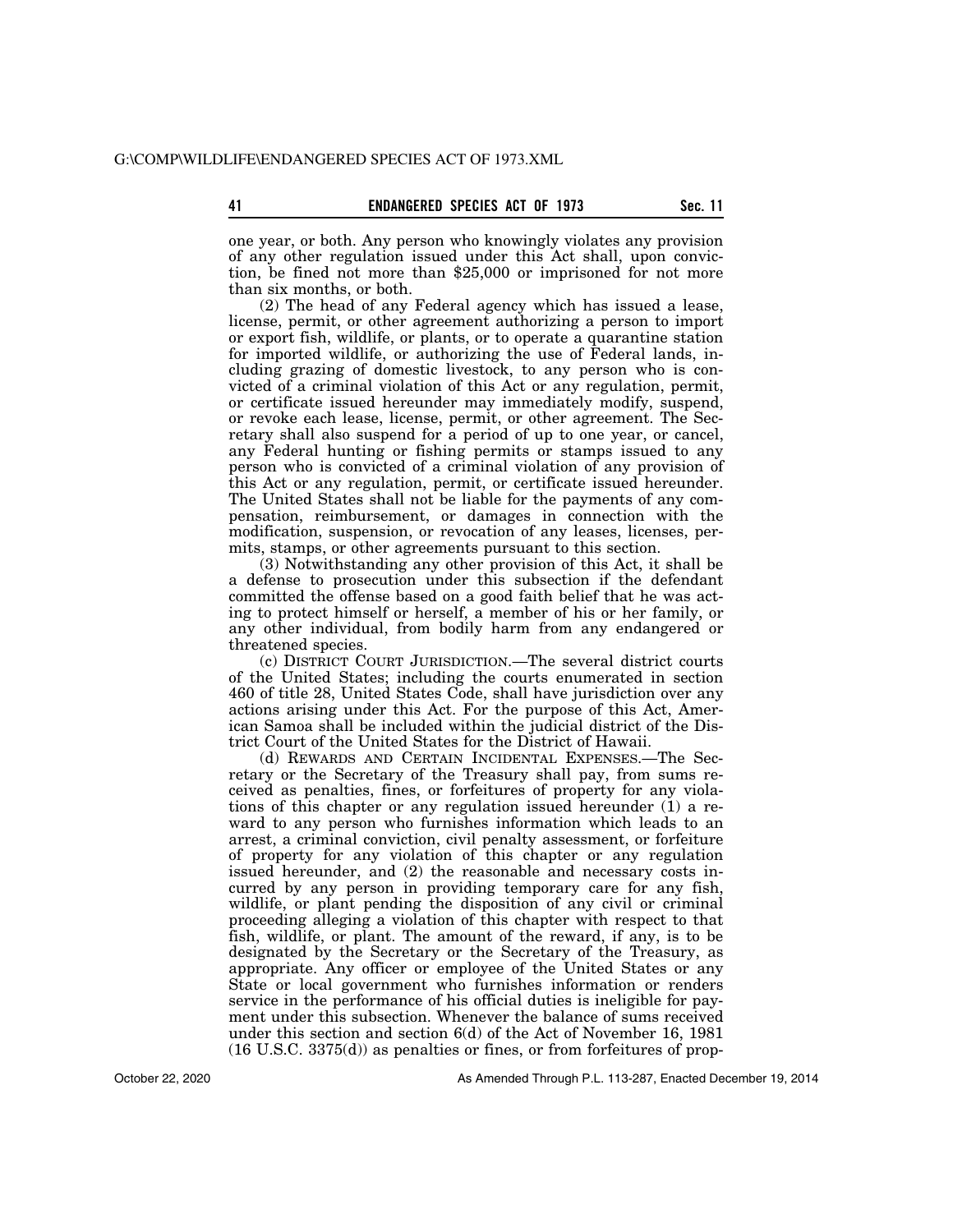erty, exceed 14 \$500,000, the Secretary of the Treasury shall deposit an amount equal to such excess balance in the cooperative endangered species conservation fund established under section 6(i) of this Act.

(e) ENFORCEMENT.—(1) The provisions of this Act and any regulations or permits issued pursuant thereto shall be enforced by the Secretary, the Secretary of the Treasury, or the Secretary of the Department in which the Coast Guard is operating, or all such Secretaries. Each such Secretary may utilize by agreement, with or without reimbursement, the personnel, services, and facilities of any other Federal agency or any State agency for purposes of enforcing this Act.

(2) The judges of the district courts of the United States and the United States magistrates may within their respective jurisdictions, upon proper oath or affirmation showing probable cause, issue such warrants or other process as may be required for enforcement of this Act and any regulation issued thereunder.

(3) Any person authorized by the Secretary, the Secretary of the Treasury, or the Secretary of the Department in which the Coast Guard is operating, to enforce this Act may detain for inspection and inspect any package, crate, or other container, including its contents, and all accompanying documents, upon importation or exportation. Such persons may make arrests without a warrant for any violation of this Act if he has reasonable grounds to believe that the person to be arrested is committing the violation in his presence or view and may execute and serve any arrest warrant, search warrant, or other warrant or civil or criminal process issued by any officer or court of competent jurisdiction for enforcement of this Act. Such person so authorized may search and seize, with or without a warrant, as authorized by law. Any fish, wildlife, property, or item so seized shall be held by any person authorized by the Secretary, the Secretary of the Treasury, or the Secretary of the Department in which the Coast Guard is operating pending disposition of civil or criminal proceedings, or the institution of an action in rem for forfeiture of such fish, wildlife, property, or item pursuant to paragraph (4) of the subsection; except that the Secretary may, in lieu of holding such fish, wildlife, property, or item, permit the owner or consignee to post a bond or other surety satisfactory to the Secretary, but upon forfeiture of any such property to the United States, or the abandonment or waiver of any claim to any such property, it shall be disposed of (other than by sale to the general public) by the Secretary in such a manner, consistent with the purposes of this Act, as the Secretary shall by regulation prescribe.

(4)(A) All fish or wildlife or plants taken, possessed, sold, purchased, offered for sale or purchase, transported, delivered, received, carried, shipped, exported, or imported contrary to the provisions of this Act, any regulation made pursuant thereto, or any permit or certificate issued hereunder shall be subject to forfeiture to the United States.

(B) All guns, traps, nets, and other equipment, vessels, vehicles, aircraft, and other means of transportation used to aid the

<sup>14</sup>So in law. Probably should read ''exceeds''.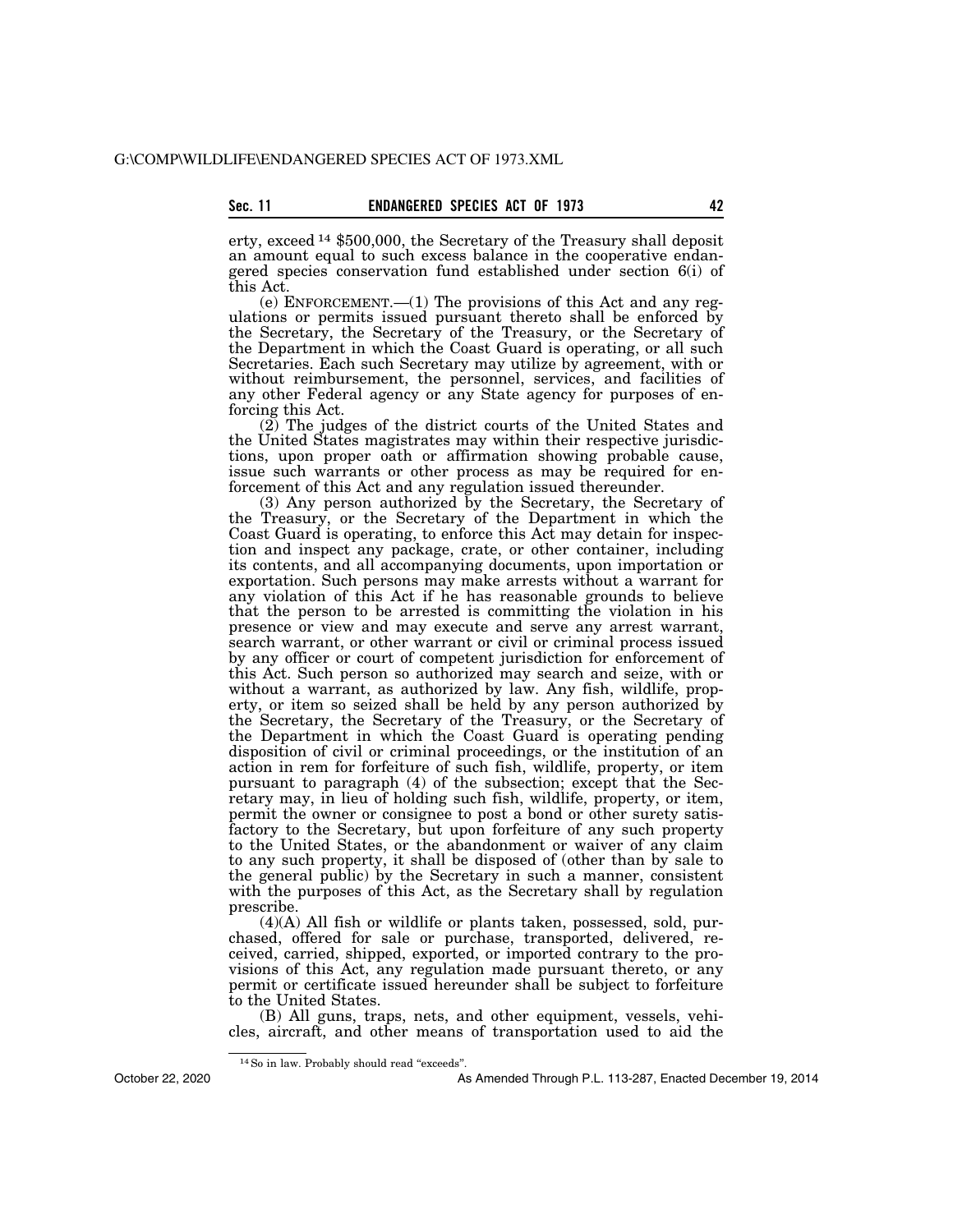taking, possessing, selling, purchasing, offering for sale or purchase, transporting, delivering, receiving, carrying, shipping, exporting, or importing of any fish or wildlife or plants in violation of this Act, any regulation made pursuant thereto, or any permit or certificate issued thereunder shall be subject to forfeiture to the United States upon conviction of a criminal violation pursuant to section  $11(b)(1)$  of this Act.

(5) All provisions of law relating to the seizure, forfeiture, and condemnation of a vessel for violation of the customs laws, the disposition of such vessel or the proceeds from the sale thereof, and the remission or mitigation of such forfeiture, shall apply to the seizures and forfeitures incurred, or alleged to have been incurred, under the provisions of this Act, insofar as such provisions of law are applicable and not inconsistent with the provisions of this Act; except that all powers, rights, and duties conferred or imposed by the customs laws upon any officer or employee of the Treasury Department shall, for the purposes of this Act, be exercised or performed by the Secretary or by such persons as he may designate.

(6) The Attorney General of the United States may seek to enjoin any person who is alleged to be in violation of any provision of this Act or regulation issued under authority thereof.

(f) REGULATIONS.—The Secretary, the Secretary of the Treasury, and the Secretary of the Department in which the Coast Guard is operating, are authorized to promulgate such regulations as may be appropriate to enforce this Act, and charge reasonable fees for expenses to the Government connected with permits or certificates authorized by this Act including processing applications and reasonable inspections, and with the transfer, board, handling, or storage of fish or wildlife or plants and evidentiary items seized and forfeited under this Act. All such fees collected pursuant to this subsection shall be deposited in the Treasury to the credit of the appropriation which is current and chargeable for the cost of furnishing the services. Appropriated funds may be expended pending reimbursement from parties in interest.

(g) CITIZEN SUITS.—(1) Except as provided in paragraph  $(2)$  of this subsection any person may commence a civil suit on his own behalf—

(A) to enjoin any person, including the United States and any other governmental instrumentality or agency (to the extent permitted by the eleventh amendment to the Constitution), who is alleged to be in violation of any provision of this Act or regulation issued under the authority thereof; or

(B) to compel the Secretary to apply, pursuant to section  $6(g)(2)(B)(ii)$  of this Act, the prohibitions set forth in or authorized pursuant to section  $4(d)$  or section  $9(a)(1)(B)$  of this Act with respect to the taking of any resident endangered species or threatened species within any State; or

(C) against the Secretary where there is alleged a failure of the Secretary to perform any act or duty under section 4 which is not discretionary with the Secretary.

The district courts shall have jurisdiction, without regard to the amount in controversy or the citizenship of the parties, to enforce any such provision or regulation or to order the Secretary to perform such act or duty, as the case may be. In any civil suit com-

As Amended Through P.L. 113-287, Enacted December 19, 2014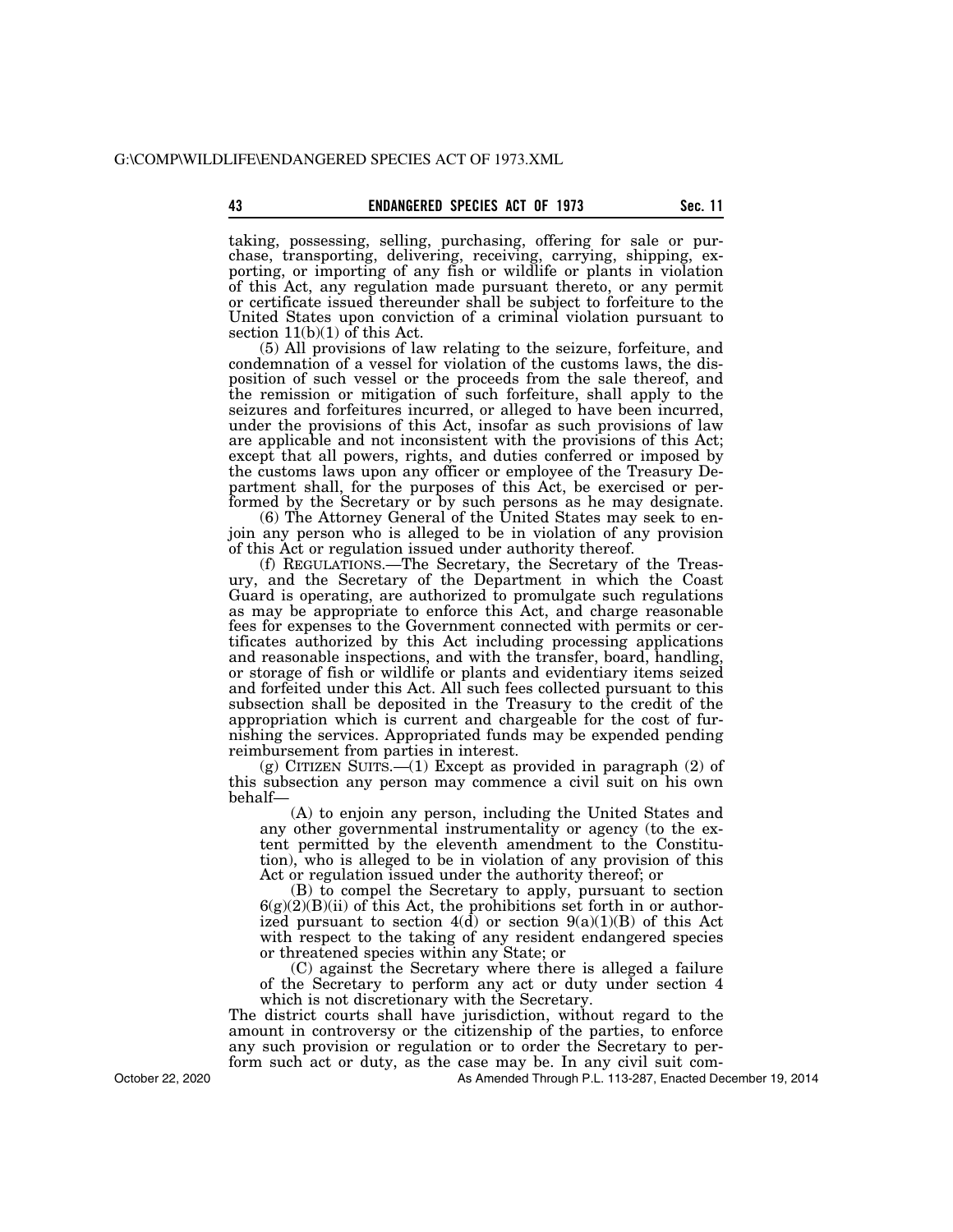menced under subparagraph (B) the district court shall compel the Secretary to apply the prohibition sought if the court finds that the allegation that an emergency exists is supported by substantial evidence.

 $(2)(A)$  No action may be commenced under subparagraph  $(1)(A)$ of this section—

(i) prior to sixty days after written notice of the violation has been given to the Secretary, and to any alleged violator of any such provision or regulation;

(ii) if the Secretary has commenced action to impose a penalty pursuant to subsection (a) of this section; or

(iii) if the United States has commenced and is diligently prosecuting a criminal action in a court of the United States or a State to redress a violation of any such provision or regulation.

(B) No action may be commenced under subparagraph (1)(B) of this section—

(i) prior to sixty days after written notice has been given to the Secretary setting forth the reasons why an emergency is thought to exist with respect to an endangered species or a threatened species in the State concerned; or

(ii) if the Secretary has commenced and is diligently prosecuting action under section  $6(g)(2)(B)(ii)$  of this Act to determine whether any such emergency exists.

 $(C)$  No action may be commenced under subparagraph  $(1)(C)$  of this section prior to sixty days after written notice has been given to the Secretary; except that such action may be brought immediately after such notification in the case of an action under this section respecting an emergency posing a significant risk to the well-being of any species of fish or wildlife or plants.

 $(3)(A)$  Any suit under this subsection may be brought in the judicial district in which the violation occurs.

(B) In any such suit under this subsection in which the United States is not a party, the Attorney General, at the request of the Secretary, may intervene on behalf of the United States as a matter of right.

(4) The court, in issuing any final order in any suit brought pursuant to paragraph (1) of this subsection, may award costs of litigation (including reasonable attorney and expert witness fees) to any party, whenever the court determines such award is appropriate.

(5) The injunctive relief provided by this subsection shall not restrict any right which any person (or class of persons) may have under any statute or common law to seek enforcement of any standard or limitation or to seek any other relief (including relief against the Secretary or a State agency).

(h) COORDINATION WITH OTHER LAWS.—The Secretary of Agriculture and the Secretary shall provide for appropriate coordination of the administration of this Act with the administration of the animal quarantine laws (as defined in section 2509(f) of the Food, Agriculture, Conservation, and Trade Act of 1990 (21 U.S.C. 136a(f)) and section 306 of the Tariff Act of 1930 (19 U.S.C. 1306). Nothing in this Act or any amendment made by this Act shall be construed as superseding or limiting in any manner the functions

As Amended Through P.L. 113-287, Enacted December 19, 2014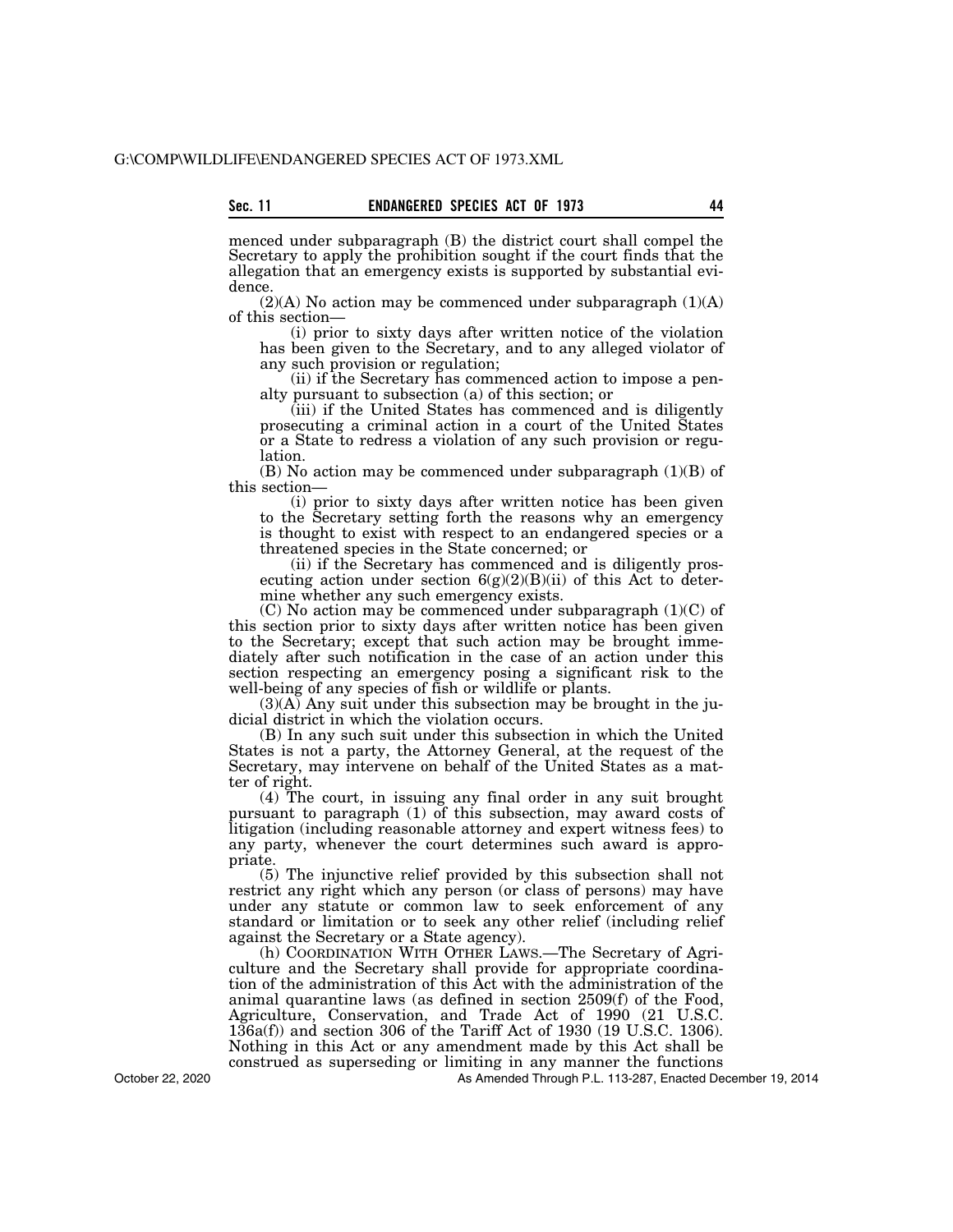# **45 Sec. 13 ENDANGERED SPECIES ACT OF 1973**

of the Secretary of Agriculture under any other law relating to prohibited or restricted importations or possession of animals and other articles and no proceeding or determination under this Act shall preclude any proceeding or be considered determinative of any issue of fact or law in any proceeding under any Act administered by the Secretary of Agriculture. Nothing in this Act shall be construed as superseding or limiting in any manner the functions and responsibilities of the Secretary of the Treasury under the Tariff Act of 1930, including, without limitation, section 527 of that Act (19 U.S.C. 1527), relating to the importation of wildlife taken, killed, possessed, or exported to the United States in violation of the laws or regulations of a foreign country.

# ENDANGERED PLANTS

SEC. 12. [16 U.S.C. 1541] The Secretary of the Smithsonian Institution, in conjunction with other affected agencies, is authorized and directed to review (1) species of plants which are now or may become endangered, or threatened and (2) methods of adequately conserving such species, and to report to Congress, within one year after the date of the enactment of this Act, the results of such review including recommendations for new legislation or the amendment of existing legislation.

### CONFORMING AMENDMENTS

SEC. 13. (a) Subsection 4(c) of the Act of October 15,1966 (80 Stat. 928, 16 U.S.C. 668dd(c)), is further amended by revising the second sentence thereof to read as follows: ''With the exception of endangered species and threatened species listed by the Secretary pursuant to section 4 of the Endangered Species Act of 1973 in States wherein a cooperative agreement does not exist pursuant to section 6(c) of that Act, nothing in this Act shall be construed to authorize the Secretary to control or regulate hunting or fishing of resident fish and wildlife on lands not within the system.''

(b) Subsection 10(a) of the Migratory Bird Conservation Act (45 Stat. 1224, 16 U.S.C. 715i(a)) and subsection 401(a) of the Act of June 15, 1935 (49 Stat. 383,16 U.S.C. 715s(a)), are each amended by Striking out ''threatened with extinction,'' and inserting in lieu thereof the following: ''listed pursuant to section 4 of the Endangered Species Act of 1973 as endangered species or threatened species,''.

(c) Section 7(a)(1) of the Land and Water Conservation Fund Act of 1965 (16 U.S.C. 4601—9(a) (1)) is amended by striking out:

''Threatened Species.—For any national area which may be authorized for the preservation of species of fish or wildlife that are threatened with extinction.'' and inserting in lieu thereof the following:

''Endangered Species and Threatened Species.—For lands, waters, or interests therein, the acquisition of which is authorized under section 5 (a) of the Endangered Species Act of 1973, needed for the purpose of conserving endangered or threatened species of fish or wildlife or plants.''

October 22, 2020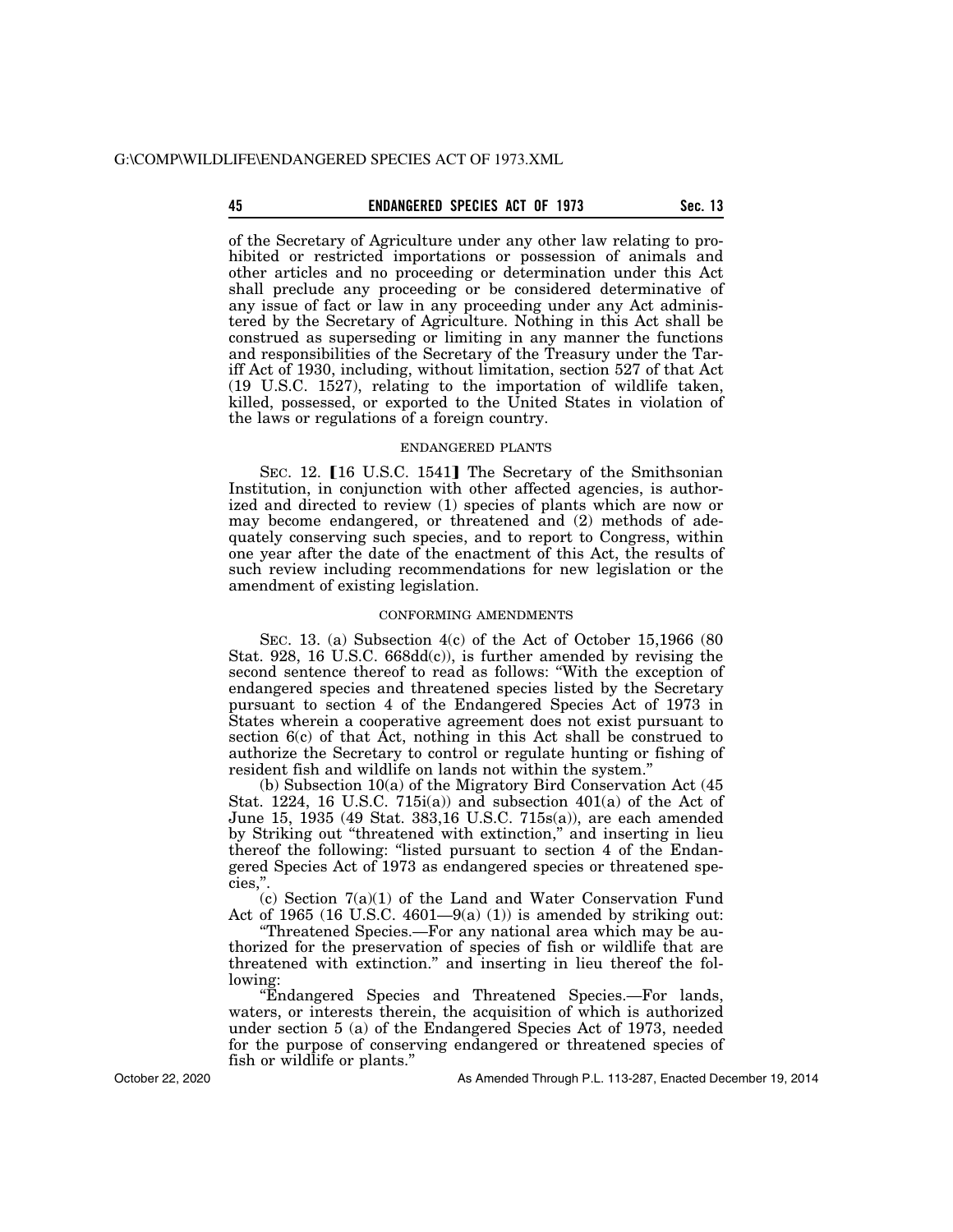(d) The first sentence of section 2 of the Act of September 28,1962, as amended (76 Stat. 653, 16 U.S.C. 460k-l), is amended to read as follow:

''The Secretary is authorized to acquire areas of land, or interests therein, which are suitable for—

 $"(1)$  incidental fish and wildlife-oriented recreational development,

''(2) the protection of natural resources,

''(3) the conservation of endangered species or threatened species listed by the Secretary pursuant to section 4 of the Endangered Species Act of 1973, or

''(4) carrying out two or more of the purposes set forth in paragraphs (1) through (3) of this section, and are adjacent to, or within, the said conservation areas, except that the acquisition of any land or interest therein pursuant to this section shall be accomplished only with such funds as may be appropriated therefor by the Congress or donated for such purposes, but such property shall not be acquired with funds obtained from the sale of Federal migratory bird hunting stamps.''

(e) The Marine Mammal Protection Act of 1972 (16 U.S.C. 1361-1407) is amended—

(1) by striking out ''Endangered Species Conservation Act of 1969'' in section 3(1)(B) thereof and inserting in lieu thereof the following: ''Endangered Species Act of 1973'';

(2) by striking out ''pursuant to the Endangered Species Conservation Act of 1969" in section  $101(a)(3)(B)$  thereof and inserting in lieu thereof the following: ''or threatened species pursuant to the Endangered Species Act of 1973'';

(3) by striking out ''endangered under the Endangered Species Conservation Act of 1969" in section 102(b)(3) thereof and inserting in lieu thereof the following: ''an endangered species or threatened species pursuant to the Endangered Species Act of 1973''; and

(4) by striking out ''of the Interior such revisions of the Endangered Species List, authorized by the Endangered Species Conservation Act of 1969," in section  $202(a)(6)$  thereof and inserting in lieu thereof the following: "such revisions of the endangered species list and threatened species list published pursuant to section 4(c)(1) of the Endangered Species Act of 1973''.

(f) Section 2(l) of the Federal Environmental Pesticide Control Act of 1972 (Public Law 92–516) is amended by striking out the words "by the Secretary of the Interior under Public Law 91–135" and inserting in lieu thereof the words "or threatened by the Secretary pursuant to the Endangered Species Act of 1973''.

## REPEALER

SEC. 14. [Section 14 consists of repeals of provisions of law.]

### AUTHORIZATION OF APPROPRIATIONS

SEC. 15.  $[16 \text{ U.S.C. } 1542]$  (a) In GENERAL.—Except as provided in subsection (b), (c), and (d), there are authorized to be appropriated—

October 22, 2020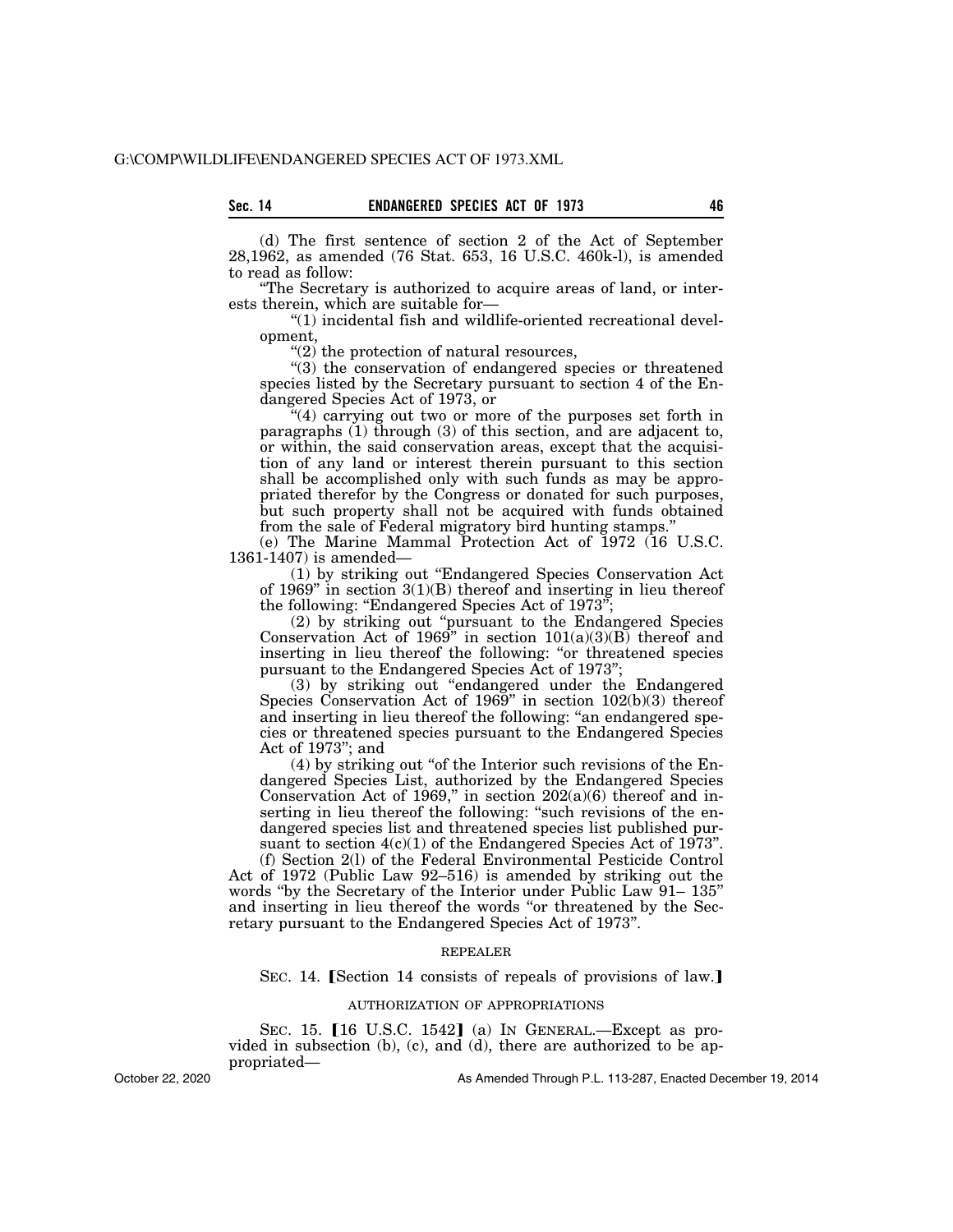(1) not to exceed \$35,000,000 for fiscal year 1988, \$36,500,000 for fiscal year 1989, \$38,000,000 for fiscal year 1990, \$39,500,000 for fiscal year 1991, and \$41,500,000 for fiscal year 1992 to enable the Department of the Interior to carry out such functions and responsibilities as it may have been given under this Act;

 $g(2)$  not to exceed \$5,750,000 for fiscal year 1988,  $$6,250,000$  for each of fiscal years 1989 and 1990, and \$6,750,000 for each of fiscal years 1991 and 1992 to enable the Department of Commerce to carry out such functions and re-

sponsibilities as it may have been given under this Act; and (3) not to exceed \$2,200,000 for fiscal year 1988, \$2,400,000 for each of fiscal years 1989 and 1990, and \$2,600,000 for each of fiscal years 1991 and 1992, to enable the Department of Agriculture to carry out its functions and responsibilities with respect to the enforcement of this Act and the Convention which pertain to the importation or exportation of plants.

(b) EXEMPTIONS FROM ACT.—There are authorized to be appropriated to the Secretary to assist him and the Endangered Species Committee in carrying out their functions under sections  $157$  (e), (g), and (h) not to exceed \$600,000 for each of fiscal years 1988, 1989, 1990, 1991, and 1992.

(c) CONVENTION IMPLEMENTATION.—There are authorized to be appropriated to the Department of the Interior for purposes of carrying out section 8A(e) not to exceed \$400,000 for each of fiscal years 1988, 1989, and 1990, and \$500,000 for each of fiscal years 1991 and 1992, and such sums shall remain available until expended.

## EFFECTIVE DATE

SEC. 16. [16 U.S.C. 1531 note] This Act shall take effect on the date of its enactment.

## MARINE MAMMAL PROTECTION ACT OF 1972

SEC. 17. [16 U.S.C. 1543] Except as otherwise provided in this Act, no provision of this Act shall take precedence over any more restrictive conflicting provision of the Marine Mammal Protection Act of 1972.

## ANNUAL COST ANALYSIS BY THE FISH AND WILDLIFE SERVICE

SEC. 18. [16 U.S.C. 1544] Notwithstanding section 3003 of Public Law 104–66 (31 U.S.C. 1113 note; 109 Stat. 734), on or before January 15, 1990, and each January 15 thereafter, the Secretary of the Interior, acting through the Fish and Wildlife Service, shall submit to the Congress an annual report covering the preceding fiscal year which shall contain—

(1) an accounting on a species by species basis of all reasonably unidentifiable Federal expenditures made primarily for the conservation of endangered or threatened species pursuant to this Act; and

<sup>15</sup>So in law. Probably should be ''section''.